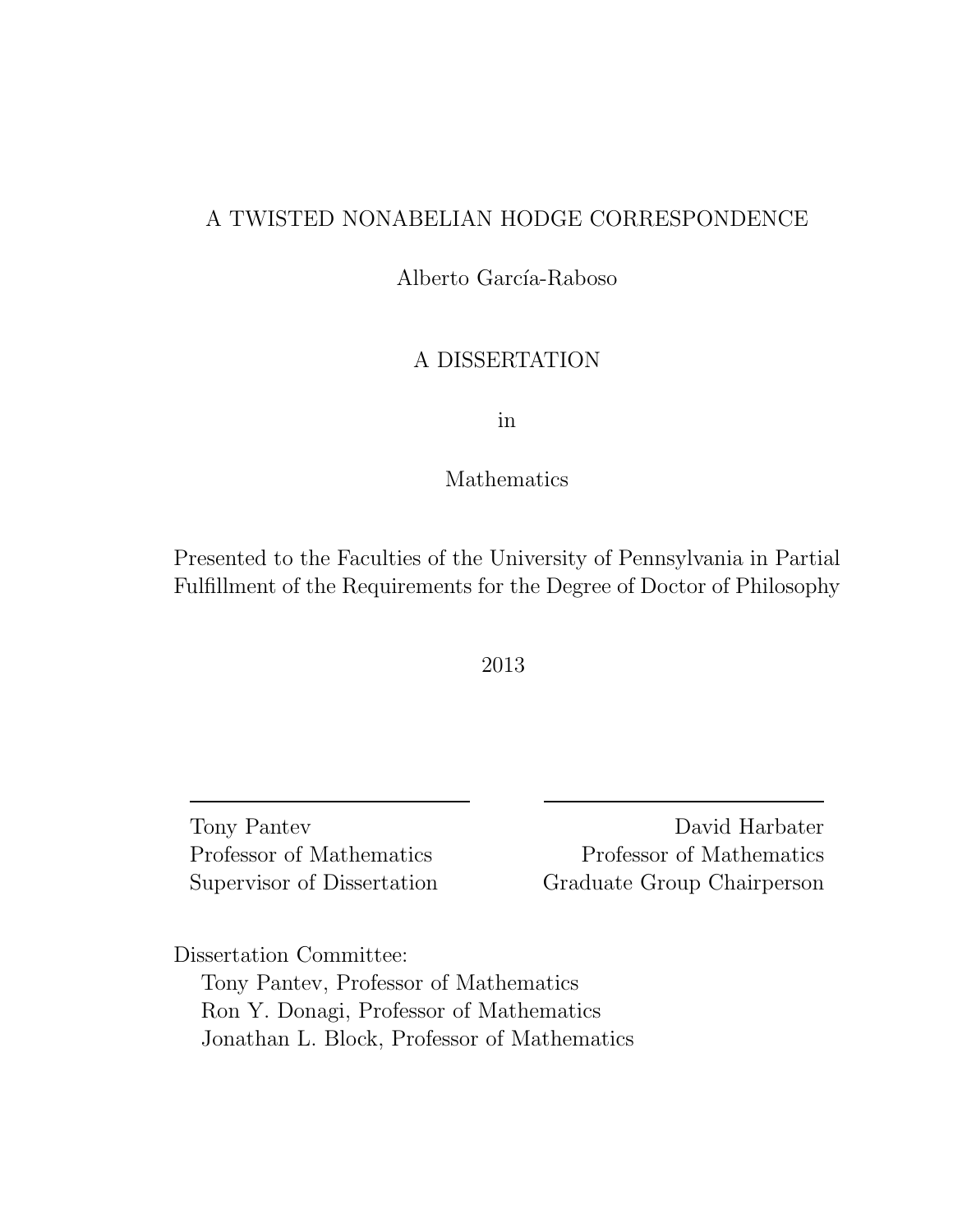UMI Number: 3594796

All rights reserved

INFORMATION TO ALL USERS The quality of this reproduction is dependent upon the quality of the copy submitted.

In the unlikely event that the author did not send a complete manuscript and there are missing pages, these will be noted. Also, if material had to be removed, a note will indicate the deletion.



UMI 3594796

Published by ProQuest LLC (2013). Copyright in the Dissertation held by the Author.

Microform Edition © ProQuest LLC. All rights reserved. This work is protected against unauthorized copying under Title 17, United States Code



ProQuest LLC. 789 East Eisenhower Parkway P.O. Box 1346 Ann Arbor, MI 48106 - 1346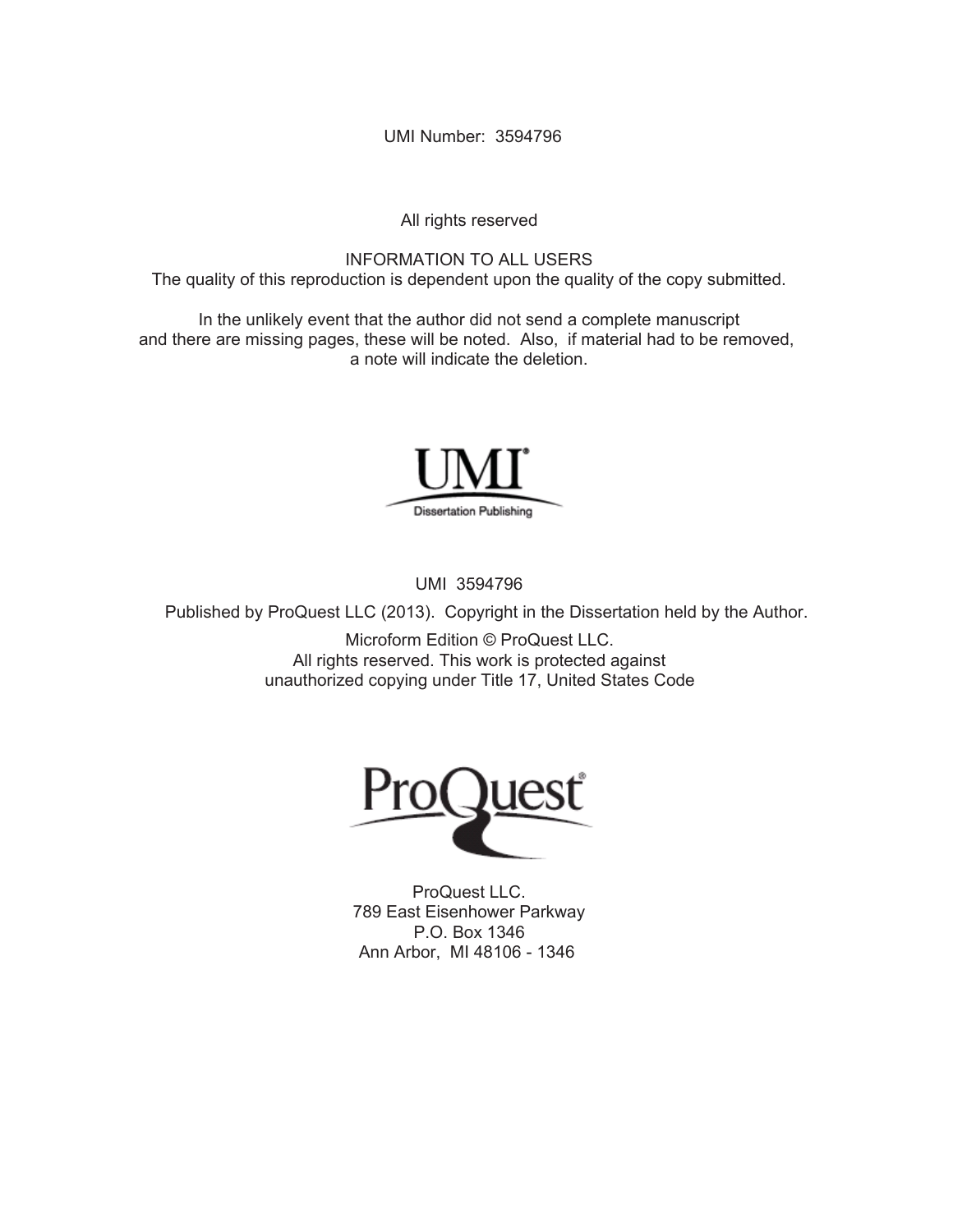# A TWISTED NONABELIAN HODGE CORRESPONDENCE

# COPYRIGHT

2013

Alberto García-Raboso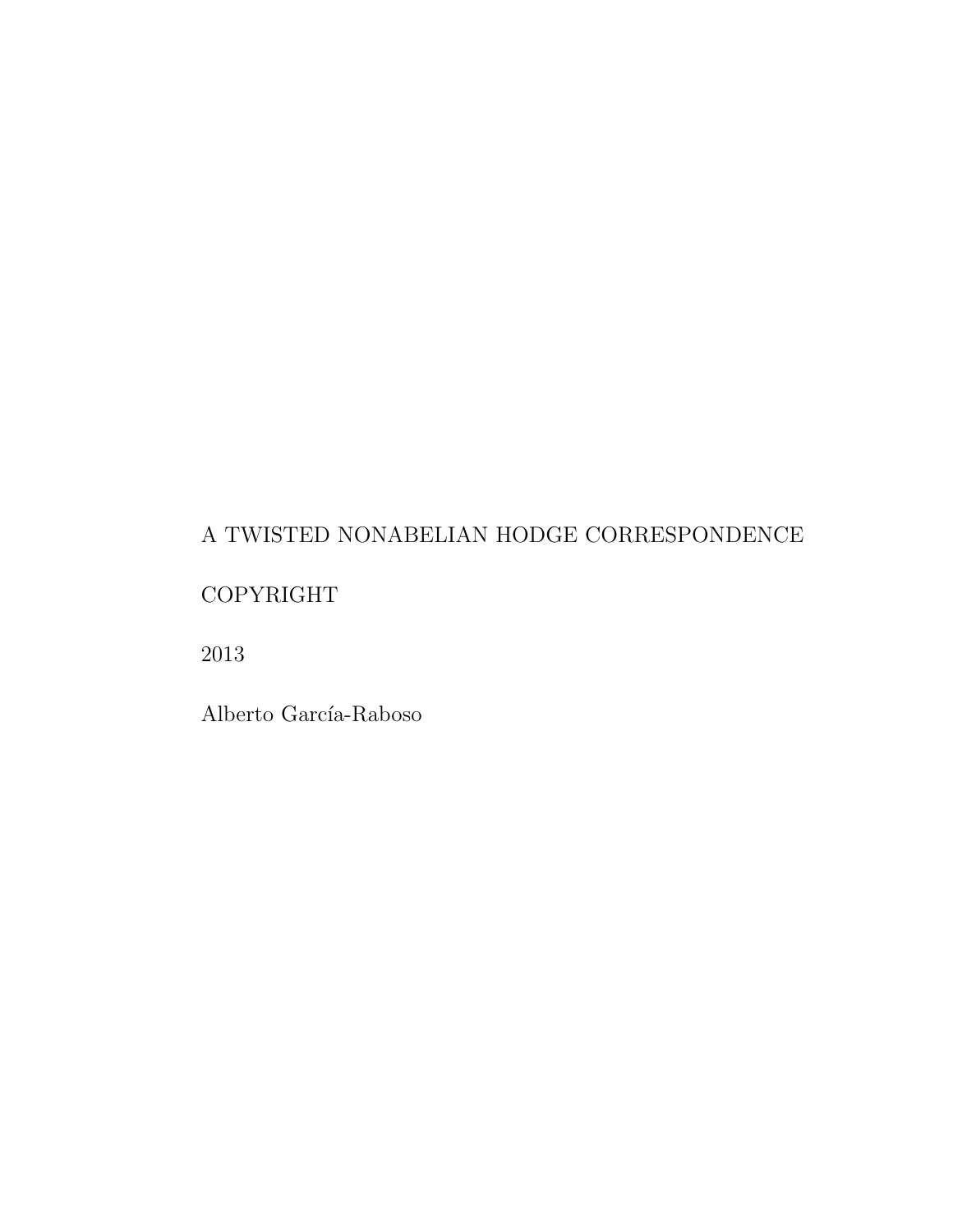# Acknowledgements

I want to thank my advisor, Tony Pantev, for suggesting the problem to me and for his constant support and encouragement; the University of Pennsylvania, for its generous financial support in the form of a Benjamin Franklin fellowship; Carlos Simpson, for his continued interest in my work; Urs Schreiber, for patiently listening to me, and for creating and maintaining a resource as useful as the nLab; Marc Hoyois, for ever mentioning the words 1-localic  $\infty$ -topoi and for answering some of my questions; Angelo Vistoli, for his help with Lemma [5.2.2;](#page-56-0) Tyler Kelly, Dragos, Deliu, Umut Isik, Pranav Pandit and Ana Peón-Nieto, for many helpful conversations.

I also acknowledge support from U.S. National Science Foundation grants DMS 1107452, 1107263, 1107367 "RNMS: GEometric structures And Representation varieties" (the GEAR Network) and from the NSF RTG grant DMS 0636606 and the NSF grant DMS 1001693.

On a more personal note, I want to thank my family and friends, both on this side of the Atlantic and the other for their support. In particular, I owe many thanks to my wife, Rocío Naveiras-Cabello, for more reasons than I could list here. I also want to thank everybody at Baby Blues for making it into my second office: a lot of the writing for this dissertation I got done there.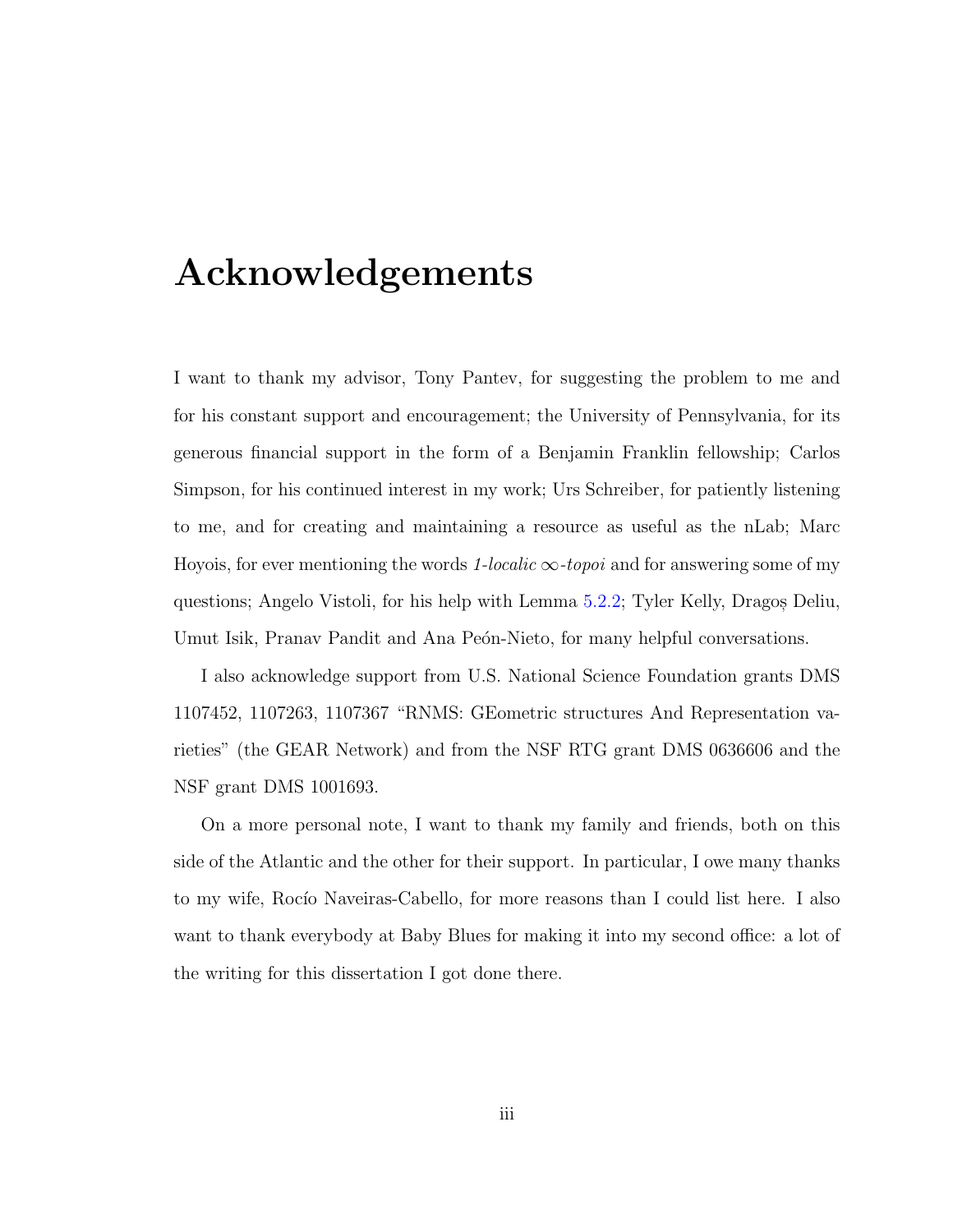### ABSTRACT

#### A TWISTED NONABELIAN HODGE CORRESPONDENCE

Alberto García-Raboso

#### Tony Pantev

We prove an extension of the nonabelian Hodge theorem in which the underlying objects are twisted torsors over a smooth complex projective variety. On one side of this correspondence the twisted torsors come equipped with an action of a sheaf of twisted differential operators in the sense of Beĭlinson and Bernstein. On the other, we endow them with appropriately defined twisted Higgs data.

The proof we present here is completely formal, in the sense that we do not delve into the analysis involved in the classical nonabelian Hodge correspondence. Instead, we use homotopy-theoretic methods, especially the theory of principal  $\infty$ -bundles, to reduce our statement to previously known results of Simpson.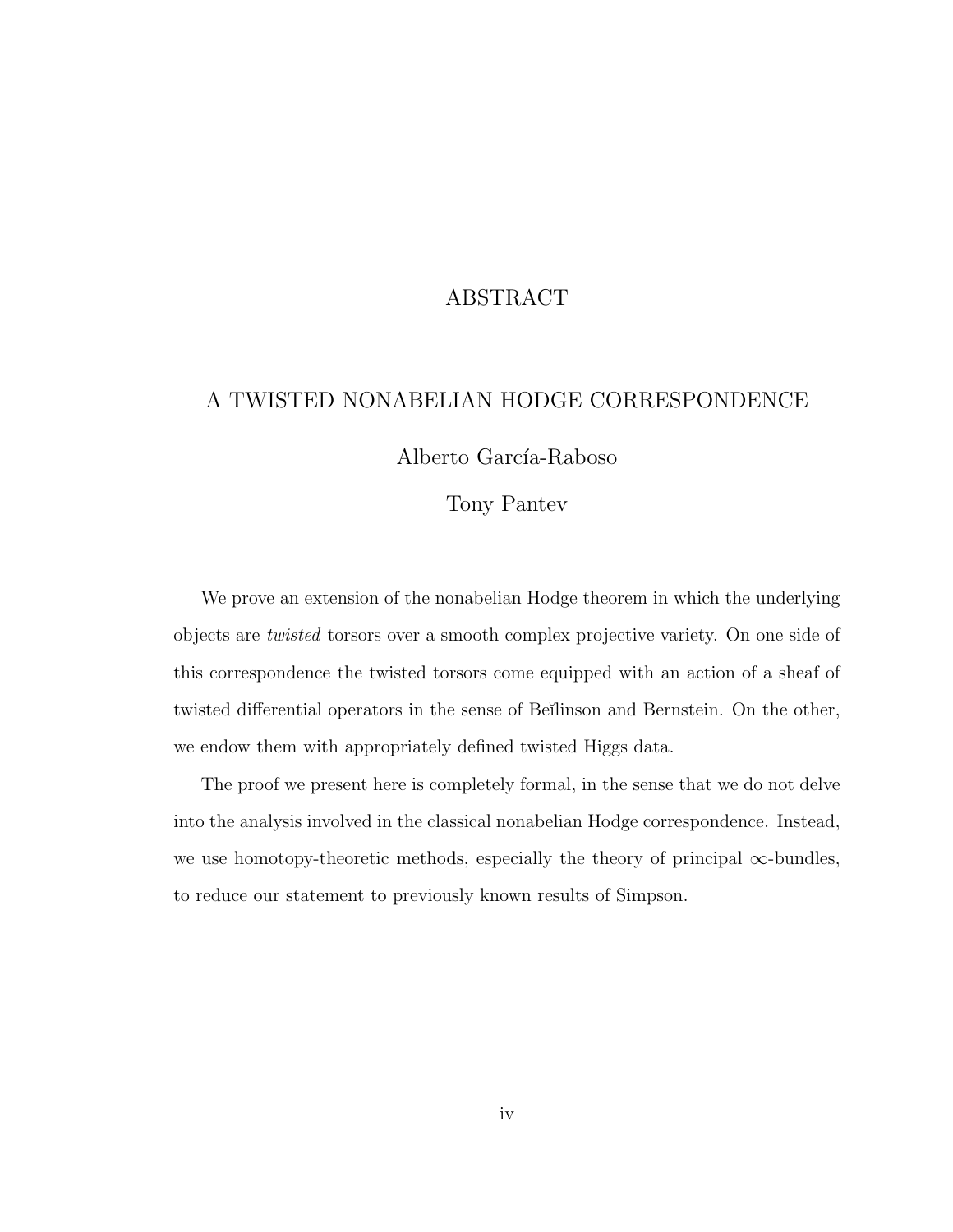# **Contents**

| 1                       |     | Introduction: the case of twisted vector bundles                            | 1            |
|-------------------------|-----|-----------------------------------------------------------------------------|--------------|
|                         | 1.1 |                                                                             | $\mathbf{1}$ |
|                         | 1.2 | Twisted connections and twisted Higgs fields                                | 3            |
|                         | 1.3 |                                                                             | 11           |
| $\overline{2}$          |     | A more geometric perspective                                                | 14           |
|                         | 2.1 |                                                                             | 14           |
|                         | 2.2 |                                                                             | 16           |
| 3                       |     | <b>Higher homotopical machinery</b>                                         | 21           |
|                         | 3.1 |                                                                             | 22           |
|                         | 3.2 |                                                                             | 24           |
|                         | 3.3 |                                                                             | 25           |
| $\overline{\mathbf{4}}$ |     | <b>Classical Hodge theory</b>                                               | 28           |
|                         | 4.1 |                                                                             | 28           |
|                         | 4.2 | The de Rham and Dolbeault stacks of a smooth projective variety.            | 34           |
|                         | 4.3 |                                                                             | 41           |
| $\bf{5}$                |     | The twisted correspondence                                                  | 44           |
|                         | 5.1 | Torsion phenomena in the vector bundle case $\dots \dots \dots \dots \dots$ | 44           |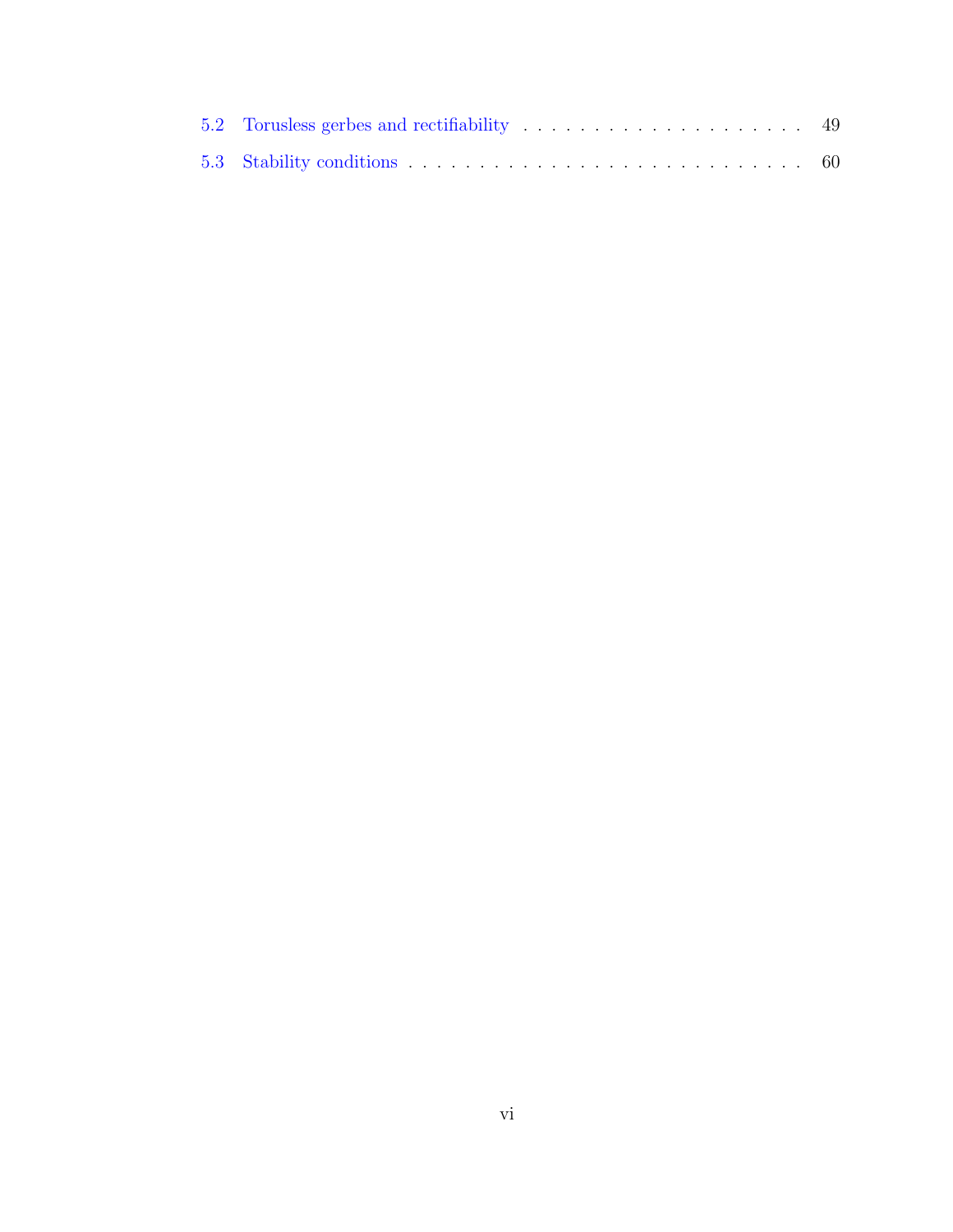# <span id="page-7-0"></span>Chapter 1

# Introduction: the case of twisted vector bundles

## <span id="page-7-1"></span>1.1 Twisted vector bundles

Let X be a smooth projective variety over  $\mathbb{C}$ , considered either as a scheme with the ´etale topology or as a complex analytic space endowed with the classical topology. Given  $\alpha \in H^2(X, \mathcal{O}_X^{\times})$ , we can always choose an open cover  $\mathfrak{U} = \{U_i\}_{i \in I}$  of X such that there exists a Čech 2-cocycle  $\alpha = {\alpha_{ijk}} \in \check{Z}^2(\mathfrak{U}, \mathcal{O}_X^{\times})$  representing the class  $\alpha^1$  $\alpha^1$ . The following definition goes back to Giraud's work on nonabelian cohomology [\[Gir71\]](#page-74-0).

<span id="page-7-3"></span>**Definition 1.1.1.** An  $\alpha$ -twisted sheaf on X is a collection

$$
\left(\underline{\mathcal{E}}=\{\mathcal{E}_i\}_{i\in I},\ \underline{g}=\{g_{ij}\}_{i,j\in I}\right)
$$

of sheaves  $\mathcal{E}_i$  of  $\mathcal{O}_X$ -modules on  $U_i$ , together with isomorphisms  $g_{ij}: \mathcal{E}_j|_{U_{ij}} \to \mathcal{E}_i|_{U_{ij}}$ 

<span id="page-7-2"></span><sup>&</sup>lt;sup>1</sup>In the analytic case, take a good open cover; for the étale topology, see [\[Mil80,](#page-75-0) Theorem III.2.17].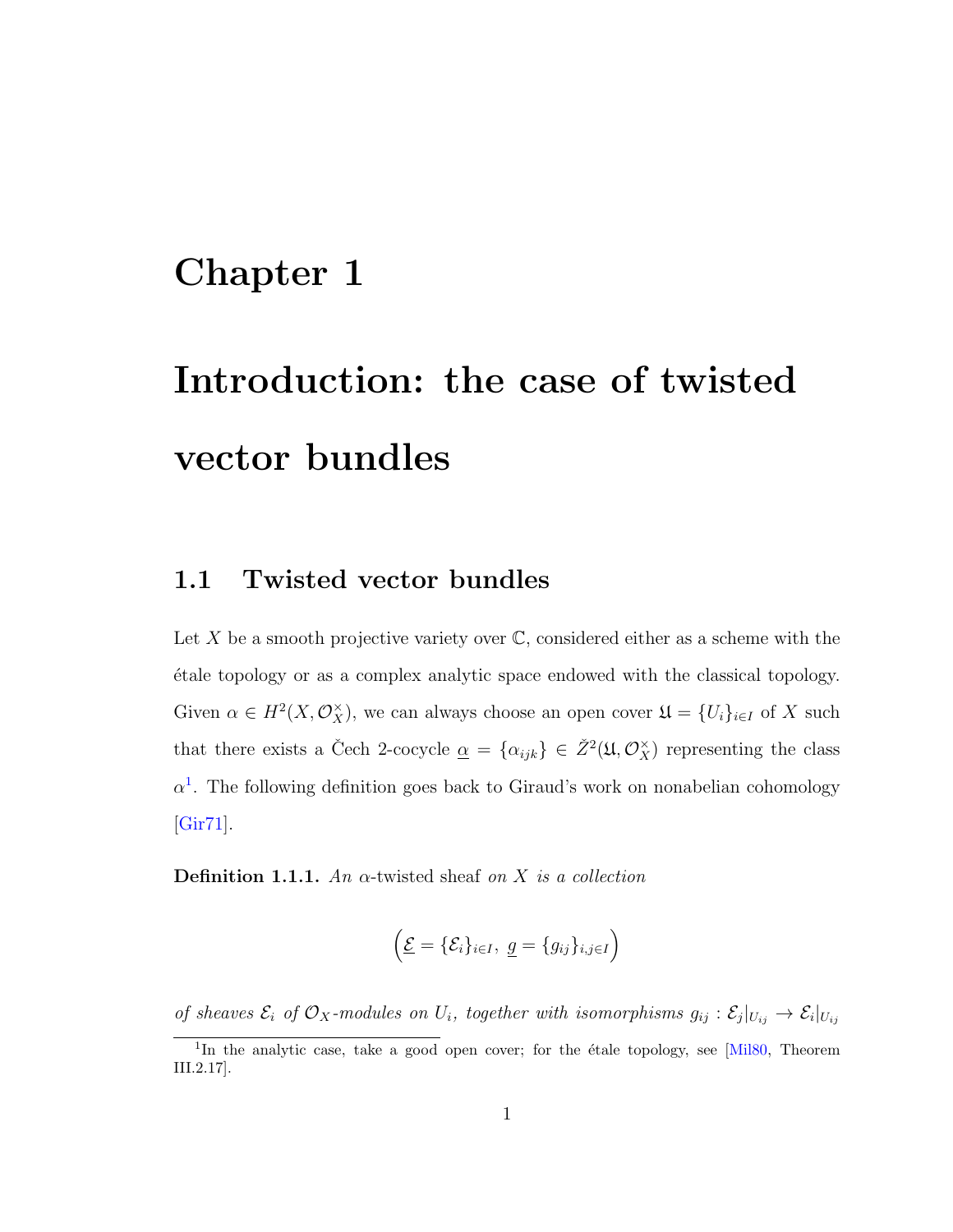satisfying  $g_{ii} = id_{\mathcal{E}_i}$ ,  $g_{ij} = g_{ji}^{-1}$ , and the  $\underline{\alpha}$ -twisted cocycle condition

$$
g_{ij}g_{jk}g_{ki} = \alpha_{ijk} \mathrm{id}_{\mathcal{E}_i}
$$

along  $U_{ijk}$  for any  $i, j, k \in I$ . Given two  $\alpha$ -twisted sheaves  $(\underline{\mathcal{E}}, g)$  and  $(\underline{\mathcal{F}}, h)$ , a morphism between them is given by a collection

$$
\varphi = \{\varphi_i\}_{i \in I}
$$

of morphisms  $\varphi_i : \mathcal{E}_i \to \mathcal{F}_i$  intertwining the transition functions, i.e., such that

$$
\varphi_i g_{ij} = h_{ij} \varphi_j.
$$

Although this definition uses a particular representative for the class  $\alpha$ , it can be proven  $\lbrack\text{Căl00}\rbrack$  that the category of such objects is independent —up to equivalence of the choice of cover  $\mathfrak U$  and representing cocycle  $\alpha$ , justifying our choice of labelling them with the class  $\alpha$  in sheaf cohomology instead of with the cocycle  $\alpha$  itself.

In this article we will be concerned not with the whole category of  $\alpha$ -twisted sheaves but with the subgroupoid  $_{\alpha} \mathfrak{Vec}_n(X)$  of  $\alpha$ -twisted vector bundles of fixed rank n and isomorphisms between them; to wit, those  $\alpha$ -twisted sheaves  $(\underline{\mathcal{E}}, g)$  for which each  $\mathcal{E}_i$  is a vector bundle of rank n, with morphisms  $\varphi : (\underline{\mathcal{E}}, g) \to (\underline{\mathcal{F}}, h)$  the invertible ones.

One important thing to notice is that, for a fixed class  $\alpha \in H^2(X, \mathcal{O}_X^{\times})$ , there might be no  $\alpha$ -twisted vector bundles of rank n. In general this is a difficult question having to do with the relationship between the Azumaya Brauer group of X and its cohomological Brauer group [\[Gro68b\]](#page-74-1). A short survey of these issues can be found in [\[DP08,](#page-74-2) Section 2.1.3]. Here we will content ourselves with pointing out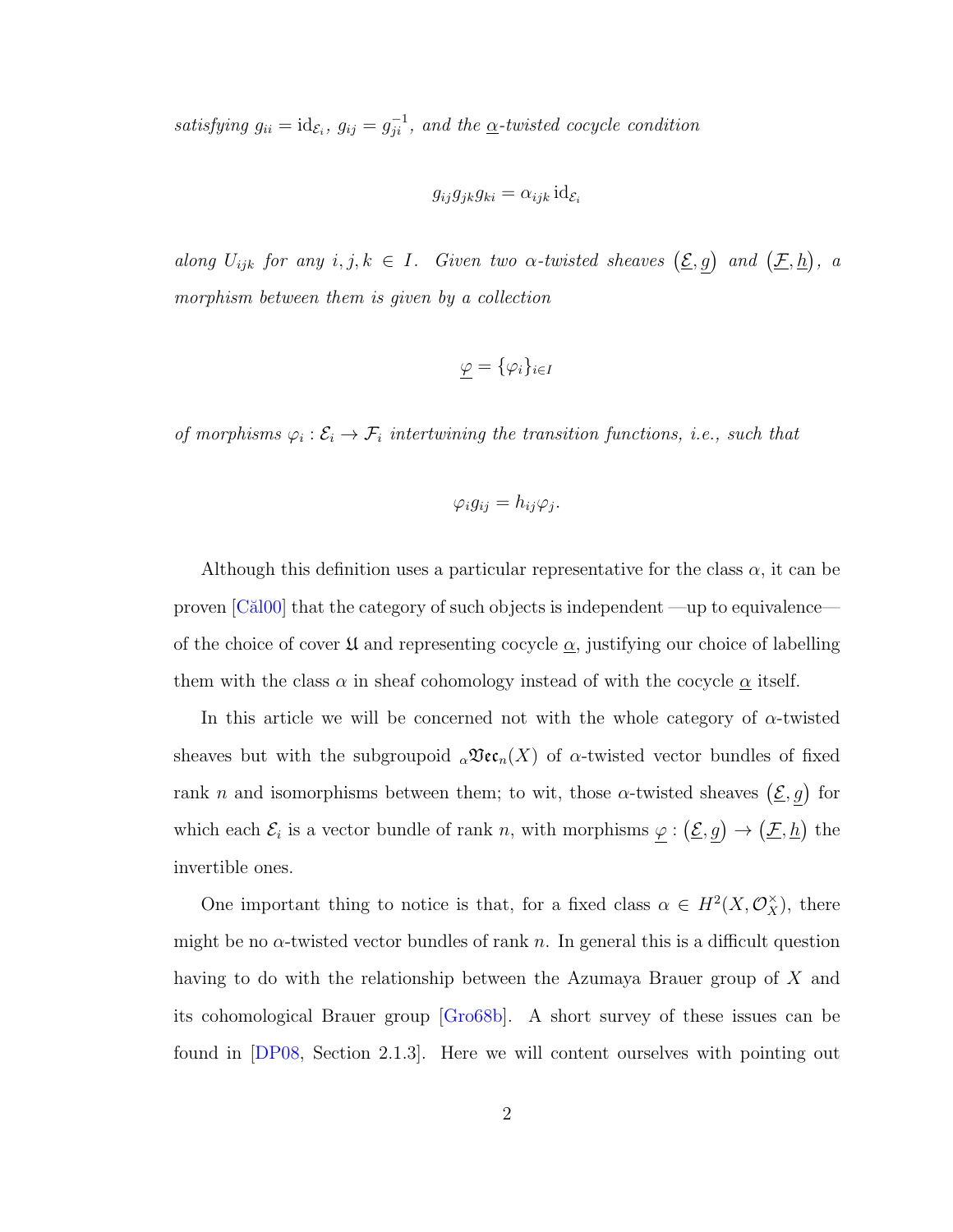that  $_{\alpha} \mathfrak{Vec}_n(X)$  is empty unless  $\alpha$  is *n*-torsion —a fact that will come up again below. Indeed, suppose that there is an object  $(\underline{\mathcal{E}}, g) \in {}_{\alpha} \mathfrak{Vec}_n(X)$ . Then,  $\det g =$ {det  $g_{ij}\}_{i,j\in I}$  provides an element of  $\check{C}^1(\mathfrak{U}, \mathcal{O}_X^{\times})$  whose Čech differential equals  $\underline{\alpha}^n$ , so that  $\alpha^n$  is the trivial class in  $H^2(X, \mathcal{O}_X^{\times})$ .

Observe too that we can produce an honest, untwisted  $\mathbb{P}^{n-1}$ -bundle on X by projectivizing all the locally defined vector bundles: the twisting  $\alpha$  goes away because it is contained in the kernel of the map  $GL_n \to \mathbb{P} GL_n$  —which coincides with the center of  $GL_n$ . This pattern will appear once more when we introduce connections and Higgs fields in the remainder of this introduction.

## <span id="page-9-0"></span>1.2 Twisted connections and twisted Higgs fields

#### 1.2.1 The classical nonabelian Hodge correspondence.

Let  $\mathcal E$  be a vector bundle on X. Recall that a *connection* on  $\mathcal E$  is a C-linear map  $\nabla : \mathcal{E} \to \mathcal{E} \otimes \Omega^1_X$  satisfying the Leibniz rule  $\nabla(fv) = v \otimes df + f \nabla v$  for all sections  $f \in \mathcal{O}_X, v \in \mathcal{E}$ . There is a natural extension of a connection  $\nabla$  to a C-linear map  $\nabla^{(1)}$ :  $\mathcal{E} \otimes \Omega_X^1 \to \mathcal{E} \otimes \Omega_X^2$  defined through the graded Leibniz identity

$$
\nabla^{(1)}(v \otimes \alpha) = v \otimes d\alpha - \nabla v \wedge \alpha, \quad \text{for } v \in \mathcal{E}, \alpha \in \Omega^1_X.
$$

The composition  $\nabla^{(1)} \circ \nabla$  is then  $\mathcal{O}_X$ -linear, and we define the *curvature*  $C(\nabla)$  of  $\nabla$ to be its image under the standard duality isomorphism

<span id="page-9-1"></span>
$$
\text{Hom}_{\mathcal{O}_X}(\mathcal{E}, \mathcal{E} \otimes \Omega_X^2) \cong \text{Hom}_{\mathcal{O}_X}(\mathcal{O}_X, \Omega_X^2 \otimes \mathcal{E}nd(\mathcal{E})) \cong \Gamma(X, \Omega_X^2 \otimes \mathcal{E}nd(\mathcal{E})). \quad (1.2.1)
$$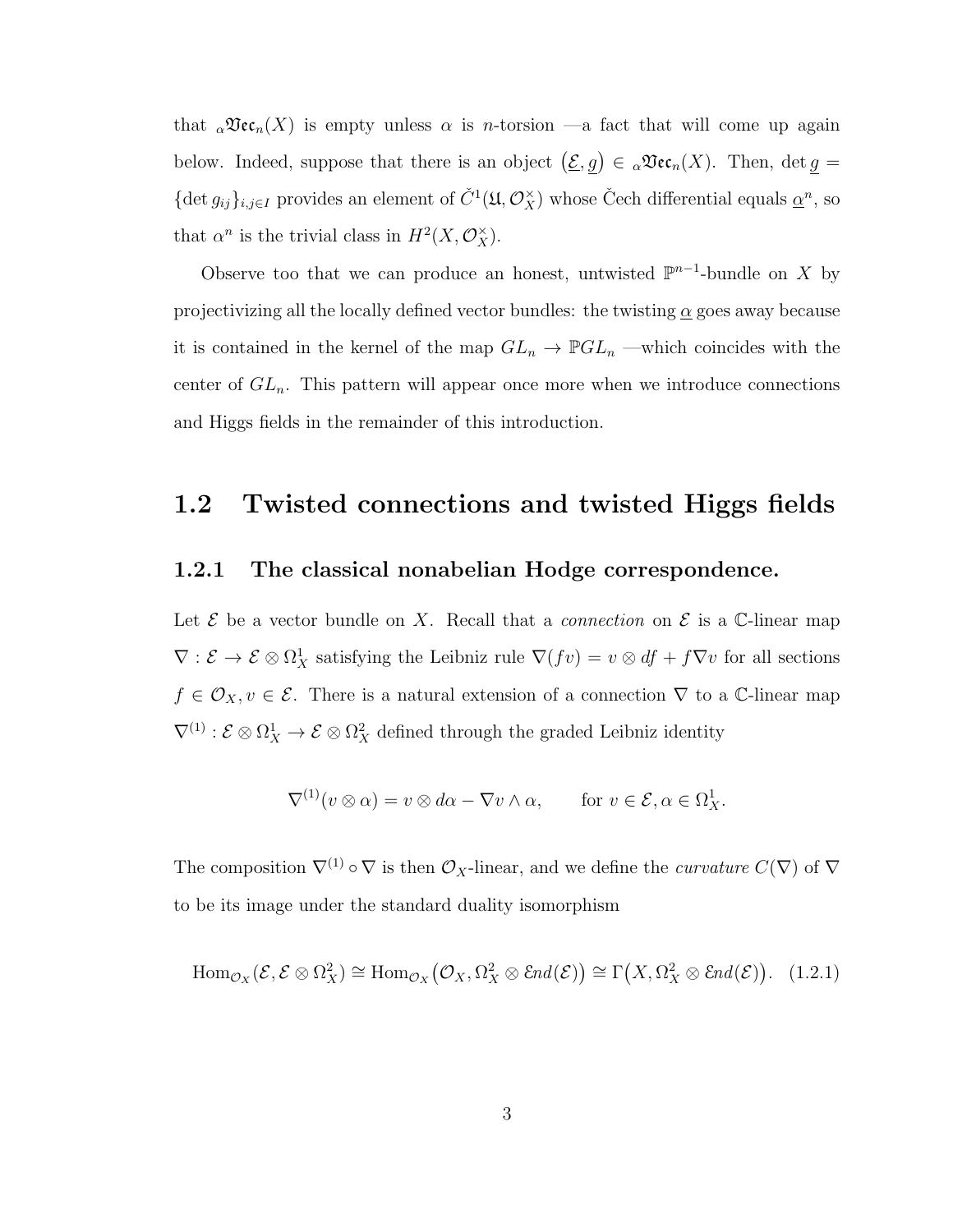A connection is said to be flat if its curvature vanishes, and then it is customary to call the pair  $(\mathcal{E}, \nabla)$  a *flat vector bundle*. The difference of any two connections  $\nabla_1$ and  $\nabla_2$  on the same vector bundle  $\mathcal E$  is an  $\mathcal O_X$ -linear map and can also be considered as a 1-form with values in the endomorphism bundle of  $\mathcal E$  through

$$
\text{Hom}_{\mathcal{O}_X}(\mathcal{E}, \mathcal{E} \otimes \Omega^1_X) \cong \text{Hom}_{\mathcal{O}_X}(\mathcal{O}_X, \Omega^1_X \otimes \mathcal{E}nd(\mathcal{E})) \cong \Gamma(X, \Omega^1_X \otimes \mathcal{E}nd(\mathcal{E})).
$$

If  $\nabla_2 - \nabla_1 = \omega$ , their curvatures are related by  $C(\nabla_2) - C(\nabla_1) = d\omega - \omega \wedge \omega$ , where  $\omega \wedge \omega$  corresponds under  $(1.2.1)$  to the composition

$$
\mathcal{E} \xrightarrow{\omega} \mathcal{E} \otimes \Omega^1_X \xrightarrow{\omega \otimes \mathrm{id}} \mathcal{E} \otimes \Omega^1_X \otimes \Omega^1_X \xrightarrow{\mathrm{id} \otimes (-\wedge -)} \mathcal{E} \otimes \Omega^2_X.
$$

On the other hand, a *Higgs bundle* is a pair  $(\mathcal{F}, \phi)$  of a vector bundle  $\mathcal F$  together with an  $\mathcal{O}_X$ -linear map  $\phi: \mathcal{F} \to \mathcal{F} \otimes \Omega^1_X$  —usually referred to as a Higgs field such that

$$
0 = \phi \land \phi \in \Gamma(X, \Omega_X^2 \otimes \mathcal{E}nd(\mathcal{E})),
$$

where  $-\phi \wedge \phi$  is called the *curvature*  $C(\phi)$  of  $\phi$  in analogy with the case of a connection. Two Higgs fields  $\phi_1$  and  $\phi_2$  on the same vector bundle  $\mathcal F$  also differ by a 1-form with values in  $\mathcal{E}nd(\mathcal{F})$ , say  $\phi_2 - \phi_1 = \omega$ , with their curvatures coupled by the equation  $C(\phi_2) - C(\phi_1) = -\omega \wedge \omega$ 

The nonabelian Hodge theorem [\[Sim92\]](#page-76-0) establishes an equivalence between the category of flat vector bundles on  $X$  and a certain full subcategory of the category of Higgs bundles on the same variety. The latter is specified by two conditions on objects:

• The first one is purely topological: the components of the first and second Chern characters of F along the hyperplane class  $[H] \in H^2(X, \mathbb{C})$  of X should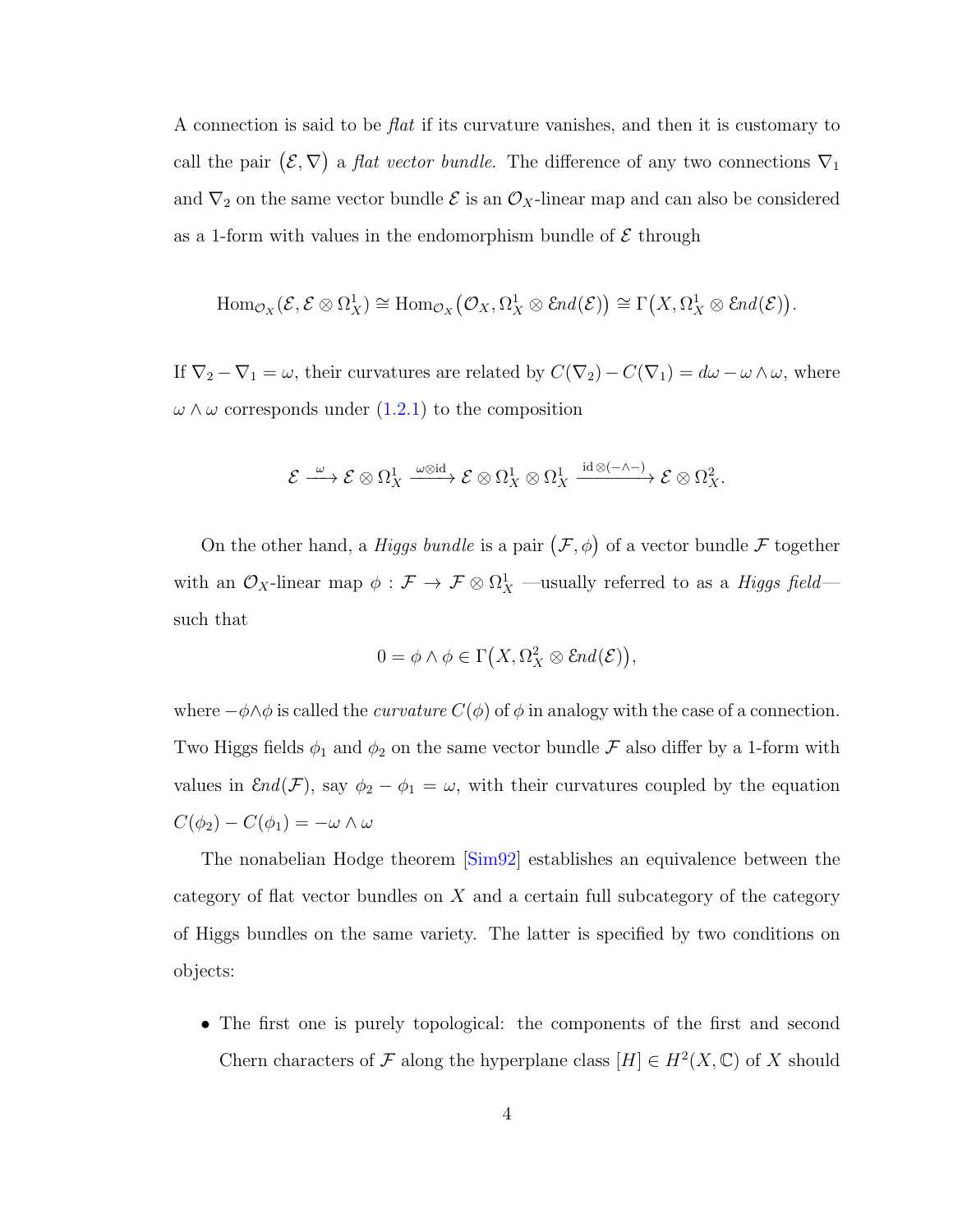vanish:

$$
ch_1(\mathcal{F}) \cdot [H]^{\dim X - 1} = 0 = ch_2(\mathcal{F}) \cdot [H]^{\dim X - 2}.
$$

Equivalently, the first and second Chern *classes* vanish along  $[H]$ .

• The second condition involves the holomorphic structure of both the underlying vector bundle and the Higgs field: a Higgs bundle  $(\mathcal{F}, \phi)$  is said to be *semistable* if for every subbundle  $\mathcal{F}' \subseteq \mathcal{F}$  preserved by the Higgs field —i.e, such that  $\phi(\mathcal{F}') \subseteq \mathcal{F}' \otimes \Omega^1_X$ — we have  $\mu(\mathcal{F}') \leq \mu(\mathcal{F})$ . Here the *slope*  $\mu$  of a vector bundle is defined as the quotient of its degree by its rank.

The first of these conditions implies the vanishing of the slope of any Higgs bundle in this subcategory, since  $ch_1(\mathcal{F}) \cdot [H]^{\dim X - 1}$  is its degree; the second condition then reduces to saying that any  $\phi$ -invariant subbundle of  $\mathcal F$  has non-positive degree.

#### 1.2.2 Twisted connections.

If we want a generalization of this result to twisted vector bundles, the first question should be how to endow an  $\alpha$ -twisted vector bundle  $(\underline{\mathcal{E}}, g)$  with something like a flat connection. The obvious answer would be to equip each  $\mathcal{E}_i$  with a flat connection  $\nabla_i: \mathcal{E}_i \to \mathcal{E}_i \otimes \Omega^1_{U_i}$  in such a way that the following diagram is commutative for every pair of indices  $i, j \in I$ :

$$
\mathcal{E}_j\big|_{U_{ij}} \xrightarrow{\nabla_j} \mathcal{E}_j \otimes \Omega^1_{U_j}\big|_{U_{ij}} \n\bigg\downarrow g_{ij} \qquad \qquad \bigg\downarrow g_{ij} \n\mathcal{E}_i\big|_{U_{ij}} \xrightarrow{\nabla_i} \mathcal{E}_i \otimes \Omega^1_{U_i}\big|_{U_{ij}}
$$

We can restate this last condition in a more compact way as  $\nabla_i - g_{ij} \nabla_j g_{ij}^{-1} = 0$ .

There is, however, a natural weakening of these requirements that yields a more general and interesting class of objects: namely, to allow for the locally defined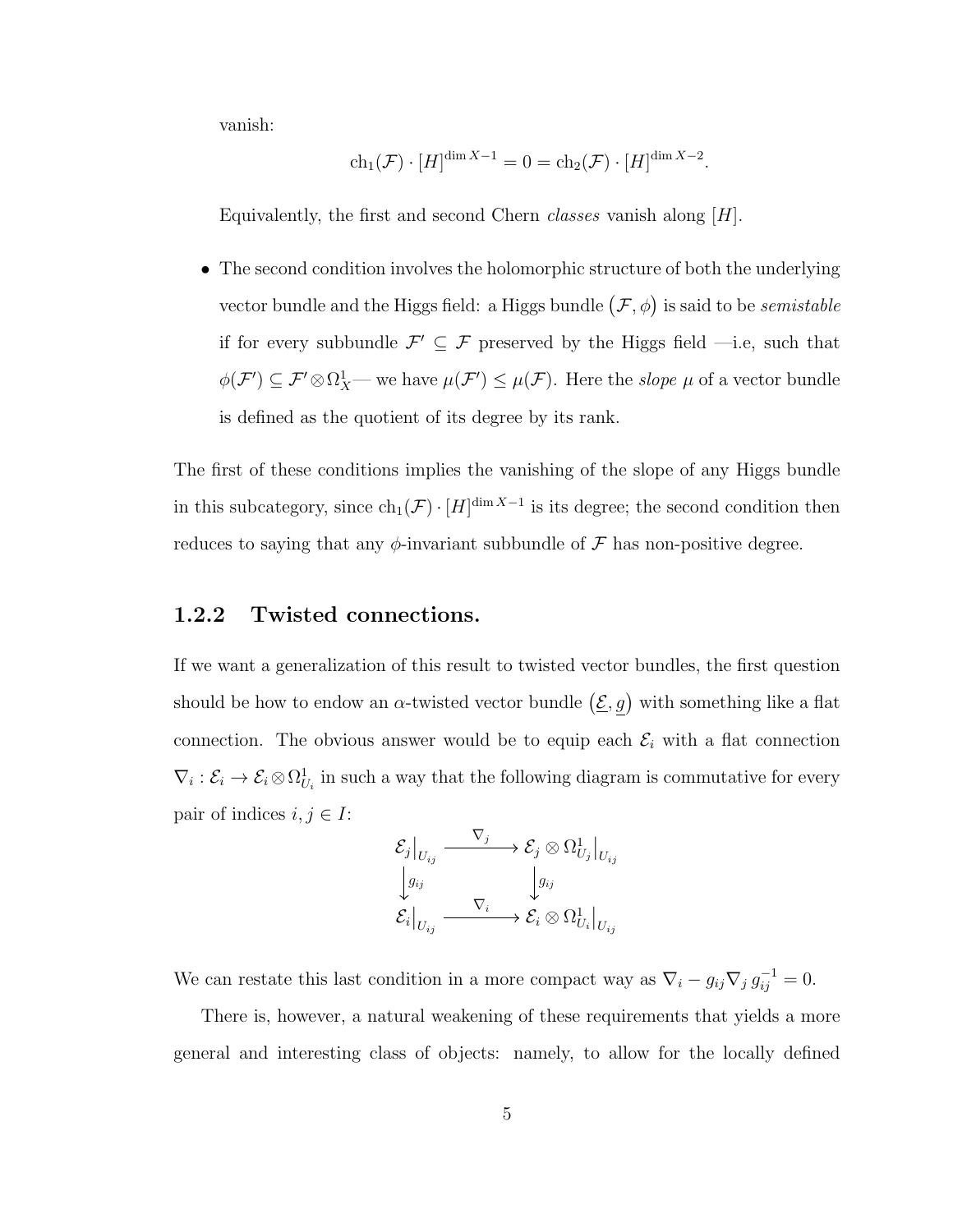connections to

- differ on double intersections by 1-forms with values in the center of the appropriate endomorphism bundle, and
- have nonzero central curvature.

This amounts to choosing cochains

$$
\underline{\omega} = {\omega_{ij}} \in \check{C}^1(\mathfrak{U}, \Omega_X^1) \quad \text{and} \quad \underline{F} = {F_i} \in \check{C}^0(\mathfrak{U}, \Omega_X^2)
$$

diagonally embedded in  $\check{C}^1(\mathfrak{U}, \Omega_X^1 \otimes \mathcal{E}nd(\mathcal{E}))$  and  $\check{C}^0(\mathfrak{U}, \Omega_X^2 \otimes \mathcal{E}nd(\mathcal{E}))$ , respectively, and demanding the  $\nabla_i$  to satisfy the equations

$$
\nabla_i - g_{ij} \nabla_j g_{ij}^{-1} = \omega_{ij} \text{ and } C(\nabla_i) = F_i.
$$

Of course we cannot pick  $\underline{\omega}$  and  $\underline{F}$  arbitrarily. Rather there is a set of compatibility conditions coming from the fact that the  $\nabla_i$  are connections:

<span id="page-12-0"></span>
$$
\omega_{ik} = \omega_{ij} + \omega_{jk} - d \log \alpha_{ijk} \quad \text{on } U_{ijk}
$$

$$
F_i - F_j = d\omega_{ij} \qquad \text{on } U_{ij}
$$

$$
dF_i = 0 \qquad \text{on } U_i
$$

$$
(1.2.2)
$$

It turns out that these are precisely the relations needed to make the triple  $(\alpha, \omega, F)$ into a Čech 2-cocycle in hypercohomology of the multiplicative de Rham complex of  $X$ :

$$
\mathrm{dR}_X^{\mathbb{G}_m} := \left[ \mathcal{O}_X^\times \xrightarrow{d \log} \Omega_X^1 \xrightarrow{d} \Omega_X^2 \xrightarrow{d} \cdots \right].
$$

To fix notation, recall that, given a complex  $(E^{\bullet}, d)$  of sheaves on X, its hypercohomology with respect to a cover  $\mathfrak U$  is defined as the cohomology of the total complex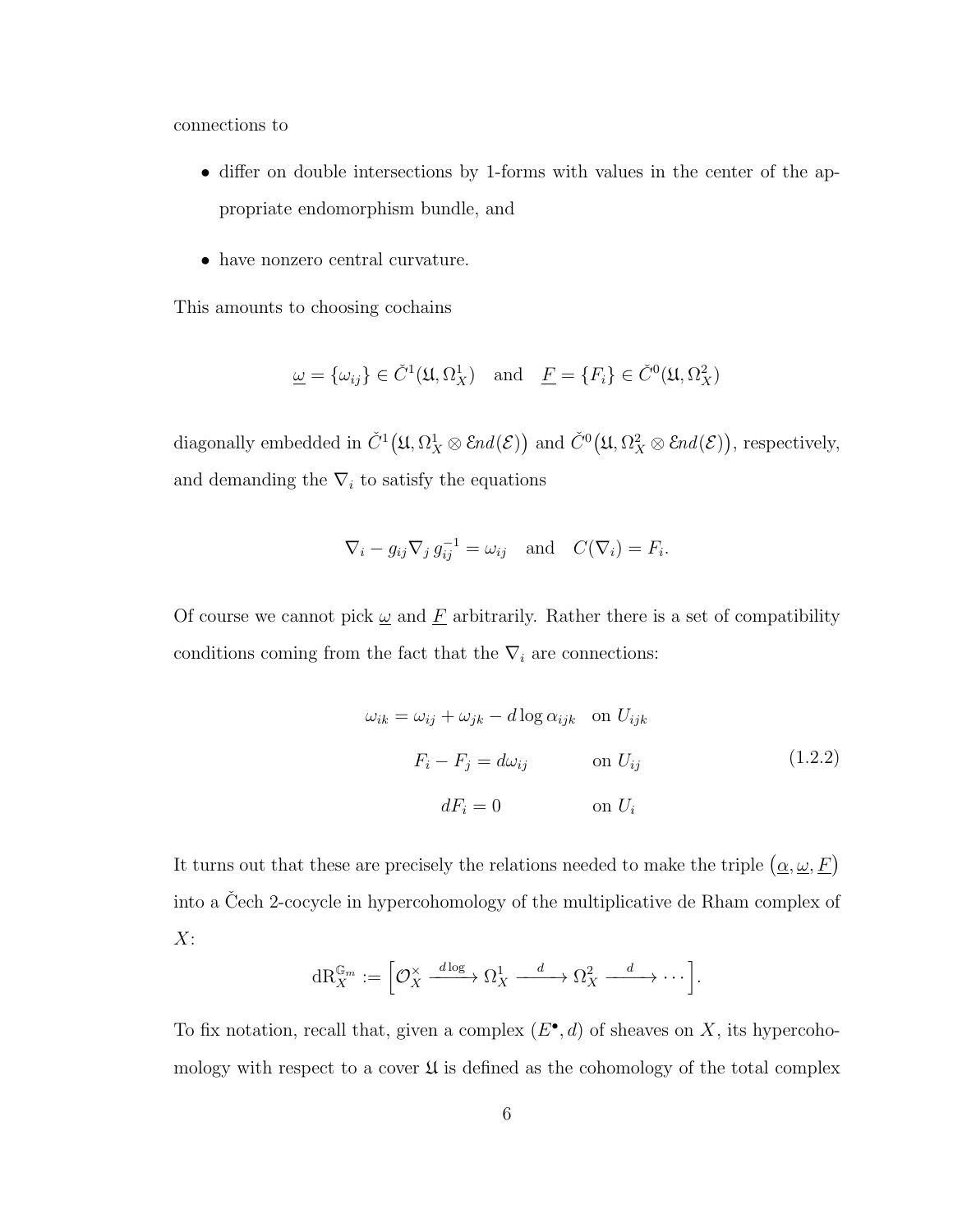of the double complex

$$
\vdots \qquad \vdots \qquad \vdots \qquad \vdots
$$
\n
$$
\tilde{C}^1(\mathfrak{U}, E^0) \xrightarrow{d} \tilde{C}^1(\mathfrak{U}, E^1) \xrightarrow{d} \tilde{C}^1(\mathfrak{U}, E^2) \xrightarrow{d} \cdots
$$
\n
$$
\uparrow \delta \qquad \qquad \uparrow \delta \qquad \qquad \uparrow \delta \qquad \qquad \uparrow \delta \qquad \qquad \downarrow \delta
$$
\n
$$
\tilde{C}^0(\mathfrak{U}, E^0) \xrightarrow{d} \tilde{C}^0(\mathfrak{U}, E^1) \xrightarrow{d} \tilde{C}^0(\mathfrak{U}, E^2) \xrightarrow{d} \cdots
$$

Inspired by the geometrization of degree 2 cohomology classes that we will discuss in subsequent sections, we make the following definition.

<span id="page-13-1"></span>**Definition 1.2.1.** A flat  $\mathfrak{U}\text{-}\mathbb{G}_m$ -gerbe over X is the data of a 2-cocycle  $(\underline{\alpha}, \underline{\omega}, \underline{F}) \in$  $\check{\mathbb{Z}}^2(\mathfrak{U},\mathrm{dR}_X^{\mathbb{G}_m})$ .

Flat  $\mathfrak{U}\text{-}\mathbb{G}_m$ -gerbes form a strict 2-category —a 2-groupoid, in fact—, with the 1-morphisms given by Cech 1-cochains, and the 2-morphisms by Cech 0-cochains. We should warn the reader that this category is not independent of the choice of cover  $\mathfrak U$ . Nevertheless, taking a refinement  $\mathfrak V$  of  $\mathfrak U$  produces a functor from the category of flat  $\mathfrak{U}\text{-}\mathbb{G}_m$ -gerbes to that of flat  $\mathfrak{V}\text{-}\mathbb{G}_m$ -gerbes that is injective at the level of equivalence classes. We will later give a more abstract definition —that of a  $flat$  $\mathbb{G}_m$ -gerbe (Definition [4.2.2\)](#page-42-0)— that does not depend on the choice of a cover.

The notions of flat  $\mathfrak{U}\text{-}\mathbb{G}_m$ -gerbes and flat  $\mathbb{G}_m$ -gerbes have appeared in similar form in the literature before, under the names of Dixmier-Douady sheaves of groupoids with connective structure and curving [\[Bry08\]](#page-73-1), bundles gerbes with connection and curvature [\[Mur96\]](#page-76-1), and gerbs with 0- and 1-connection [\[Cha98\]](#page-73-2). Our approach in this introduction is similar to that of Chaterjee, while the point of view in the remainder is closer in spirit to the first two references.

<span id="page-13-2"></span>**Definition 1.[2](#page-13-0).2.** A basic<sup>2</sup> vector bundle on a flat  $\mathfrak{U}\text{-}\mathbb{G}_m$ -gerbe  $(\underline{\alpha}, \underline{\omega}, \underline{F})$  over X is

<span id="page-13-0"></span><sup>&</sup>lt;sup>2</sup>Classically these are known as *weight 1 twisted vector bundles*. In the more general setting in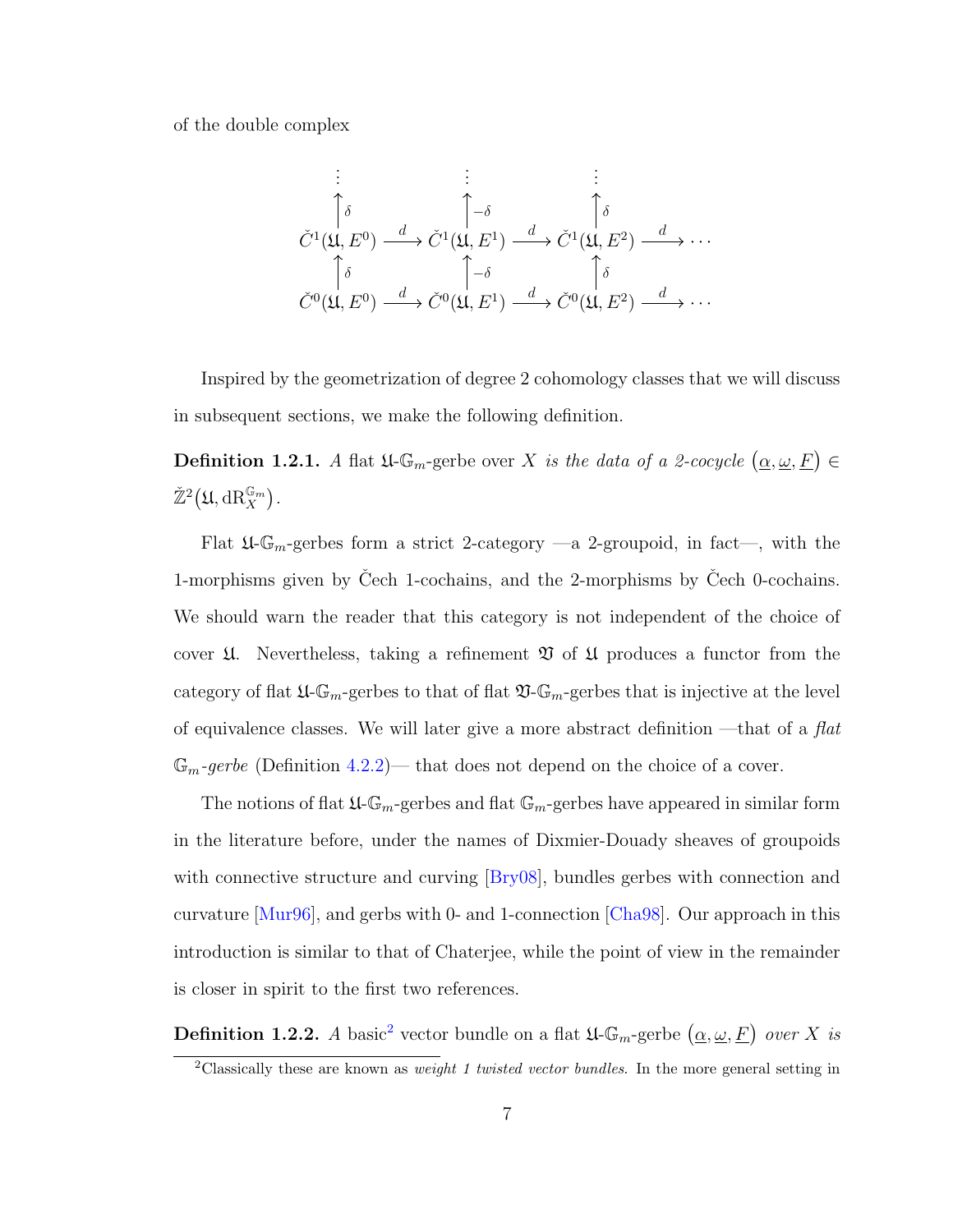a collection  $(\underline{\mathcal{E}}, \nabla, g)$  consisting of an  $\alpha$ -twisted vector bundle  $(\underline{\mathcal{E}}, g)$  on X together with connections  $\nabla_i$  on  $\mathcal{E}_i$  satisfying the equations

$$
\nabla_i - g_{ij} \nabla_j g_{ij}^{-1} = \omega_{ij} \quad and \quad C(\nabla_i) = F_i.
$$

Having fixed a flat  $\mathfrak{U}\text{-}\mathbb{G}_m$ -gerbe  $(\underline{\alpha}, \underline{\omega}, \underline{F})$ , we can consider the groupoid of basic vector bundles on it. Its morphisms are given by those isomorphisms of the underlying  $\alpha$ -twisted vector bundles that commute with the connections. A straightforward computation shows that an element of  $\check{C}^1(\mathfrak{U}, \mathrm{dR}_X^{\mathbb{G}_m})$  giving an equivalence between two flat  $\mathfrak{U}\text{-}\mathbb{G}_m$ -gerbes also furnishes an equivalence of their respective categories of basic vector bundles. Arguing as in  $\lbrack \text{Căl00}\rbrack$ , it is possible to show that refining the cover U does not affect this category up to equivalence.

If the cocycle  $\underline{\alpha}$  is composed of locally constant functions —so that  $d \log \underline{\alpha} = 0$ —, the equations [\(1.2.2\)](#page-12-0) satisfied by the 1- and 2-form parts of a flat  $\mathfrak{U}\text{-}\mathbb{G}_m$ -gerbe do not involve  $\underline{\alpha}$ . In this case, we can separate the data of a flat  $\mathfrak{U}\text{-}\mathbb{G}_m$ -gerbe into what we might call a  $\mathfrak{U}\text{-}\mathbb{G}_m$ -gerbe without any qualifiers —i.e.,  $\underline{\alpha}$  itself<sup>[3](#page-14-0)</sup>— and the pair  $(\underline{\omega}, \underline{F})$ . The latter, which defines a class in  $\mathbb{H}^1(\mathfrak{U}, \Omega^1_X \to \Omega^{2, \text{cl}}_X)$ , gives rise to a sheaf of twisted differential operators (TDOs) on  $X$  in the sense of Beĭlinson and Bernstein [\[BB93\]](#page-72-0), and basic vector bundles on  $(\underline{\alpha}, \underline{\omega}, \underline{F})$  can then be described as  $\alpha$ -twisted vector bundles equipped with an action of this sheaf of TDOs.

The fact that  $\alpha$  is *n*-torsion implies that we can always choose a representing cocycle  $\underline{\alpha}$  that is locally constant. Not only that, but, given a flat  $\mathfrak{U}\text{-}\mathbb{G}_m$ -gerbe, we can always find an equivalent one for which the part in  $\check{Z}^2(\mathfrak{U}, \mathcal{O}_X^{\times})$  is indeed locally constant. This shows that we can realize basic vector bundles on flat  $\mathfrak{U}\text{-}\mathbb{G}_m$ -gerbes

which we wish to prove our result, twisted torsors might not be classified simply by a weight; hence the need for a different terminology. See section [2.2,](#page-22-0) and Definition [2.2.1](#page-25-0) in particular.

<span id="page-14-0"></span><sup>&</sup>lt;sup>3</sup>We could then refer to  $\alpha$ -twisted vector bundles as *basic vector bundles on the*  $\mathfrak{U}\text{-}\mathbb{G}_m$ -gerbe  $\underline{\alpha}$ (see Prop. [2.2.2\)](#page-25-1).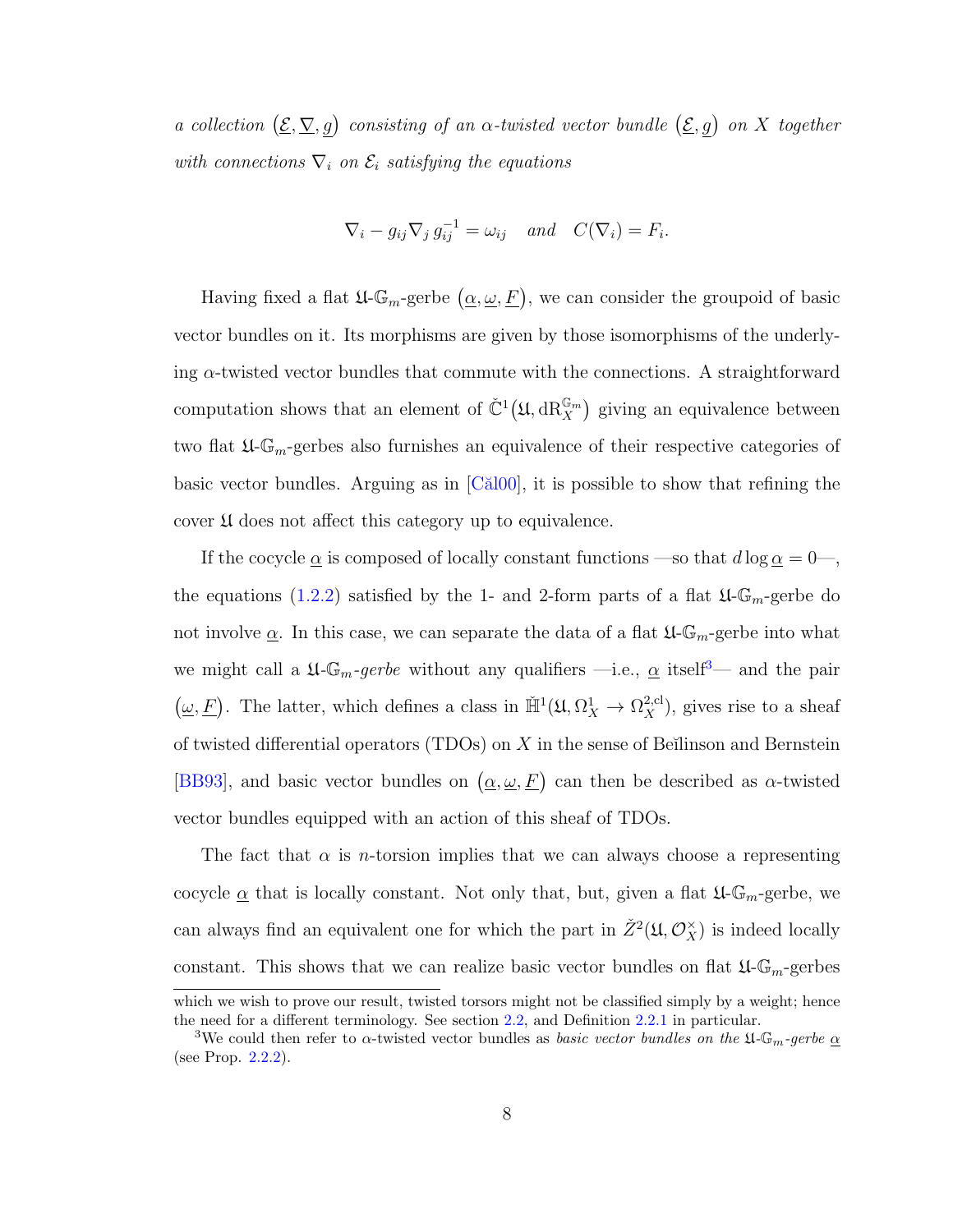as twisted vector bundles with an action of a sheaf of TDOs. More is true, in fact: the class of  $(\underline{\omega}, \underline{F})$  in hypercohomology —equivalently, the TDO it yields— must also be *n*-torsion. The pervasiveness of this torsion phenomena will be explicated thoroughly in section [5.1](#page-50-1)

There is yet one more thing that carries over from the case of bare twisted vector bundles of section [1.1:](#page-7-1) projectivizing kills all central data, so that a basic vector bundle of rank n on a flat  $\mathfrak{U}\text{-}\mathbb{G}_m$ -gerbe yields an honest, untwisted  $\mathbb{P}^{n-1}$ -bundle with flat connection on  $X$ .

### 1.2.3 Twisted Higgs fields.

After the discussion above, it is clear how we should proceed on the Higgs bundle side. Given an  $\alpha'$ -twisted vector bundle  $(\underline{\mathcal{E}}', g')$ , pick cochains

$$
\underline{\omega}' = {\{\omega'_{ij}\}} \in \check{C}^1(\mathfrak{U}, \Omega^1_X) \quad \text{and} \quad \underline{F}' = {\{F'_i\}} \in \check{C}^0(\mathfrak{U}, \Omega^2_X),
$$

equip each  $\mathcal{E}'_i$  with a Higgs field  $\phi_i$  and require that they fulfill the equations

$$
\phi_i - g'_{ij} \phi_j (g'_{ij})^{-1} = \omega'_{ij}
$$
 and  $C(\phi_i) = F'_i$ .

The compatibility conditions in this case are

$$
\omega'_{ik} = \omega'_{ij} + \omega'_{jk} \quad \text{on } U_{ijk}
$$
  

$$
F'_i = F'_j \qquad \text{on } U_{ij}
$$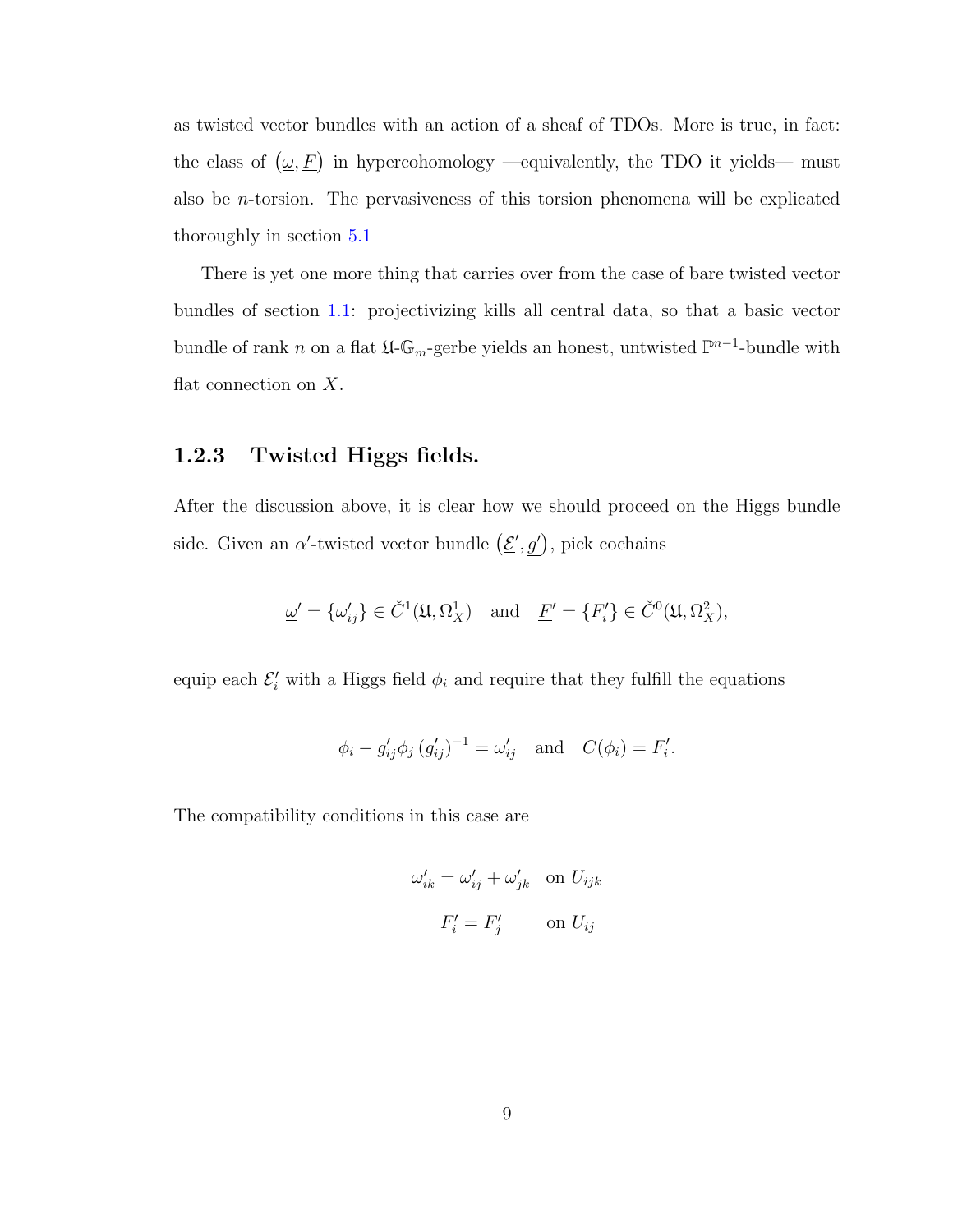which say that the triple  $(\underline{\alpha}', \underline{\omega}', \underline{F}')$  assembles into a Čech 2-cocycle in hypercohomology of the multiplicative Dolbeault complex

$$
\mathrm{Dol}_{X}^{\mathbb{G}_m} := \left[ \mathcal{O}_X^{\times} \xrightarrow{0} \Omega_X^1 \xrightarrow{0} \Omega_X^2 \xrightarrow{0} \cdots \right].
$$

The following parallel Definitions [1.2.1](#page-13-1) and [1.2.2,](#page-13-2) and the comments below those about the corresponding categories apply verbatim, as well as our recurring remark about projectivization.

**Definition 1.2.3.** A Higgs  $\mathfrak{U}\text{-}\mathbb{G}_m$ -gerbe over X is a 2-cocycle

.

$$
\left(\underline{\alpha}',\underline{\omega}',\underline{F}'\right)\in\check{\mathbb{Z}}^2\big(\mathfrak{U},\mathrm{Dol}_X^{\mathbb{G}_m}\big)
$$

**Definition 1.2.4.** A basic vector bundle on a Higgs  $\mathfrak{U}\text{-}\mathbb{G}_m$ -gerbe  $(\underline{\alpha}', \underline{\omega}', \underline{F}')$  over X is a collection  $(\underline{\mathcal{E}}', \phi, g')$  consisting of an  $\alpha'$ -twisted vector bundle  $(\underline{\mathcal{E}}', g')$  on X together with Higgs fields  $\phi_i$  on  $\mathcal{E}'_i$  satisfying the equations

$$
\phi_i - g'_{ij} \phi_j (g'_{ij})^{-1} = \omega'_{ij} \quad and \quad C(\phi_i) = F'_i.
$$

# 1.2.4 The nonabelian Hodge correspondence for twisted vector bundles.

We are finally in a position to state a form of the main theorem of this paper.

**Corollary 1.2.5.** Let  $(\underline{\alpha}, \underline{\omega}, \underline{F})$  be a flat  $\mathfrak{U}$ -G<sub>m</sub>-gerbe over X. Then there is a Higgs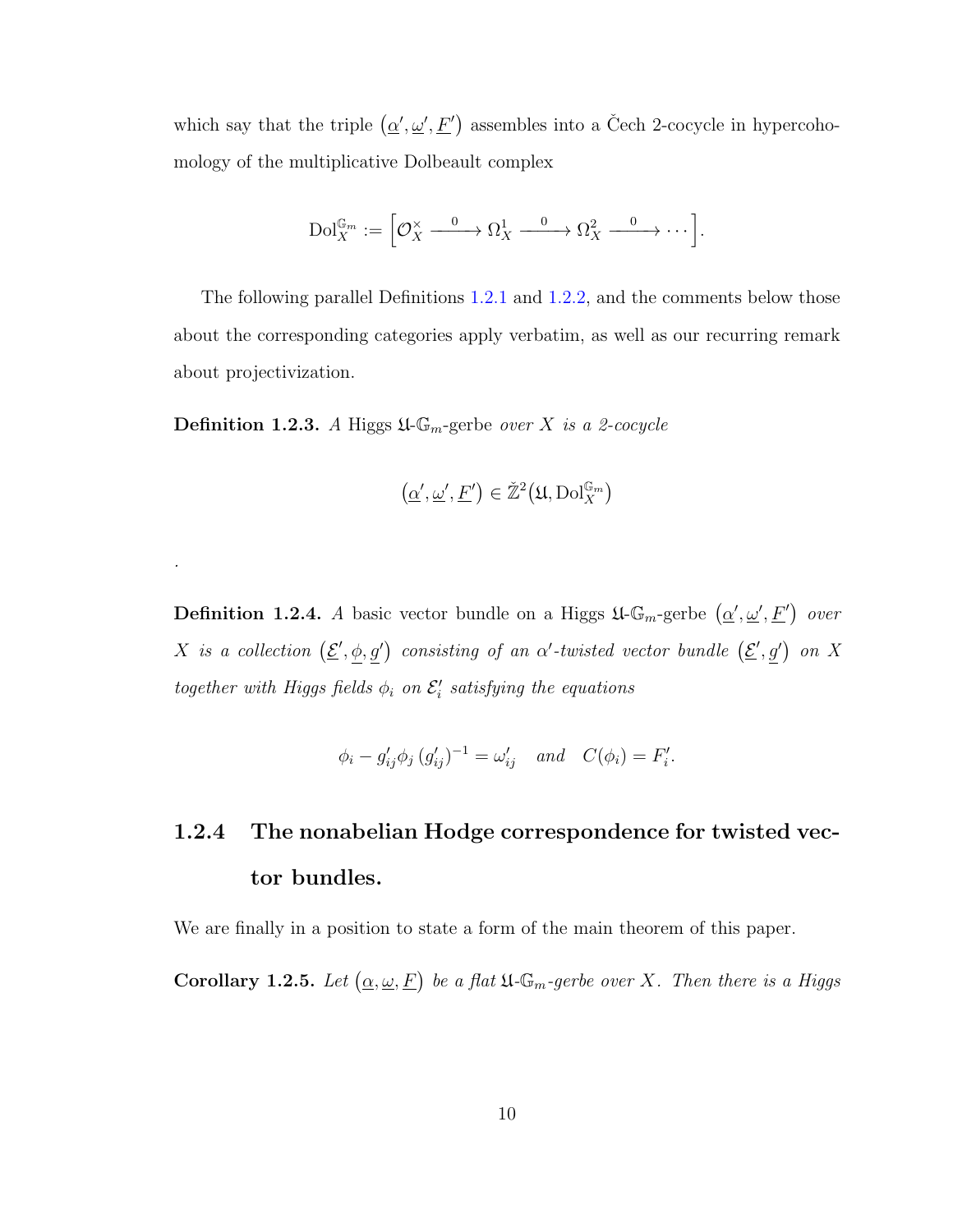$\mathfrak{U}\text{-}\mathbb{G}_m\text{-}gerbe \;(\underline{\alpha}', \underline{\omega}', \underline{F}')\;\;over\;X\;for\;which\;there\;is\;a\;fully\;faithful\;functor$ 

$$
\left\{\begin{array}{c}\text{Basic vector bundles of rank } n \\ \text{on } (\underline{\alpha}, \underline{\omega}, \underline{F})\end{array}\right\} \longleftrightarrow \left\{\begin{array}{c}\text{Basic vector bundles of rank } n \\ \text{on } (\underline{\alpha}', \underline{\omega}', \underline{F}')\end{array}\right\}
$$

Conversely, given a Higgs  $\mathfrak{U}\text{-}\mathbb{G}_m$ -gerbe  $(\underline{\alpha}', \underline{\omega}', \underline{F}')$  there exists a flat  $\mathfrak{U}\text{-}\mathbb{G}_m$ -gerbe  $(\underline{\alpha}, \underline{\omega}, F)$  such that the same conclusion holds.

From our claims above that the categories of basic vector bundles on a flat  $\mathfrak{U}\text{-}\mathbb{G}_m\text{-}$ gerbe and on a Higgs  $\mathfrak{U}\text{-}\mathbb{G}_m$ -gerbe are independent of the choice of cover and cocycles, we can deduce the same about this statement. However, its explicit dependence on them becomes truly problematic in trying to provide a proof based on the classical nonabelian Hodge correspondence, for the latter necessitates of the compactness assumption —that is, we cannot just break up this twisted correspondence into local pieces. We will provide below an explicitly cover- and cocycle-independent version of the above statement —Theorem [5.1.1—](#page-52-0) from which it can be proved.

## <span id="page-17-0"></span>1.3 Outlook

In this introduction we have chosen to present the case of twisted vector bundles for two reasons: because it is the simplest one —in fact, the one from which we drew our intuition— and because it is the case some of whose objects —flat  $(\mathfrak{U})\mathbb{G}_m$ -gerbes, concretely— have appeared before in the literature.

The full generality of our result is expressed in terms of a (connected) linear algebraic group H over  $\mathbb C$  together with an abelian subgroup A contained in its center —nothing is lost by assuming that  $A$  is in fact the whole center. The objects of interest are then twisted  $H$ -torsors over  $X$  —the definition of which (Definition  $(2.2.1)$  $(2.2.1)$  is the evident adaptation of Definition  $1.1.1-$ , with the twisting given by a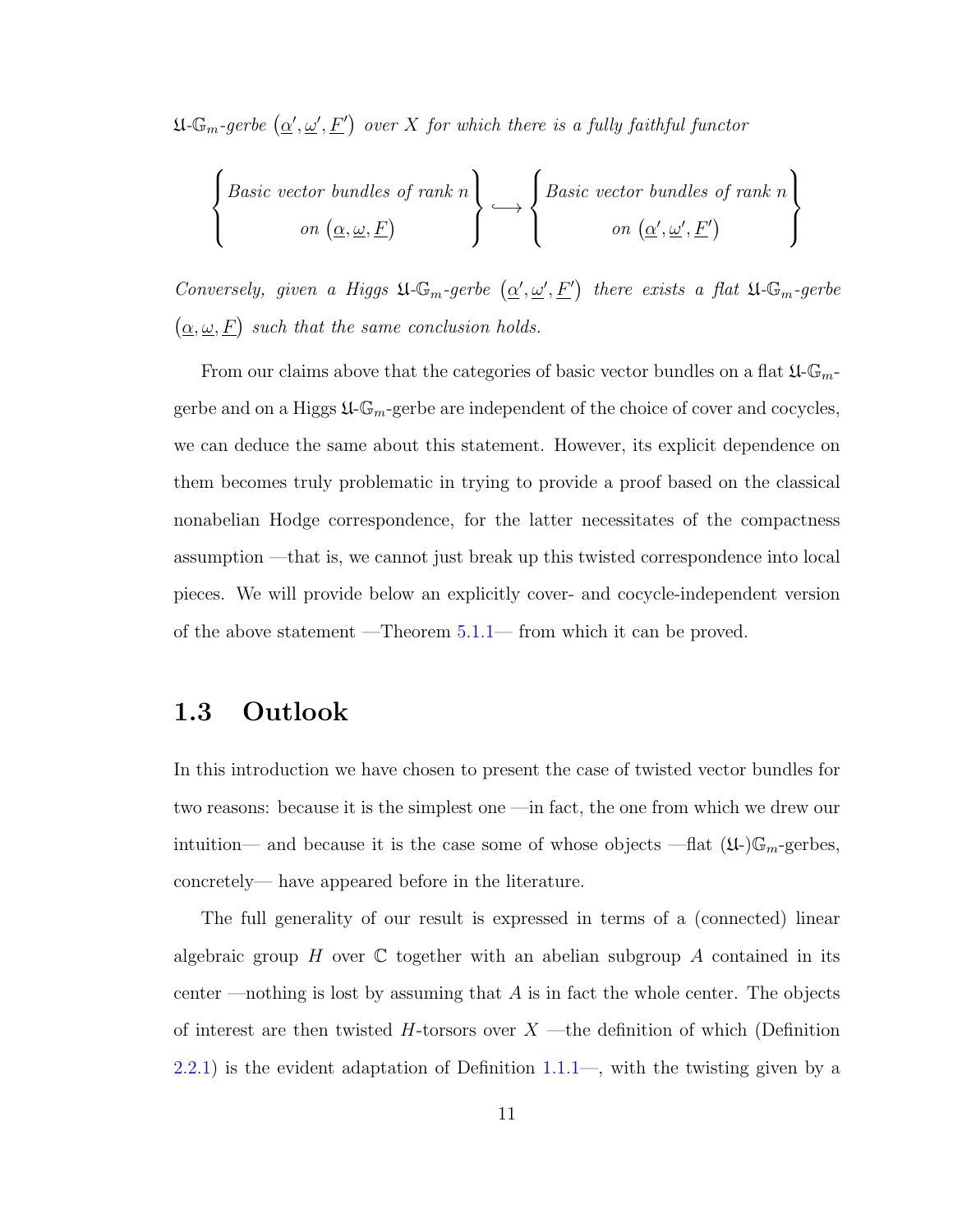class in  $H^2(X, A)$ . The category of twisted vector bundles can then be recovered from that of  $GL_n$ -torsors by taking the associated (twisted) fiber bundles with fiber  $\mathbb{C}^n$ . The reader is well-advised to keep in mind this case  $(H = GL_n, A = \mathbb{G}_m)$ , where most of the statements should feel familiar —and be well-known for  $\alpha = 0$ .

The remainder of this article is organized as follows.

Section [2](#page-20-0) is devoted to developing the language of A-gerbes. These (1-)stacks provide a geometric realization of degree 2 cohomology classes, and twisted torsors on their base can be recast in terms of honest torsors on them. This first step removes the need for a specific choice of cover and cocycles, although the definitions are still in terms of them.

The higher homotopical tools that we review in section [3](#page-27-0) have a two-fold objective. On one hand, they allow us to give a completely cover- and cocycle-free formulation of our problem. On the other, viewing the gerbes of section [2](#page-20-0) as principal  $\infty$ -bundles [\[NSS12a\]](#page-76-2) over their base opens up a host of very powerful techniques that enable us to reduce statements about twisted torsors to simpler ones about untwisted torsors and gerbes; chief among them is the existence of a classifying (2-)stack for our gerbes.

In section [4](#page-34-0) we recall the classical statements of abelian and nonabelian Hodge theory from the perspective of  $\infty$ -stacks. In particular, the introduction of the de Rham and Dolbeault stacks of  $X$  —denoted by  $X_{\text{dR}}$  and  $X_{\text{Dol}}$ , respectively brings connections and Higgs fields into our framework of principal  $\infty$ -bundles. The naturality of our choice of allowing these connections and Higgs fields to differ by something central and to have central curvature is then made manifest. Section [4.3](#page-47-0) examines the passage between the algebraic and the analytic worlds. Thanks to a series of comparison theorems between the etale and analytic topologies, we can rest assured that our arguments in section [5](#page-50-0) work in both cases.

The core of our proof is contained in this last section. We start (section [5.1\)](#page-50-1) by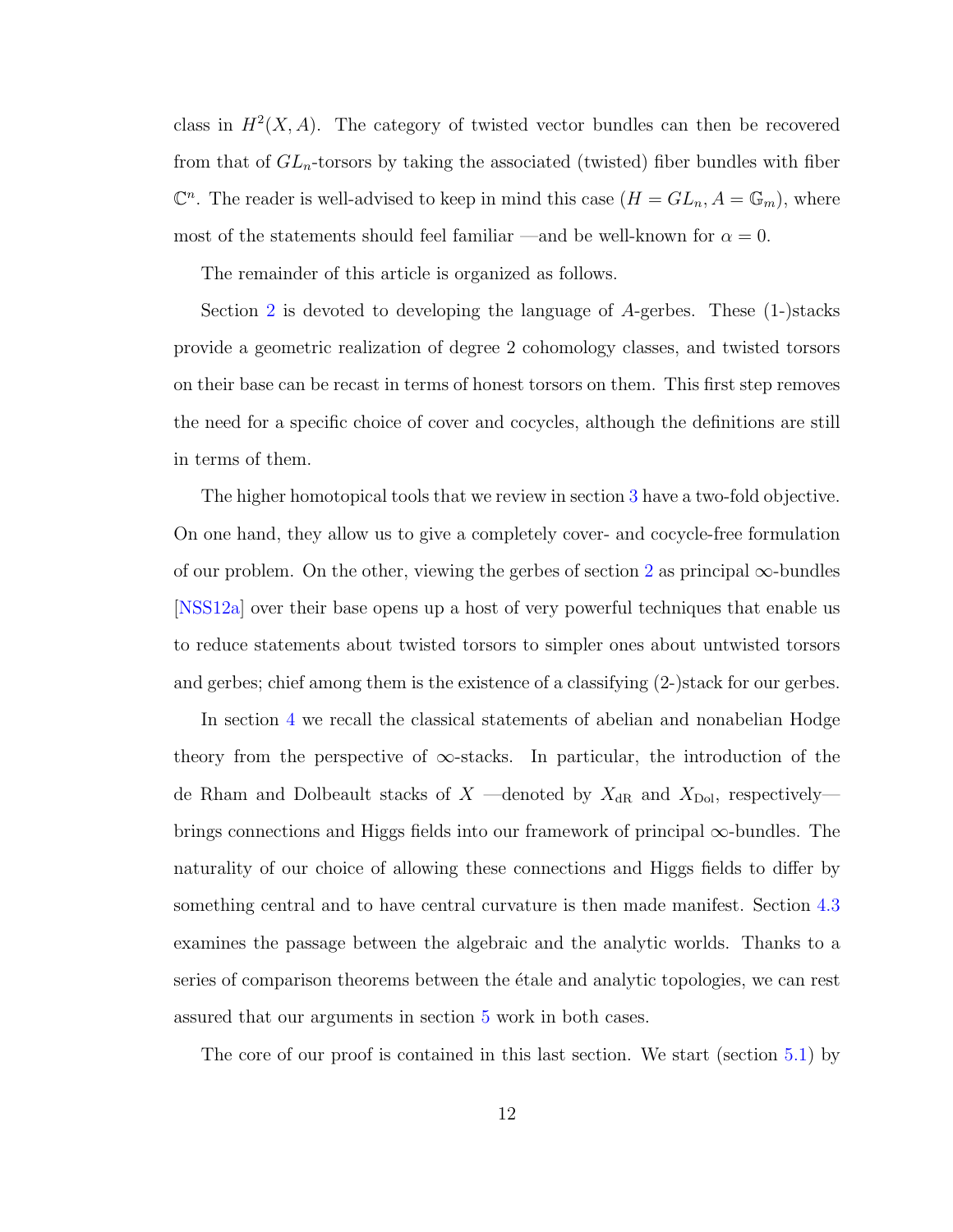going back to the original case of twisted vector bundles, now seen in the light of all the tools developed in previous sections. The failure of the obvious strategy of proof —as well as how it needs to be modified to hopefully work— is already visible in this simple example. We return to the general case in section [5.2,](#page-55-0) where we analyze the implementation of this modification. Section [5.3](#page-66-0) finally brings everything together, leading us to the correct stability conditions on the Higgs side that make our theorem true.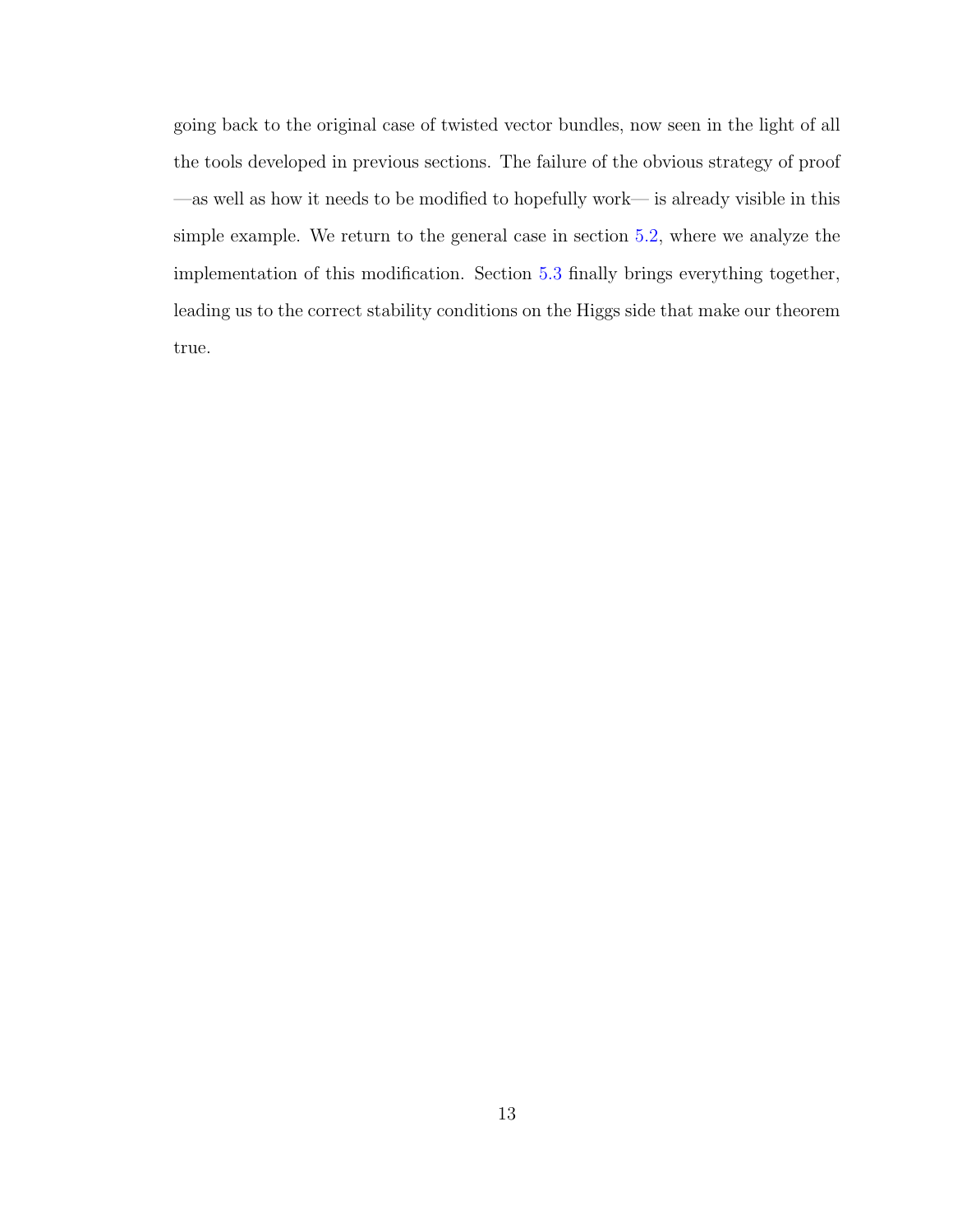# <span id="page-20-0"></span>Chapter 2

# A more geometric perspective

## <span id="page-20-1"></span>2.1 Gerbes

**Definition 2.1.1** ( $\text{Gir71}$ ). Let 2) be a (1-)stack over X. We say that 2) is a gerbe over  $X$  if it is locally nonempty and locally connected.

The first of these conditions means that there exists an open cover  $\{U_i \to X\}_{i \in I}$ of X such that the canonical maps  $\mathfrak{Y} \times_X U_i \to U_i$  all have global sections, while the second one ensures that we can choose it so that the groupoid of global sections of each  $\mathfrak{Y} \times_X U_i \to U_i$  has a single isomorphism class.

**Definition 2.[1](#page-20-2).2** ([\[Gir71,](#page-74-0) [Bre90\]](#page-73-3)). Let G be a linear algebraic group over  $\mathbb{C}^1$ , and let  $\mathfrak Y$  be a (1-)stack over X. We say that  $\mathfrak Y$  is a G-gerbe over X if it is locally isomorphic to  $BG \times X$ .

Equivalently, we have  $\mathfrak{Y} \times_X U_i \simeq BG \times U_i$  over  $U_i$  for each  $i \in I$  in an suitable cover. As a sanity check, note that a G-gerbe is a gerbe.

<span id="page-20-2"></span><sup>&</sup>lt;sup>1</sup>Going forward we will often use the same letter for denoting a linear algebraic group over  $\mathbb C$ and the sheaf on X obtained by pullback. Thus we write  $\mathbb{G}_m$ -gerbes for what some authors (e.g., [\[DP08\]](#page-74-2)) call  $\mathcal{O}^{\times}$ -gerbes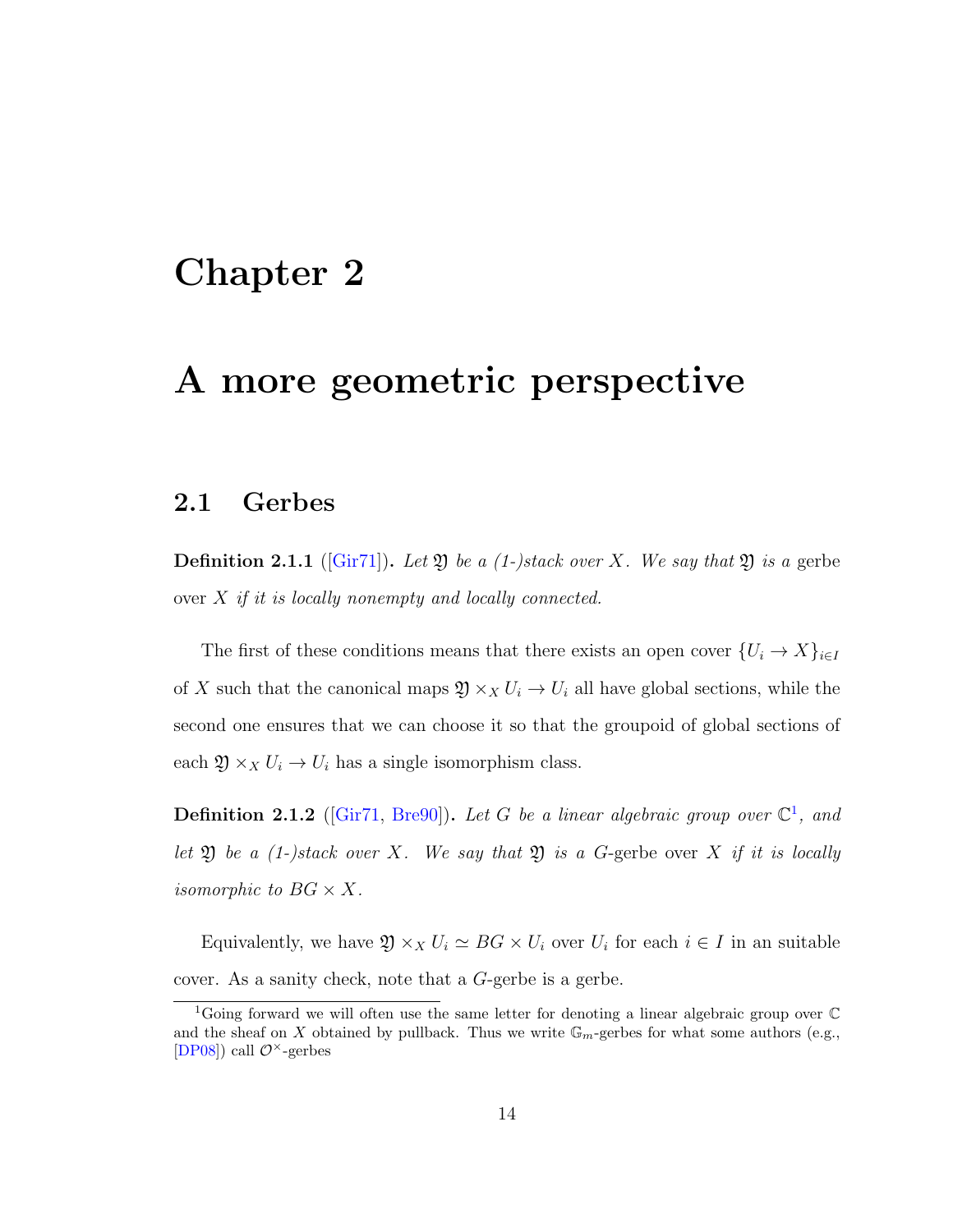The attentive reader might have noticed that the concept of a G-gerbe bears a striking similarity to that of a fiber bundle, only now the fiber BG and the structure group  $\underline{\mathrm{Aut}}(BG)$  are bona fide stacks —rather than 0-truncated objects. Such line of thought can actually be formalized into the notion of an  $\infty$ -bundle [\[NSS12a\]](#page-76-2), which we will explore in section [3.](#page-27-0)

However we can manage with the theory of crossed modules [\[Whi46\]](#page-77-0) to prove that G-gerbes are classified by  $H^1(X, \underline{\text{Aut}}(BG))$  [\[Bre90\]](#page-73-3). Here the automorphism stack of  $BG$  —which goes also by the name of automorphism 2-group of  $G$  [\[BL04\]](#page-72-1)—  $\,$ is represented by the crossed module  $G \to \text{Aut}(G)$ , and  $H^1$  refers to crossed module cohomology.

The exact sequence of crossed modules

<span id="page-21-0"></span>
$$
1 \longrightarrow \left[ G \longrightarrow \text{Inn}(G) \right] \longrightarrow \left[ G \longrightarrow \text{Aut}(G) \right] \longrightarrow \left[ 1 \longrightarrow \text{Out}(G) \right] \longrightarrow 1 \tag{2.1.1}
$$

induces an exact sequence of pointed sets

<span id="page-21-1"></span>
$$
H^1(X, G \to \text{Inn}(G)) \longrightarrow H^1(X, G \to \text{Aut}(G)) \xrightarrow{\beta} H^1(X, \text{Out}(G)).
$$
 (2.1.2)

Given a G-gerbe  $\mathfrak D$  over X, the Out(G)-torsor classified by  $\beta([2])$  is called the Gband of  $\mathfrak{Y}.$ 

<span id="page-21-2"></span>**Definition 2.1.3.** A G-gerbe over X is called a G-banded gerbe if its G-band is the trivial  $Out(G)$ -torsor on X.

In case  $G = A$  is *abelian*, the diagram  $(2.1.1)$  simplifies to

$$
1 \longrightarrow \Big[ A \rightarrow 1 \Big] \longrightarrow \Big[ A \rightarrow \mathrm{Aut}(A) \Big] \longrightarrow \Big[ 1 \rightarrow \mathrm{Aut}(A) \Big] \longrightarrow 1
$$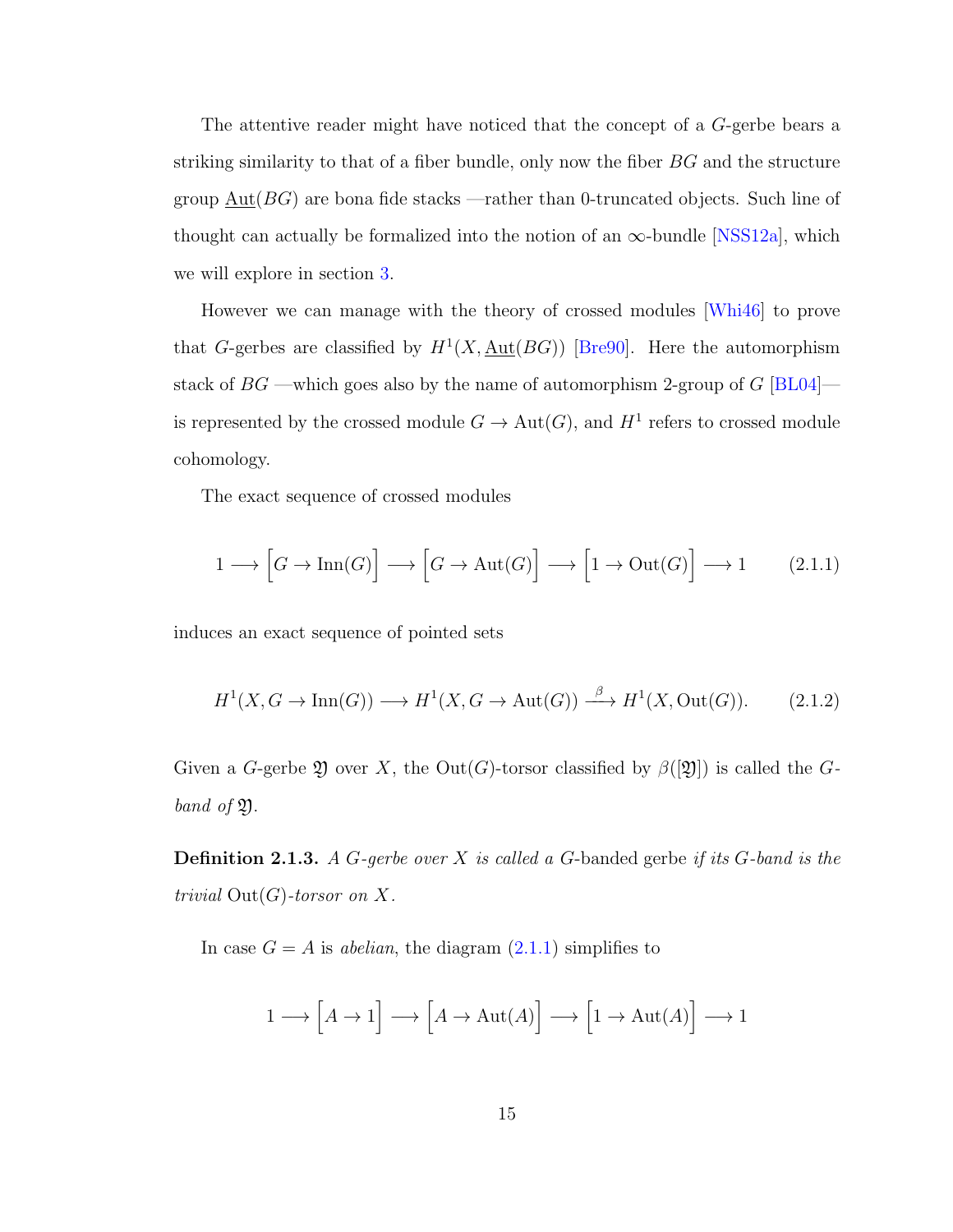and the sequence [\(2.1.2\)](#page-21-1) yields

$$
0 \longrightarrow H^2(X, A) \longrightarrow H^1(X, A \to \text{Aut}(A)) \stackrel{\beta}{\longrightarrow} H^1(X, \text{Aut}(A)).
$$

**Proposition 2.1.4.** A-banded gerbes over X are classified by  $H^2(X, A)$ .

In the remainder we will only deal with A-banded gerbes, so we will abuse terminology and call them simply  $A$ -gerbes, or even just gerbes if the group  $A$  is clear from the context.

## <span id="page-22-0"></span>2.2 Torsors on gerbes

#### <span id="page-22-3"></span>2.2.1 Presentations of gerbes

We briefly recall here a presentation of A-gerbes by gluings of the local pieces  $BA \times U_i$ . Much of the material and the notation in this section is borrowed from  $[DP08]$ , which the reader is encouraged to consult for an extended exposition.

Given a class  $\alpha \in H^2(X, A)$ , denote by  $\alpha X$  the A-gerbe that it classifies. With the choice of a cover  $\mathfrak{U} = \{U_i\}_{i \in I}$  of X and a representing cocycle  $\underline{\alpha} = \{\alpha_{ijk}\}_{i,j,k \in I} \in$  $\check{Z}^2(\mathfrak{U},A)$ , we have compatible groupoid presentations of X,

<span id="page-22-1"></span>
$$
\left(\mathfrak{R}:=\bigsqcup_{i,j\in I}U_{ij}\stackrel{-s}{\_t}\stackrel{\rightarrow}{\to}U:=\bigsqcup_{i\in I}U_i\ ,\mathfrak{m},\mathfrak{i},\mathfrak{e}\right),\tag{2.2.1}
$$

and  $_{\alpha}X$ ,

<span id="page-22-2"></span>
$$
\left(R := \bigsqcup_{i,j \in I} U_{ij} \times A \; \substack{-s \\ \to} \; \mathcal{H}} \; \mathcal{H} = \bigsqcup_{i \in I} U_i \; , \mathbf{m}, \mathbf{i}, \mathbf{e} \right). \tag{2.2.2}
$$

The maps in [\(2.2.1\)](#page-22-1) are the obvious ones. Those in the presentation [\(2.2.2\)](#page-22-2) of  $_{\alpha}X$ are as follows.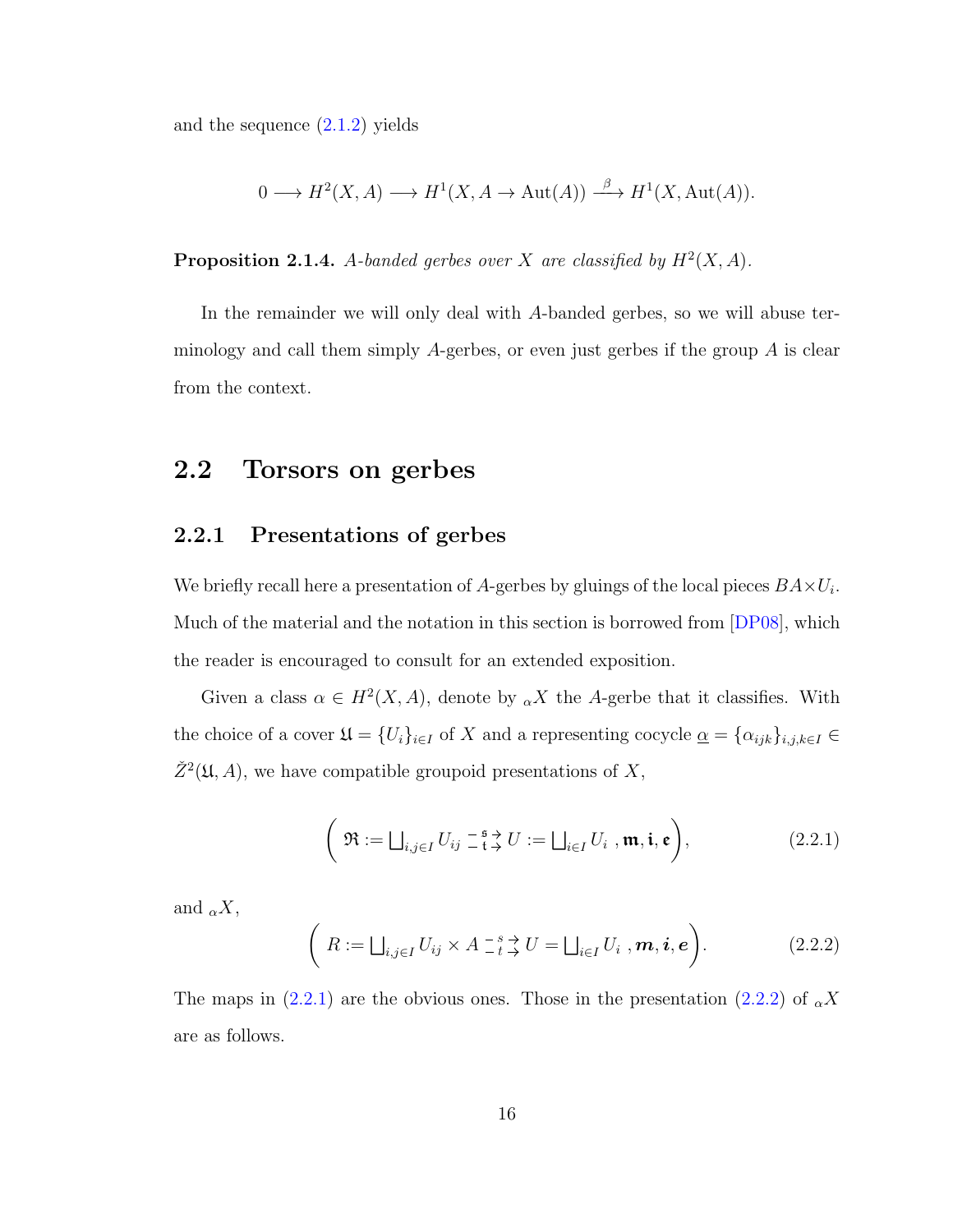- The source and target morphisms come from those of  $(2.2.1)$  and the canonical projection  $\pi : R \to \Re$  as  $s = \mathfrak{s} \circ \pi$  and  $t = \mathfrak{t} \circ \pi$ ;
- The identity and the inverse are given by the formulas

$$
U \xrightarrow{e} R
$$
  
\n
$$
(x, i) \longmapsto ((x, i, i), 1_A)
$$
  
\n
$$
(x, i, j), a) \longmapsto ((x, j, i), a^{-1})
$$

• Finally, the multiplication  $m$  is the one encoding the class of the gerbe:

$$
R \times_{t,U,s} R \xrightarrow{m} R
$$
  

$$
((x,i,j),a) \times ((x,j,k),b) \longmapsto ((x,i,k),\alpha_{ijk}(x)ab)
$$

We denote by  $p_1$  and  $p_2$  the canonical projections  $R \times_{\mathbf{t},U,\mathbf{s}} R \rightrightarrows R$  onto the first and second factors, respectively.

#### 2.2.2

Let H be a linear algebraic group over  $\mathbb C$  containing A as a closed subgroup of its center. Given the groupoid presentation [\(2.2.2\)](#page-22-2) of  $_{\alpha}X$ , descent theory tells us that an H-torsor on  $_{\alpha}X$  is given by an H-torsor  $P \to U$  together with an isomorphism  $j: t^*P \longrightarrow s^*P$  such that the following diagram commutes:

<span id="page-23-0"></span>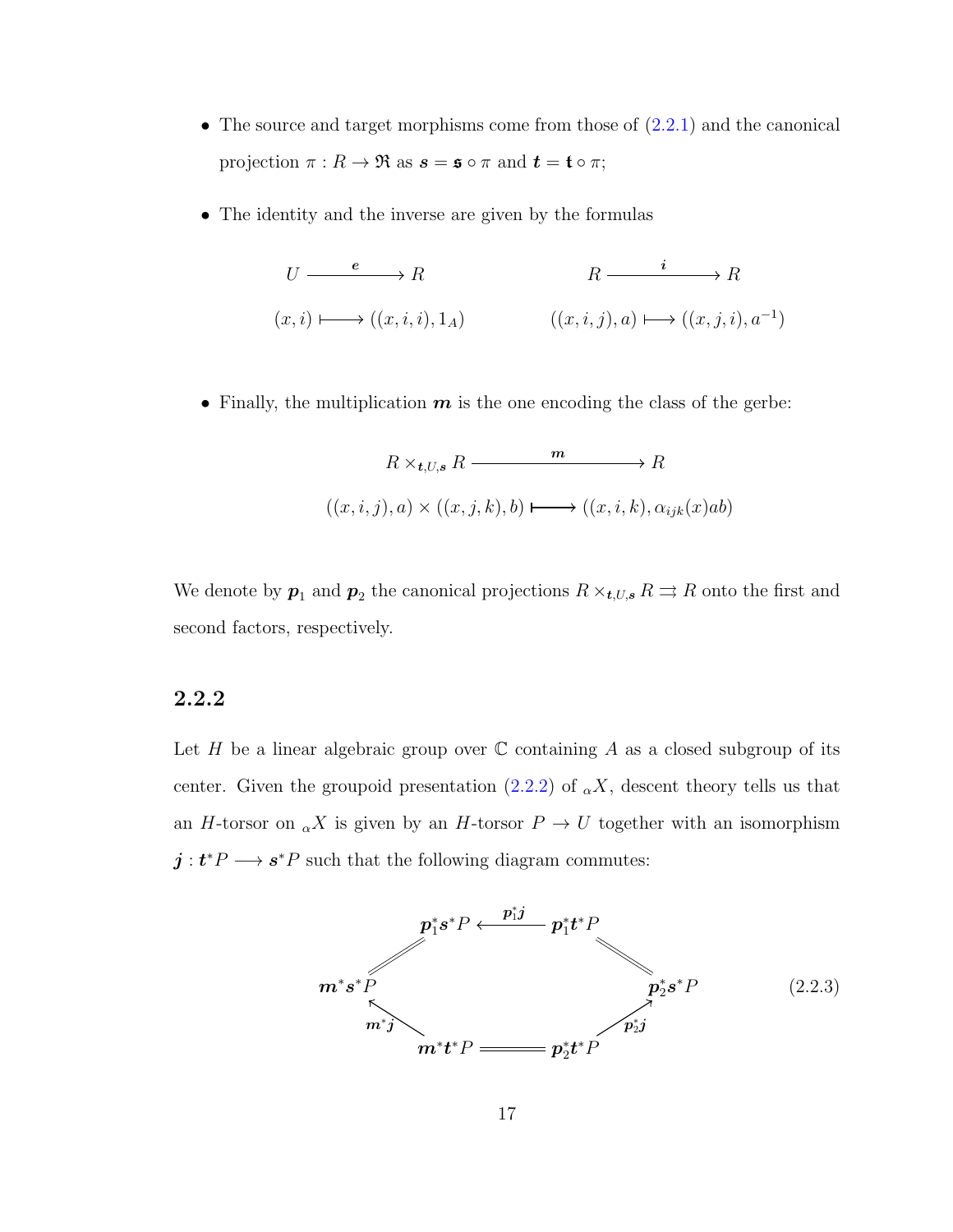The map  $j$  breaks up into a collection of isomorphisms of  $H$ -torsors

$$
\left\{h_{ij}: \mathbf{t}^* P\big|_{U_{ij} \times A} \longrightarrow \mathbf{s}^* P\big|_{U_{ij} \times A}\right\}_{i,j \in I}
$$

These induce isomorphisms  $h_{ij}(x, a)$  of the fiber H over each point  $(x, a)$  of the base  $U_{ij} \times A$  commuting with the tautological right action of H on itself; that is to say, each  $h_{ij}(x, a)$  acts as left multiplication by an element of H. In terms of these the cocycle condition [\(2.2.3\)](#page-23-0) results in the equation

<span id="page-24-0"></span>
$$
h_{ij}(x, a)h_{jk}(x, b) = h_{ik}(x, \alpha_{ijk}(x)ab)
$$
\n(2.2.4)

for  $x \in U_{ijk}$ .

Though the H-torsors  $s^*P = \pi^*s^*P$  and  $t^*P = \pi^*t^*P$  obviously descend to  $\mathfrak{R}$ , there is in general no hope for  $j$  to go along too unless we impose some additional constraint on it. Taking into account that we are performing descent along the A-torsor  $\pi$ :  $R \to \mathfrak{R}$ , it is clear that what we need to do is equip  $s^*P$  and  $t^*P$ with A-equivariant structures  $\rightarrow$  i.e., lifts of the A-action on R to the total space of these torsors— and ask for  $j$  to be equivariant with respect to them. But there are two natural choices coming from the trivial and tautological maps from A to H. Indeed, since  $s^*P$  and  $t^*P$  are H-torsors, they come equipped with a right action of  $H$  preserving the fibers of their respective projections to  $R$ . Composing this action with the two maps above yields fiberwise actions of A on  $s^*P$  and  $t^*P$ , respectively. Collating these with the A-action on the base  $R$  yields the required A-equivariant structures on these torsors. With this choice,  $\boldsymbol{j}$  is equivariant if

$$
h_{ij}(x,a)b = h_{ij}(x,ab).
$$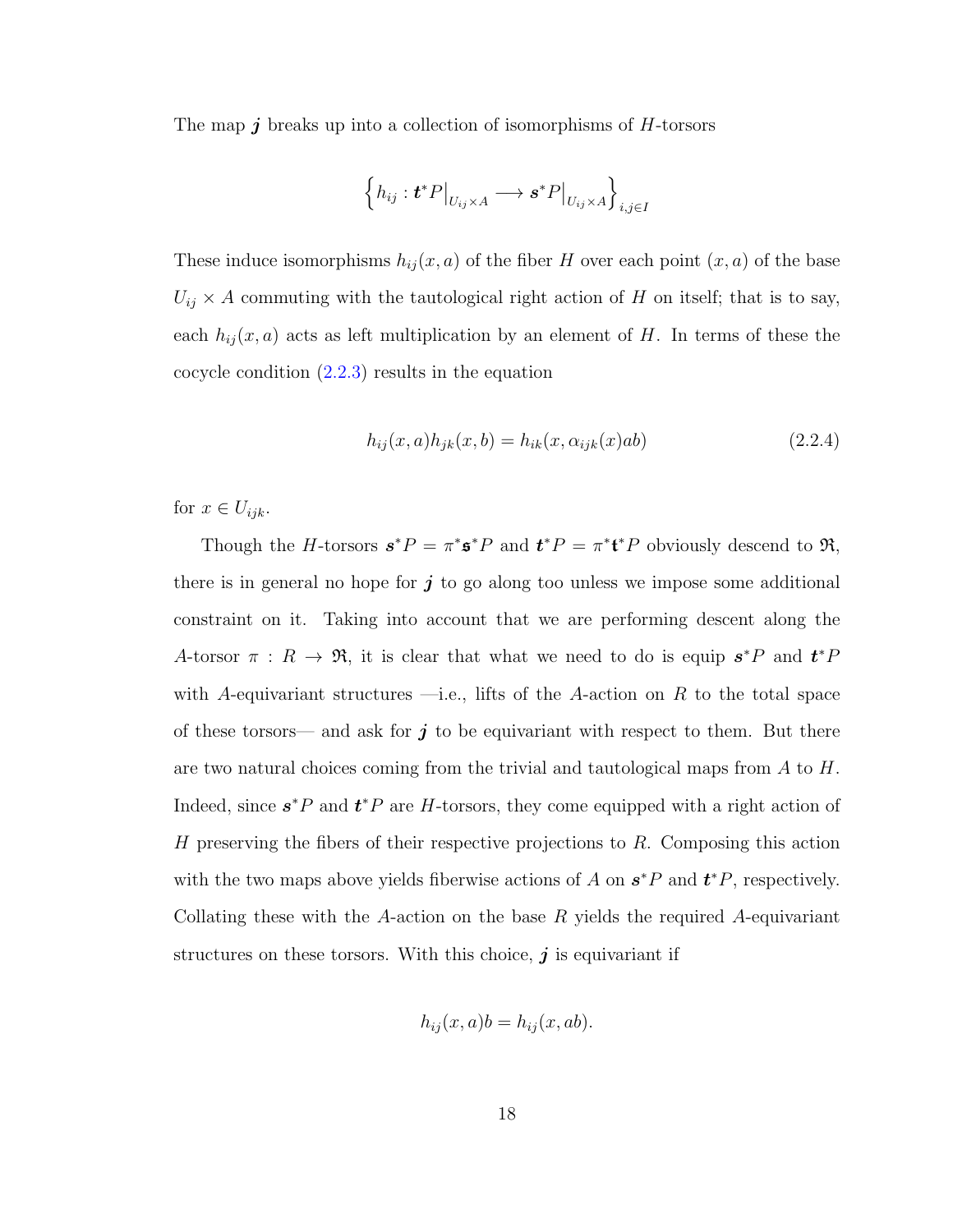Defining

$$
\left\{h_{ij} : \mathbf{t}^* P\big|_{U_{ij}} \longrightarrow \mathbf{s}^* P\big|_{U_{ij}}\right\}_{i,j\in I}
$$

by  $h_{ij}(x) := h_{ij}(x,1)$  —this abuse of notation should not cause any confusion—, equation [\(2.2.4\)](#page-24-0) is equivalent to  $h_{ij}h_{jk} = \alpha_{ijk}h_{ik}$ , which, in turn, implies —and is implied by— the conditions

$$
h_{ii} = 1
$$
,  $h_{ij} = h_{ji}^{-1}$ , and  $h_{ij}h_{jk}h_{ki} = \alpha_{ijk}$ . (2.2.5)

<span id="page-25-0"></span>**Definition 2.2.1.** We say that an H-torsor  $(P, j)$  on  $\alpha X$  is basic if j is A-equivariant for the trivial and tautological A-equivariant structures on  $t^*P$  and  $s^*P$ , respectively.

<span id="page-25-1"></span>**Proposition 2.2.2.** The category of  $\alpha$ -twisted H-torsors on X is equivalent to the category of basic H-torsors on the A-gerbe  $_{\alpha}X$ .

#### <span id="page-25-2"></span>2.2.3 Obstruction gerbes.

Let K denote the quotient  $H/A$  (which is again a linear algebraic group: see Section [5.2\)](#page-55-0). Given a K-torsor  $Q \to X$ , we can ask whether there exists an H-torsor giving rise to it through the obvious map in the long exact sequence of cohomology

$$
H^1(X, A) \longrightarrow H^1(X, H) \longrightarrow H^1(X, K) \xrightarrow{ob_A} H^2(X, A).
$$

It is clear that a necessary and sufficient condition is for the A-gerbe classified by  $ob_A([Q \to X])$  to be trivial —i.e., globally equivalent to  $BA \times X$ . We call the latter the *obstruction* A-gerbe of the K-torsor  $Q \to X$ . If it is not trivial, we can only lift  $Q \to X$  to an  $ob([Q \to X])$ -twisted H-torsor on X —the reason why some authors use the term *lifting gerbe*. To show this, choose a cover  $\mathfrak{U} = \{U_i\}_{i \in I}$  of X that trivializes  $Q \to X$ , so that the K-torsor is specified solely by the transition functions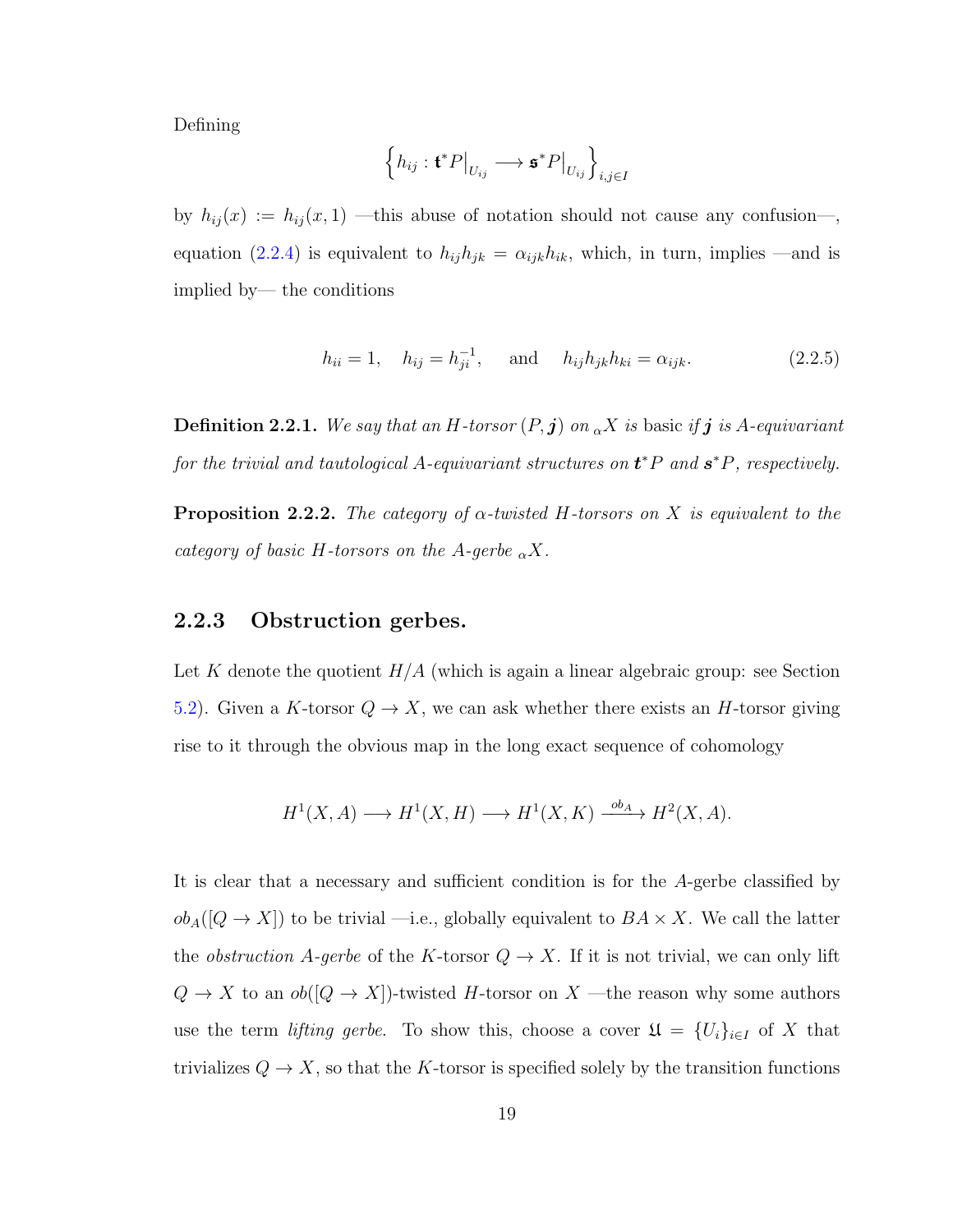$\underline{k} = \{k_{ij}\}_{i,j\in I} \in \check{Z}^1(\mathfrak{U},K)$ . Over each open  $U_i$ , our K-torsor is trivial and hence liftable to the trivial H-torsor on  $U_i$ . Over each double intersection  $U_{ij}$ , we can lift the transition function  $k_{ij}$  to an element  $h_{ij} \in \Gamma(U_{ij}, H)$ . But in general we cannot make  $\underline{h} = \{h_{ij}\} \in \check{C}^1(\mathfrak{U}, H)$  into a 1-cocycle; rather,

$$
\underline{a} = \left\{ a_{ijk} := h_{ij} h_{jk} h_{ki} \right\}_{i,j,k \in I} \in \check{Z}^2(\mathfrak{U}, A)
$$

provides a representative for the class of the obstruction gerbe of  $Q \to X$ . Different choices of lifts  $h_{ij}$  produce different representatives for the class  $[\underline{a}] \in \check{H}^2(\mathfrak{U}, A)$ . On the other hand, notice that an  $\alpha$ -twisted H-torsor  $S \to X$  induces an untwisted  $K\text{-torsor}$  on  $X$  by change of fiber, namely  $S\times_H K\to X.$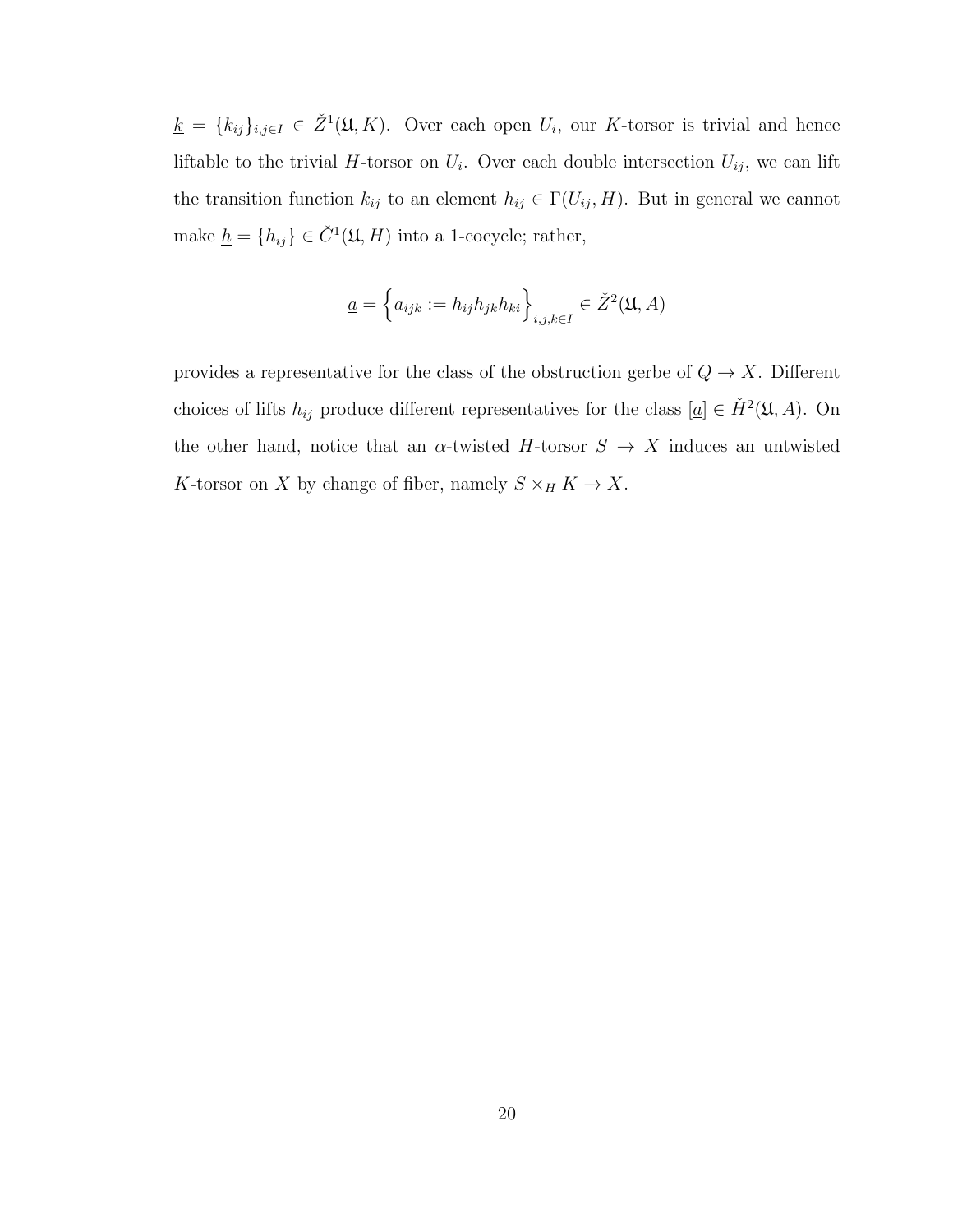# <span id="page-27-0"></span>Chapter 3

# Higher homotopical machinery

As discussed in section [2.1,](#page-20-1) it is possible to see gerbes as fiber bundles with stacky fibers. A first indication of it is the fact that, if  $\mathfrak V$  is an A-gerbe over X, we have  $\mathfrak{Y} \times_X \mathfrak{Y} \simeq \mathfrak{Y} \times BA$ , an expression very similar to that in the classical definition of a torsor over an algebraic group. In that case, representability of the moduli functor requires that we keep track of automorphisms of the objects. This is, in fact, what led to the introduction of stacks in [\[DM69\]](#page-74-3). But once we allow the fiber itself to become a stack, representability forces us to up the homotopical ante and consider also automorphisms between automorphisms; that is, we need a 2-stack.

The theory of higher stacks was originally envisioned by Grothendieck [\[Gro83\]](#page-74-4) and developed over the last few decades, among others, by Jardine [\[Jar87\]](#page-75-1), Simpson [\[Sim96a\]](#page-76-3), Toën-Vezzosi [\[TV05,](#page-77-1) [TV08\]](#page-77-2) and Lurie [\[Lur09\]](#page-75-2). We provide here a cursory look at this theory, following the particularly succint review of it in [\[NSS12a\]](#page-76-2). We encourage the reader to consult the above references for further details.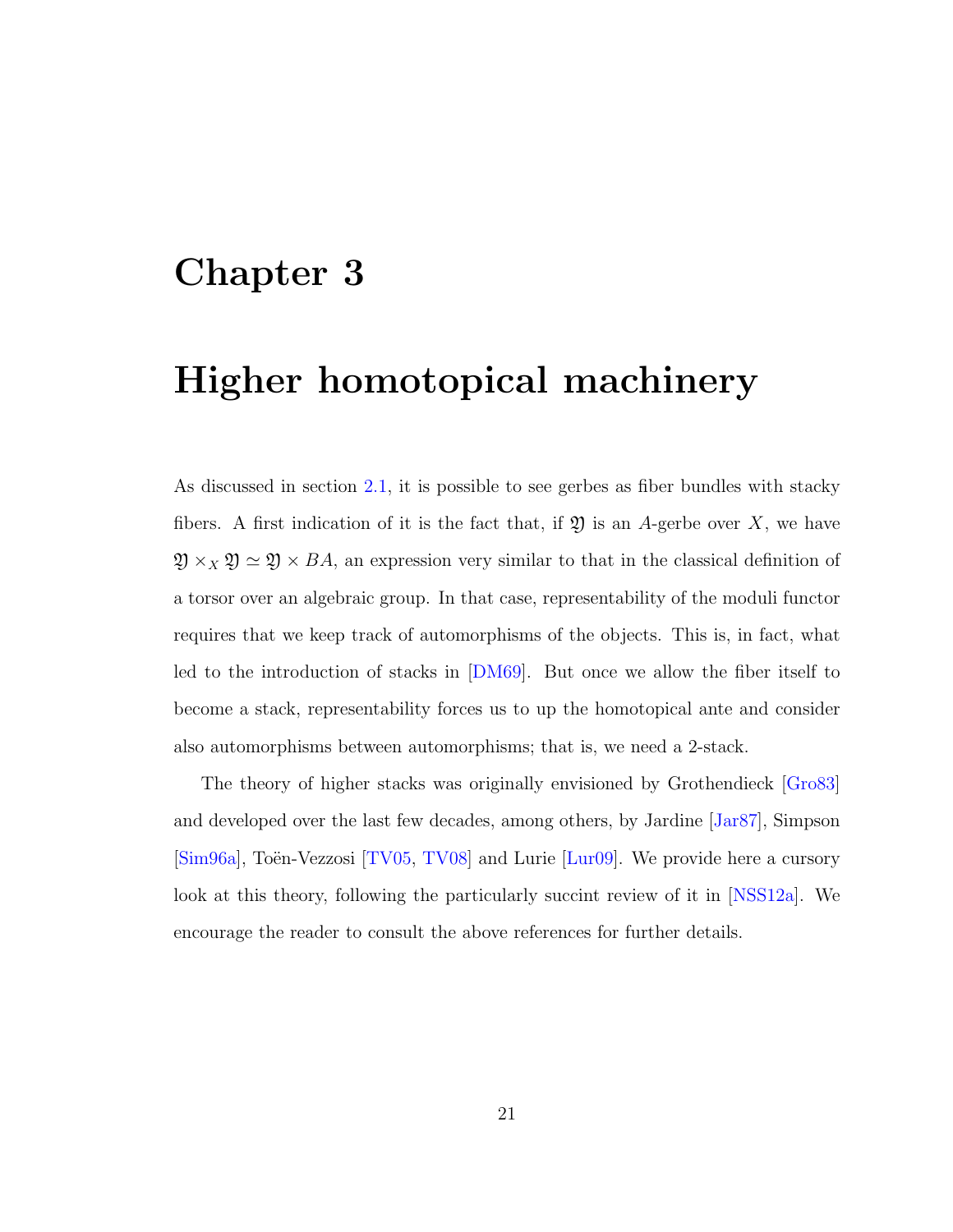## <span id="page-28-0"></span>3.1  $\infty$ -topoi

In the same way that ordinary Grothendieck (1-)topoi should be thought of as categories of sheaves of sets on a site,  $\infty$ -topoi are intimately related to  $\infty$ -categories of sheaves of higher homotopy types in which the gluings occur up to homotopy. Among all  $\infty$ -categories,  $\infty$ -topoi are characterized by the  $\infty$ -*Giraud axioms* [\[NSS12a,](#page-76-2) Definition 2.1].

Below we will need the following result.

<span id="page-28-1"></span>**Lemma 3.1.1** ([\[Lur09,](#page-75-2) Lemma 5.5.5.12]). Let C be an  $\infty$ -category and let f:  $Y \rightarrow X$ ,  $g: Z \rightarrow X$  be morphisms in C. Then there is a natural identification of  $\mathbf{Map}_{\mathcal{C}/X}(f,g)$  with the homotopy fiber of the map

$$
\mathbf{Map}_{\mathcal{C}}(Y,Z) \to \mathbf{Map}_{\mathcal{C}}(Y,X)
$$

induced by composition with g, where the fiber is taken over the point corresponding to f.

#### 3.1.1 1-localic  $\infty$ -topoi and their hypercompletions.

Let  $(C, \tau)$  be a Grothendieck site admitting finite limits. There are two closely related variants of the  $\infty$ -topos of  $\infty$ -stacks over it:

• We denote by  $St(\mathcal{C}, \tau)$ <sup> $\wedge$ </sup> the hypercomplete  $\infty$ -topos presented by both the local injective [\[Jar87\]](#page-75-1) and local projective [\[Bla01,](#page-73-4) [Dug01\]](#page-74-5) model structures on the category  $[\mathcal{C}^{op}, sSet]$  of simplicial presheaves on C. These can also be realized as left Bousfield localizations at the collection of all hypercovers of the global injective and global projective model structures, respectively, on  $[\mathcal{C}^{op}, sSet]$  [\[DHI04\]](#page-74-6).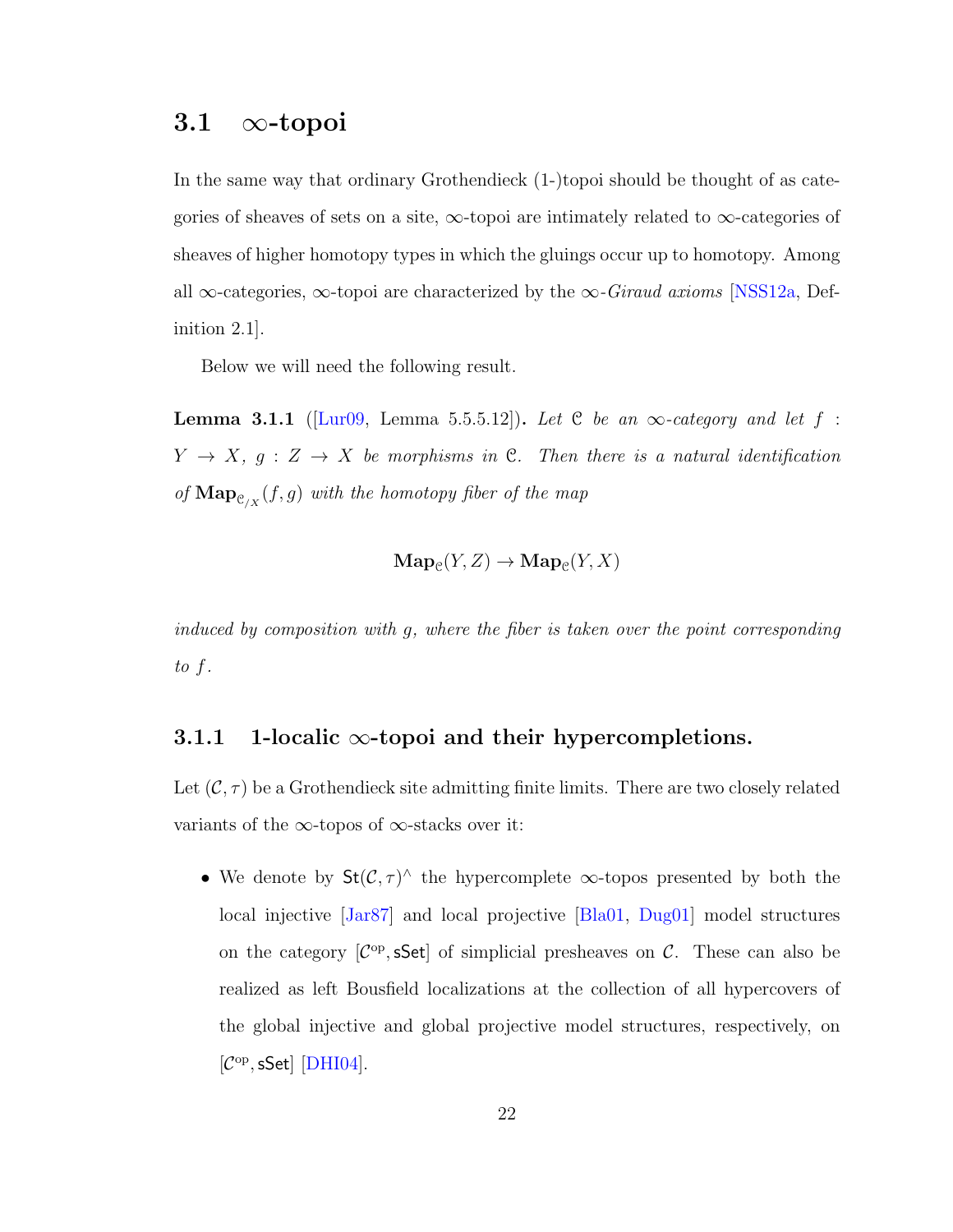• Localizing any of the global model structures at the smaller class of Cech hypercovers yields the so-called 1-localic  $\infty$ -topos of  $\infty$ -stacks on  $(C, \tau)$  [\[Lur09,](#page-75-2) Definition 6.4.5.8, which we simply denote by  $St(\mathcal{C}, \tau)$ .

From their descriptions as left Bousfield localizations it should come as no surprise that there is a geometric morphism of  $\infty$ -topoi,

$$
\mathsf{St}(\mathcal{C},\tau)^\wedge\xrightarrow{\longleftarrow} \mathsf{St}(\mathcal{C},\tau) ,
$$

in which the right adjoint is fully faithful. This exhibits  $St(\mathcal{C}, \tau)^\wedge$  as a reflective sub- $\infty$ -category of  $St(\mathcal{C}, \tau)$ , and is referred to as its *hypercompletion* (see the discussion above [\[Lur09,](#page-75-2) Lemma 6.5.2.9]). Its objects —which are then said to be hypercomplete— can be described as those  $\infty$ -stacks that satisfy descent with respect to all hypercovers, as opposed to only with respect to Cech hypercovers. [[Lur09,](#page-75-2) Theorem] 6.5.3.12]. This difference between descent and hyperdescent disappears if we only work with truncated objects —that is,  $\infty$ -stacks whose homotopy sheaves vanish above some finite level—; indeed, these are always hypercomplete [\[Lur09,](#page-75-2) Lemma 6.5.2.9]. Notice too that this implies that the 1-topoi of 0-truncated objects of these two ∞-topoi coincide: they can be realized as (the nerve of) the classical 1-topos of sheaves of sets on  $(C, \tau)$ :

$$
\tau_{\leq 0} \operatorname{St}(\mathcal{C}, \tau)^\wedge \simeq \tau_{\leq 0} \operatorname{St}(\mathcal{C}, \tau) \simeq \operatorname{Sh}(\mathcal{C}, \tau).
$$

The key technical advantage of the 1-localic version over its hypercompletion lies in the fact that geometric morphisms are determined by their 0-truncations. The concrete statement, letting Fun<sub>∗</sub> $(\mathfrak{X}, \mathfrak{Y})$  denote the  $\infty$ -category of geometric morphisms between two  $\infty$ -topoi X and Y (with the right adjoint mapping X to Y), is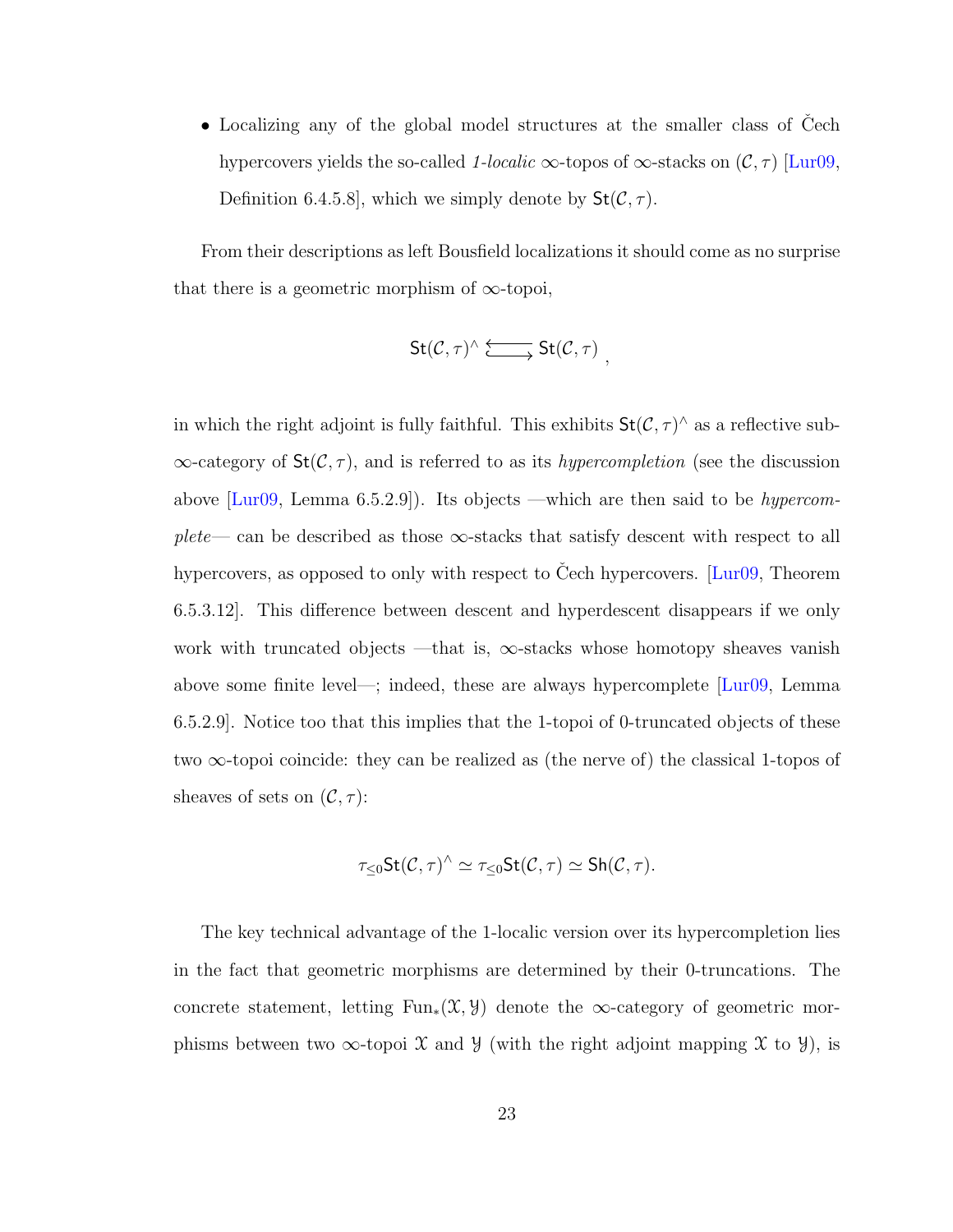the following.

<span id="page-30-2"></span>**Proposition 3.1.2** ([\[Lur09,](#page-75-2) Lemma 6.4.5.6]). For any  $\infty$ -topos  $\mathfrak{X}$ , restriction induces an equivalence

$$
\mathrm{Fun}_*(\mathfrak{X}, \mathsf{St}(\mathcal{C}, \tau)) \longrightarrow \mathrm{Fun}_*(\tau_{\leq 0}\mathfrak{X}, \tau_{\leq 0}\mathsf{St}(\mathcal{C}, \tau))\,.
$$

In the succeeding sections, we will encounter several sites together with functors between them that are classically known to induce geometric morphisms between their associated 1-topoi of sheaves of sets —they are either continuous or cocontinuous in the terminology of  $[SGA4_I]$ . We will then immediately be able to lift this geometric morphisms to the 1-localic  $\infty$ -topoi of  $\infty$ -stacks over them.

The reader that feels more comfortable working in the hypercomplete  $\infty$ -topos  $St(\mathcal{C}, \tau)$ <sup> $\wedge$ </sup> can breathe a sigh of relief knowing that these two  $\infty$ -topoi coincide when the 1-topos of their 0-truncated objects has enough points —which is certainly the case for the sites that we examine in section [4.1.](#page-34-1)

## <span id="page-30-0"></span>3.2 Principal ∞-bundles

<span id="page-30-1"></span>**Theorem 3.2.1** ([\[NSS12a,](#page-76-2) Theorem 3.19]). For all  $\mathfrak{X}, BG \in H$  there is a natural equivalence of  $\infty$ -groupoids

$$
GBund(X) \simeq \mathbf{H}(\mathfrak{X},\mathbf{B}G)
$$

A bundle  $P \to \mathfrak{X}$  is mapped to a morphism  $X \to BG$  such that  $P \to \mathfrak{X} \to BG$  is a fiber sequence.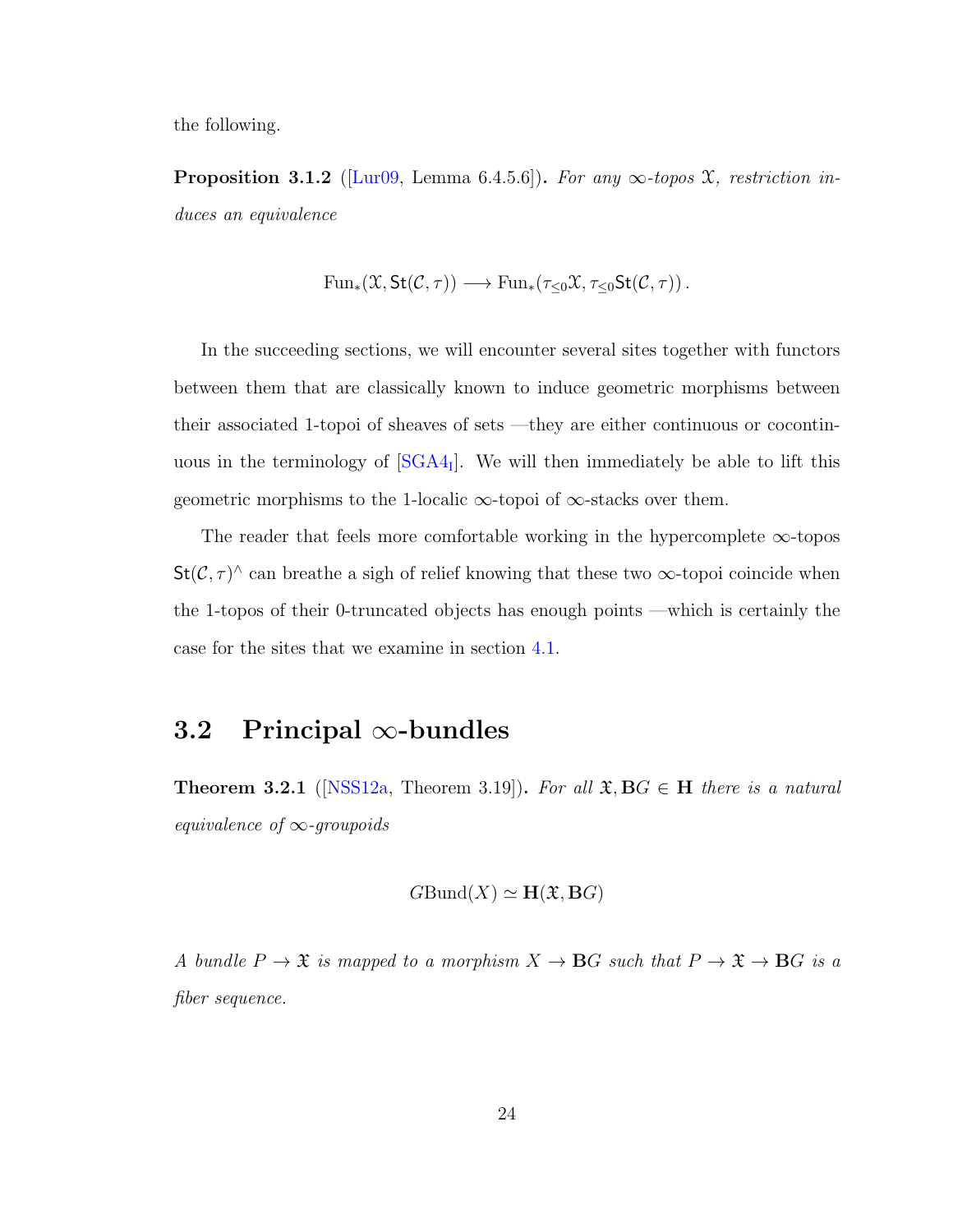Corollary 3.2.2. For all  $BG \in H$  there is a natural equivalence of  $\infty$ -categories

#### $G$ Bund  $\simeq$   $H_{/BG}$

A morphism of bundles



is mapped to a homotopy coherent triangle



such that the columns in



are fiber sequences.

# <span id="page-31-0"></span>3.3 Gerbes as principal  $\infty$ -bundles

## 3.3.1

Let  $H$  be a linear algebraic group over  $\mathbb{C}$ , and  $A$  an abelian subgroup contained in its center. Denote by K the quotient  $H/A$  in the category of sheaves on  $\mathsf{Aff}_{\mathbb{C},\text{\'et}}$ . The following definition is the culmination of the process of geometrization of degree 2 cohomology classes that we set out to achieve in section [2.](#page-20-0)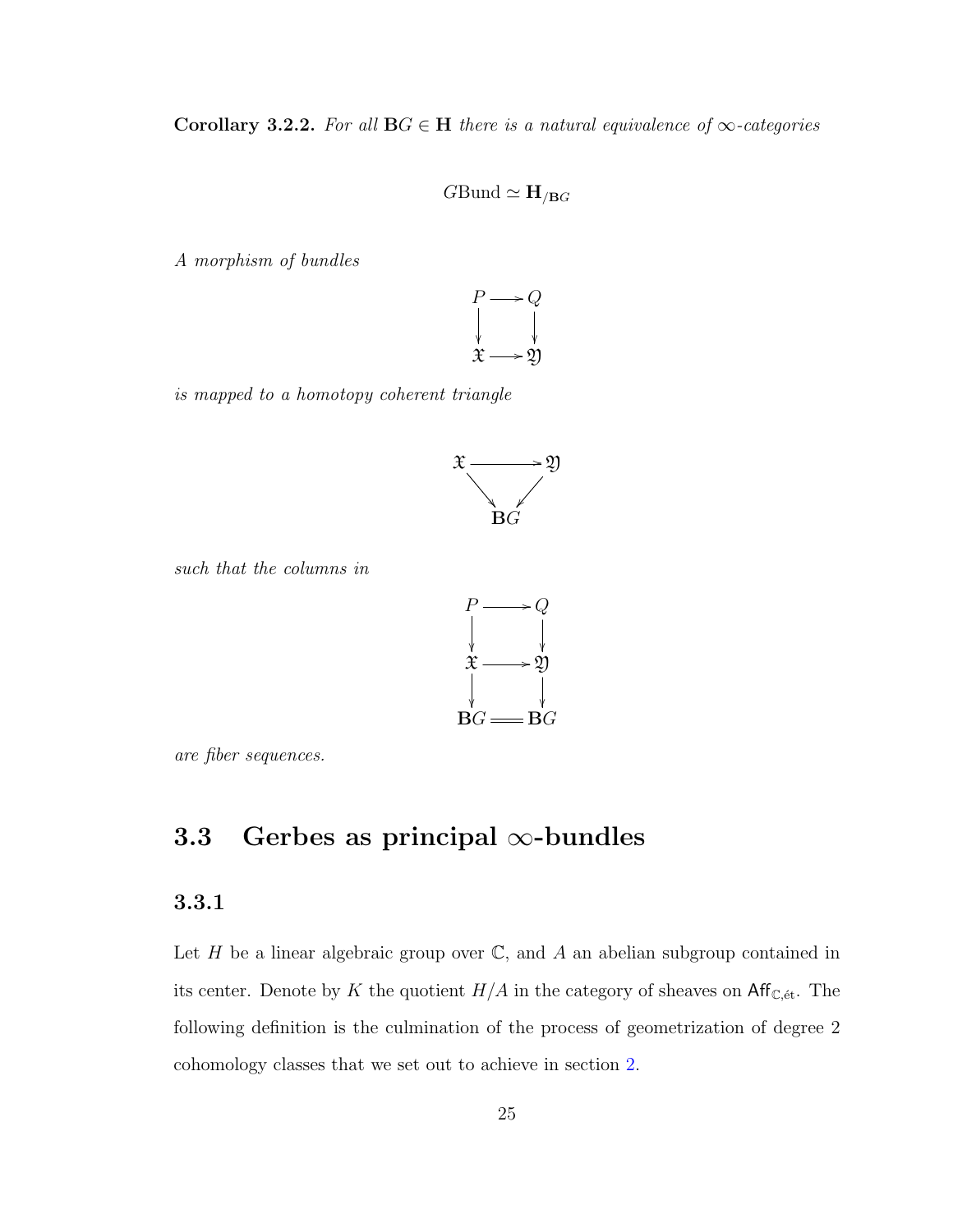**Definition 3.3.1.** An A-gerbe over a stack  $\mathfrak{X}$  is a principal BA-bundle over  $\mathfrak{X}$ .

By Theorem [3.2.1,](#page-30-1) the category of such objects is equivalent to the mapping space  $\text{Map}(\mathfrak{X}, B^2A)$ . It is a 2-category, with equivalence classes given by

$$
\pi_0 \operatorname{Map}(\mathfrak{X}, B^2 A) \cong H^2(\mathfrak{X}, A)
$$

Following the notation of section [2.2.1,](#page-22-3) we denote by  $\alpha \mathfrak{X}$  the A-gerbe over  $\mathfrak{X}$  classified by  $\alpha \in \mathbf{Map}(\mathfrak{X}, B^2A)_0.$ 

In case  $\mathfrak X$  is our original smooth complex projective variety,  $X$ , this last definition coincides with Definition [2.1.3](#page-21-2) above. Even then, it has the advantage of being independent of the choice of an open cover of the base.

#### 3.3.2

Consider now the exact sequence of sheaves  $1 \to A \to H \to K \to 1$ . It gives rise to a long fiber sequence of stacks —the Puppe sequence—

$$
1 \to A \to H \to K \to BA \to BH \to BK \to B^2A,
$$

that exhibits  $BH$  —the classifying stack of H-torsors— as an A-gerbe over BK. It is now easy to see how the equivariance condition in Definition [2.2.1](#page-25-0) translates into our higher homotopical framework.

**Definition 3.3.2.** A basic H-torsor on an A-gerbe  $_{\alpha} \mathfrak{X}$  is an H-torsor over  $_{\alpha} \mathfrak{X}$  whose classifying morphism is BA-equivariant.

The description of mapping spaces in overcategories of Lemma [3.1.1](#page-28-1) yields a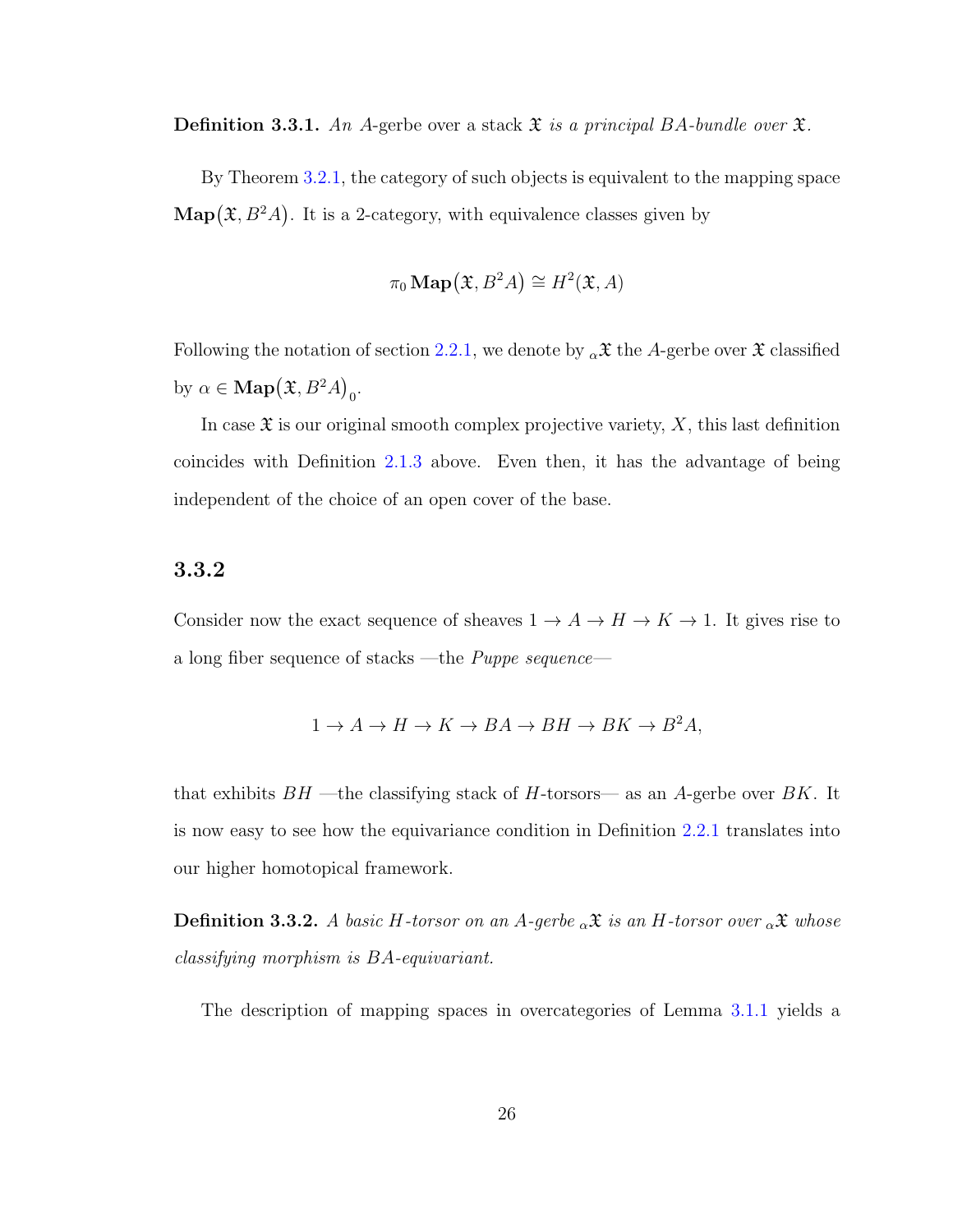presentation of the (1-)category of basic H-torsors over an A-gerbe  ${}_{\alpha} \mathfrak{X}$  as a limit:

$$
\mathbf{Map}_{BA}(\alpha \mathfrak{X}, BH) \simeq \lim_{\alpha \to 0} \left\{ \begin{array}{c} \mathfrak{X} \\ \downarrow^{\alpha} \\ \mathbf{Map}(\mathfrak{X}, BK) \xrightarrow{ob_A} \mathbf{Map}(\mathfrak{X}, B^2A) \end{array} \right\} \tag{3.3.1}
$$

Hence a basic H-torsor on  $_{\alpha} \mathfrak{X}$  is given by a K-torsor on  $\mathfrak{X}$  together with an equiv-alence between the obstruction A-gerbe of the latter (cf. section [2.2.3\)](#page-25-2) and  $_{\alpha} \mathfrak{X}$ . In particular, any two basic H-torsors on  $_{\alpha} \mathfrak{X}$  having the same underlying K-torsor on  $\mathfrak X$  differ by an A-torsor on  $\mathfrak X.$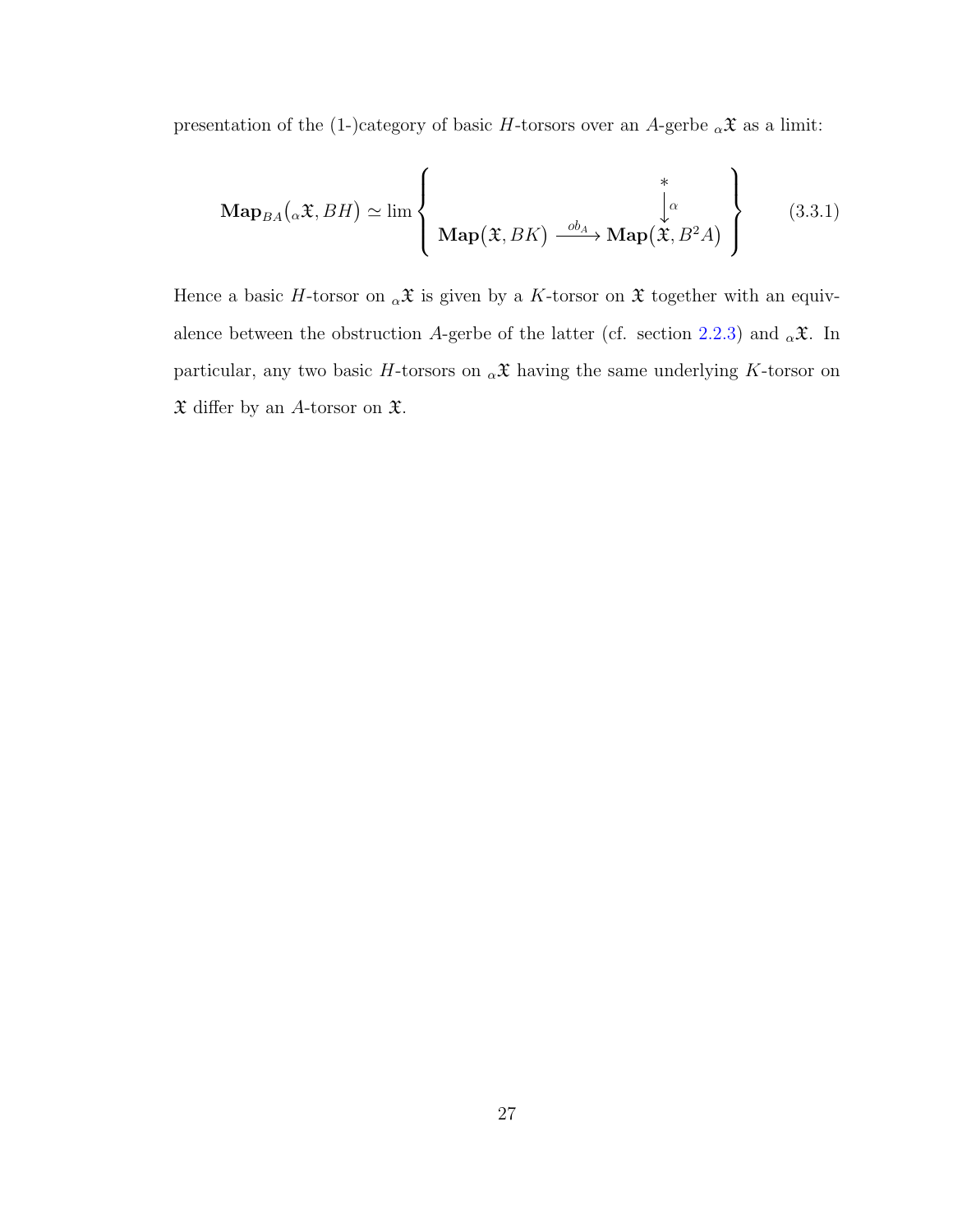# <span id="page-34-0"></span>Chapter 4

# Classical Hodge theory

## <span id="page-34-1"></span>4.1 Towards cohesive structures

In this section we recall the theory of the de Rham construction for  $\infty$ -stacks of [\[ST97\]](#page-77-3). Almost all of the material is contained in loc.cit. and we claim no originality on it. The main novelty resides in the pervasive use of the language of  $\infty$ -categories. On one hand, this streamlines certains aspects of the theory. On the other, it allows us to state all of the results at the  $\infty$ -categorical level and not only at the level of their homotopy categories.

#### 4.1.1

Let  $(C, \tau)$  be any one of the following Grothendieck sites:

- (Aff<sub>C</sub>,  $\acute{e}t$ ): the category of affine complex schemes equipped with the  $\acute{e}t$  ale topology,
- ( $Aff_{\mathbb{C},\text{ft}}$ ,  $\text{\'et}$ ): the full subcategory of the above consisting of affine schemes of finite type over  $Spec \mathbb{C}$  with the induced topology, or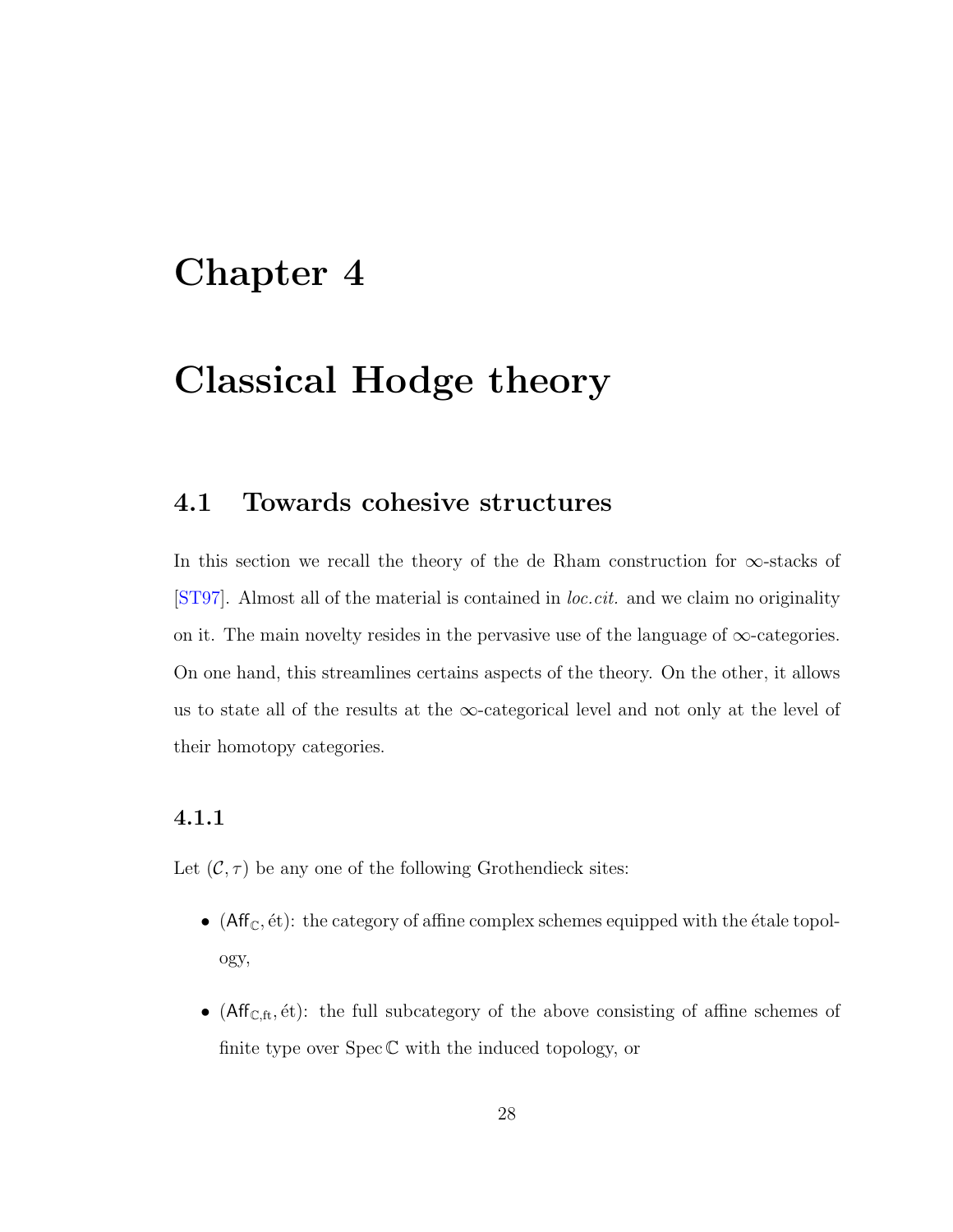• (An,  $\acute{e}t$ ): the site of complex analytic spaces endowed with the topology in which covers are jointly surjective collections of local isomorphisms —also known as the analytic étale topology.

Of course these three sites are intimately related: the first two in the obvious fashion, and the last two through the analytification functor —of which we will say more in Section [4.3.](#page-47-0) In this section we generically refer to an object in any of these categories as a representable space.

For any of the choices above, let  $\mathcal{C}_{red}$  be the full subcategory of  $\mathcal C$  consisting of geometrically reduced representable spaces —made into a site by giving it the induced topology. The inclusion functor j possesses a right adjoint, red, that exhibits the first as a coreflective subcategory of the second:

$$
\mathcal{C}_{\text{red}} \xleftarrow{\text{red}} \mathcal{C} \tag{4.1.1}
$$

The usual yoga of functoriality of categories of presheaves  $[SGA4<sub>I</sub>, Exposé I, §5]$ yields an adjoint quadruple,

$$
j_! \quad \vdash \quad j^* \cong \text{red}_! \quad \vdash \quad j_* \cong \text{red}^* \quad \vdash \quad j^! := \text{red}_*, \tag{4.1.2}
$$

between the categories  $[\mathcal{C}^{\rm op}, \mathsf{Set}]$  and  $[\mathcal{C}^{\rm op}_{\rm red}, \mathsf{Set}]$  of presheaves of sets on  $\mathcal C$  and  $\mathcal{C}_{\rm red}$ , respectively. Since both  $j$  and red are continuous and cocontinuous  $[SGA4<sub>I</sub>, Expos\acute{e}$ III] , these four functors descend to give another adjoint quadruple of functors, this time between their respective categories of sheaves of sets. Furthermore,  $\mathcal{C}$  and  $\mathcal{C}_{\text{red}}$ both possess finite limits, and hence we can use Proposition [3.1.2](#page-30-2) to lift the last three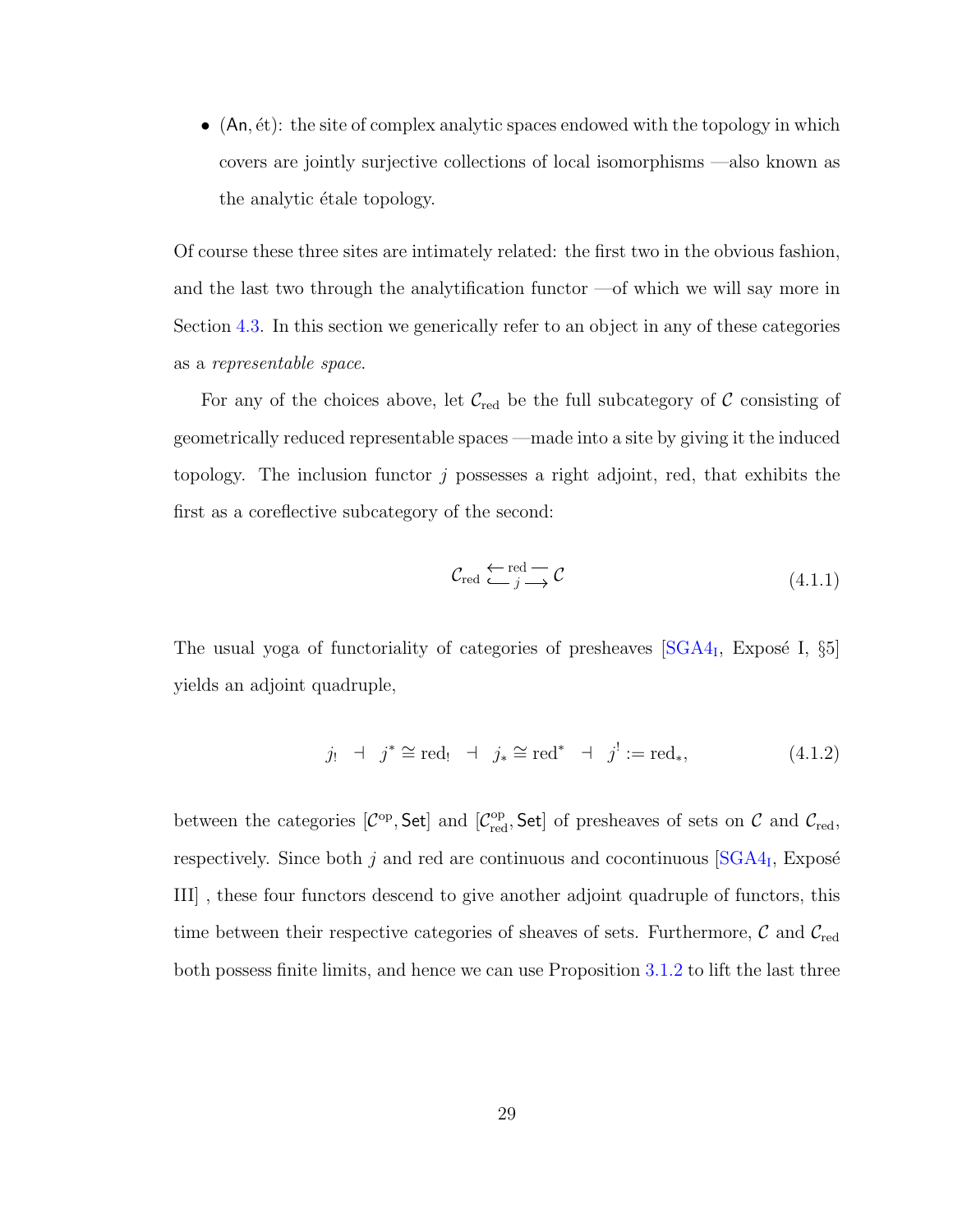functors<sup>[1](#page-36-0)</sup> of [\(4.1.2\)](#page-35-0) to their 1-localic  $\infty$ -topoi of  $\infty$ -stacks:

<span id="page-36-1"></span>
$$
St(\mathcal{C}_{\text{red}}, \tau) \xleftarrow{\longleftrightarrow} j^! \longrightarrow f(t(\mathcal{C}, \tau) \tag{4.1.3}
$$

Denote by Red =  $j \circ$  red the idempotent comonad associated to the pair [\(4.1.1\)](#page-35-1), which sends a representable space to its induced reduced representable subspace. The adjoint quadruple [\(4.1.2\)](#page-35-0) induces an adjoint triple

$$
\text{Red}_! \cong j_! \circ j^* \quad \text{H} \quad \text{Red}^* \cong j^* \circ j_* \quad \text{H} \quad \text{Red}_* \cong j_* \circ j^!
$$

of endofunctors on  $[\mathcal{C}^{op}, \mathsf{Set}]$ ; again, the last two can be lifted all the way to the ∞-level:

<span id="page-36-2"></span>
$$
\mathsf{St}(\mathcal{C},\tau) \xrightarrow{\delta} \mathsf{St}(\mathcal{C},\tau) \tag{4.1.4}
$$

where, following the notation of [\[ST97,](#page-77-0) Proposition 3.3], we denote the functors Red<sup>∗</sup> and Red<sub>∗</sub> (at the level of the ∞-topoi) by  $(-)_{\text{dR}}$  and  $\delta$ , respectively. The first of these receives the name of de Rham functor, and the image of an  $\infty$ -stack  $\mathfrak{X} \in \mathsf{St}(\mathcal{C}, \tau)$ under it is its *de Rham stack*,  $\mathfrak{X}_{dR}$ .

The counit Red  $\rightarrow$  id of the comonad Red induces a natural transformation id  $\rightarrow$  (−)<sub>dR</sub> of  $\infty$ -functors. We say that an  $\infty$ -stack  $\mathfrak X$  is *formally smooth* if the natural morphism  $\mathfrak{X} \to \mathfrak{X}_{dR}$  is an effective epimorphism —that is, if its de Rham stack is (equivalent to) the  $\infty$ -colimit of the Cech nerve of  $\mathfrak{X} \to \mathfrak{X}_{dR}$ . If  $\mathfrak{X}$  is 0truncated this definition coincides with the classical one, which is nothing but the infinitesimal lifting property.

<span id="page-36-0"></span><sup>&</sup>lt;sup>1</sup>Since j does not preserve finite limits, j<sub>!</sub> does not either and hence the pair j<sub>!</sub>  $\exists j^*$  is not a geometric morphism.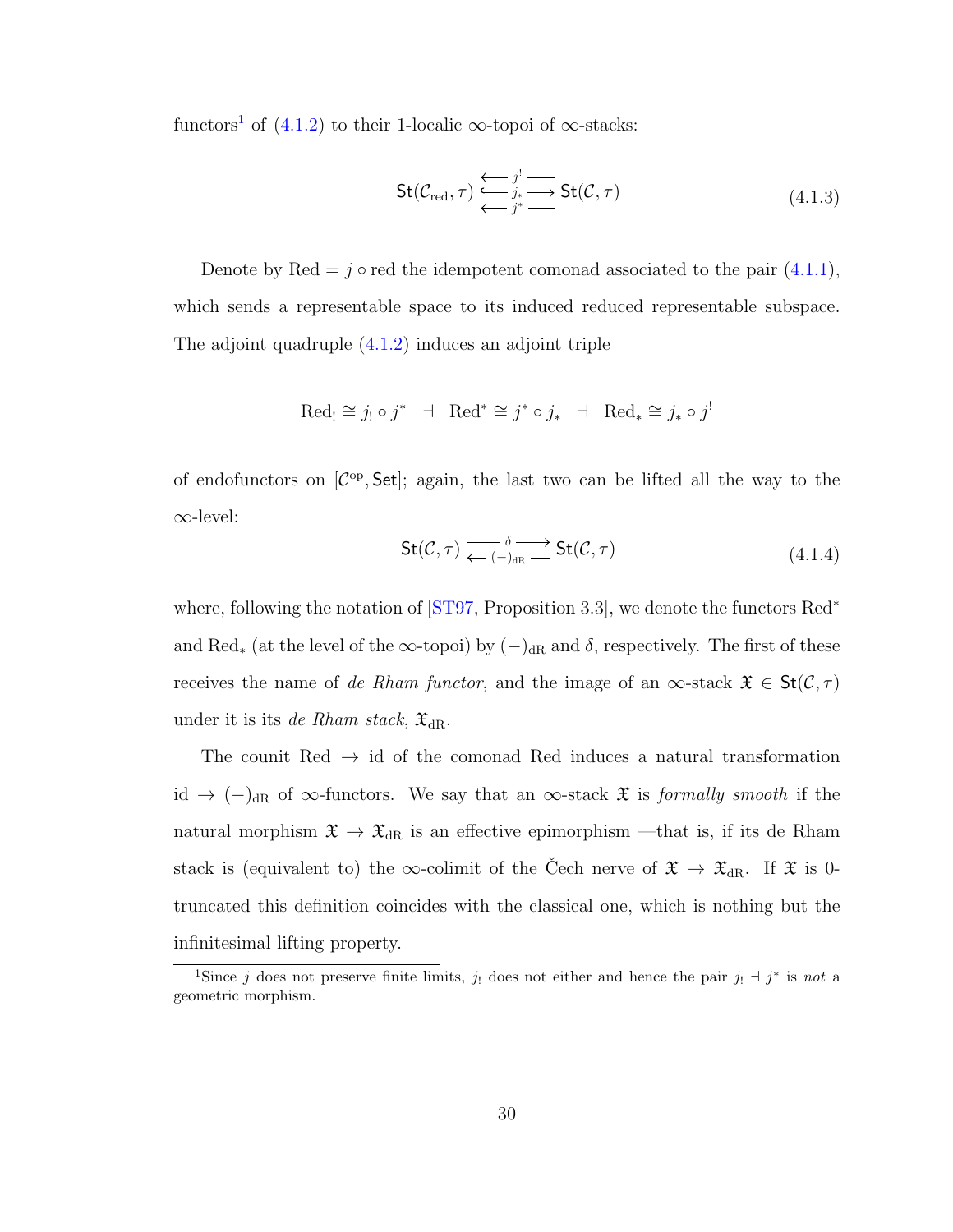#### 4.1.2

Let  $*$  denote the terminal category. We can extend  $(4.1.1)$  to a diagram



Here  $\pi$  (resp.,  $\pi_{\text{red}}$ ) is the unique functor to  $*$ , and its right adjoint i (resp.,  $i_{\text{red}}$ ) takes the unique object of  $*$  to the terminal object of  $\mathcal{C}$  (resp.,  $\mathcal{C}_{red}$ ). The following relations are easy to check:

<span id="page-37-3"></span>
$$
\pi_{\text{red}} \circ \text{red} = \pi, \quad \pi \circ j = \pi_{\text{red}}, \quad j \circ i_{\text{red}} = i, \quad \text{red} \circ i = i_{\text{red}}.
$$
\n(4.1.5)

As before, we obtain an adjoint quadruple of functors,

<span id="page-37-0"></span>
$$
\pi_! \quad \pi^* \cong i_! \quad \pi_* \cong i^* \quad \pi_! := i_* \tag{4.1.6}
$$

<span id="page-37-1"></span>
$$
(\text{resp.,} \qquad \pi_{\text{red},!} \quad \dashv \quad \pi_{\text{red}}^* \cong i_{\text{red},!} \quad \dashv \quad \pi_{\text{red},*} \cong i_{\text{red}}^* \quad \dashv \quad \pi_{\text{red}}^! := i_{\text{red},*} \quad ), \qquad (4.1.7)
$$

between the appropriate categories of presheaves of sets. Now,  $i$  (resp.,  $i_{\text{red}}$ ) is both continuous and cocontinuous and hence the last three functors in [\(4.1.6\)](#page-37-0) (resp.,  $(4.1.7)$  descend to the categories of sheaves of sets<sup>[2](#page-37-2)</sup>, and then lift via Proposition [3.1.2](#page-30-0) to the 1-localic  $\infty$ -topoi of  $\infty$ -stacks. From its avatar as  $i^*$  (resp.,  $i^*_{\text{red}}$ ) it is obvious that  $\pi_*$  (resp.,  $\pi_{\text{red},*}$ ) is nothing but the canonical functor of global sections, which we denote by  $\Gamma$  (resp.,  $\Gamma_{\text{red}}$ ) following the standard terminology; its left adjoint,

<span id="page-37-2"></span><sup>&</sup>lt;sup>2</sup>It is easy to get fooled into thinking that  $\pi$  (resp.,  $\pi_{red}$ ) preserves covers. The fact that this is not true stems from the fact that there are empty representable spaces in  $\mathcal{C}$  (resp.  $\mathcal{C}_{\text{red}}$ ).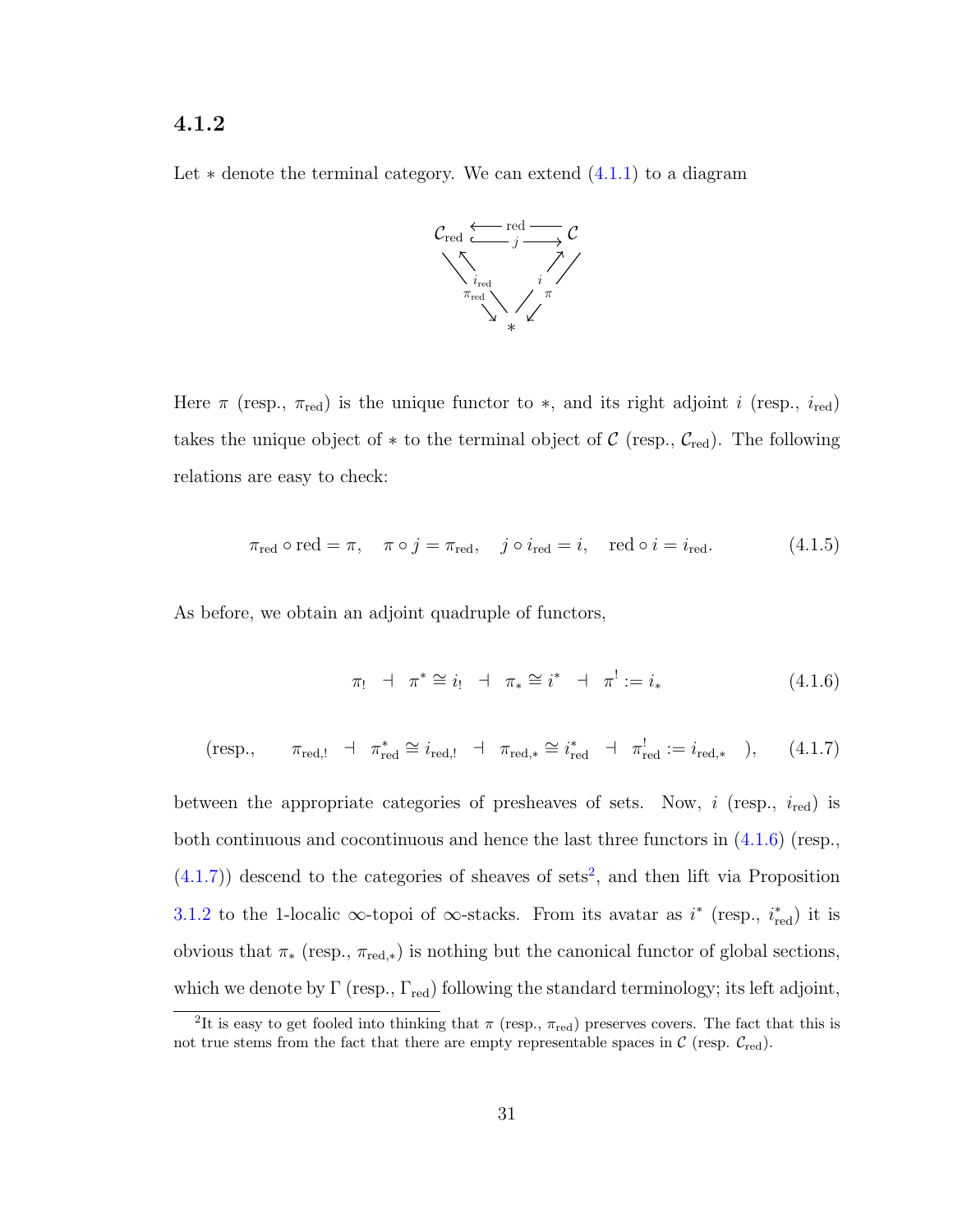$\pi^*$  (resp.,  $\pi^*_{\text{red}}$ ), is then the extension to  $\infty$ -stacks of the locally constant sheaf functor, which we denote by const (resp. const<sub>red</sub>). All in all, we have the following diagram of  $\infty$ -functors:

$$
\mathsf{St}(\mathcal{C}_{\text{red}}, \tau) \xrightarrow{\longleftarrow j^{!}} \overbrace{\hspace{1.5cm}}^{\text{1}} \xrightarrow{\hspace{1.5cm}} \mathsf{St}(\mathcal{C}, \tau) \uparrow \atop \text{const}_{\text{red}} \overbrace{\hspace{1.5cm}}^{\text{1}^{!}} \xrightarrow{\hspace{1.5cm}} \uparrow \uparrow \atop \uparrow \atop \text{const}}^{\text{1}^{!}} \tag{4.1.8}
$$

The equalities  $(4.1.5)$  yield a natural equivalence of geometric morphisms of  $\infty$ topoi,

<span id="page-38-0"></span>
$$
j_* \circ \text{const}_{\text{red}} \simeq \text{const} \quad \vdash \quad \Gamma \simeq \Gamma_{\text{red}} \circ j^!, \tag{4.1.9}
$$

which, together with the counit of the adjunction const<sub>red</sub>  $\exists \Gamma_{\text{red}}$ , implies the existence of a natural transformation

dis := const 
$$
\circ \Gamma \simeq j_* \circ const_{\text{red}} \circ \Gamma_{\text{red}} \circ j^! \longrightarrow j_* \circ j^! \simeq \delta
$$
.

from the functor that associates to a complex-analytic  $\infty$ -stack the constant  $\infty$ stack on its global sections to the right adjoint to de Rham functor. In the case  $(C, \tau) = (An, \text{\'et})$ , the relationship between these two is extremely simple for stacks that are deloopings of 0-truncated group objects.

<span id="page-38-1"></span>Proposition 4.1.1 ([\[ST97,](#page-77-0) Proposition 3.3]).

- (a) For any complex Lie group G,  $\delta(BG) \simeq B(\text{dis}(G)).$
- (b) For any abelian complex Lie group A,  $\delta(B^n A) \simeq B^n(\text{dis}(A)).$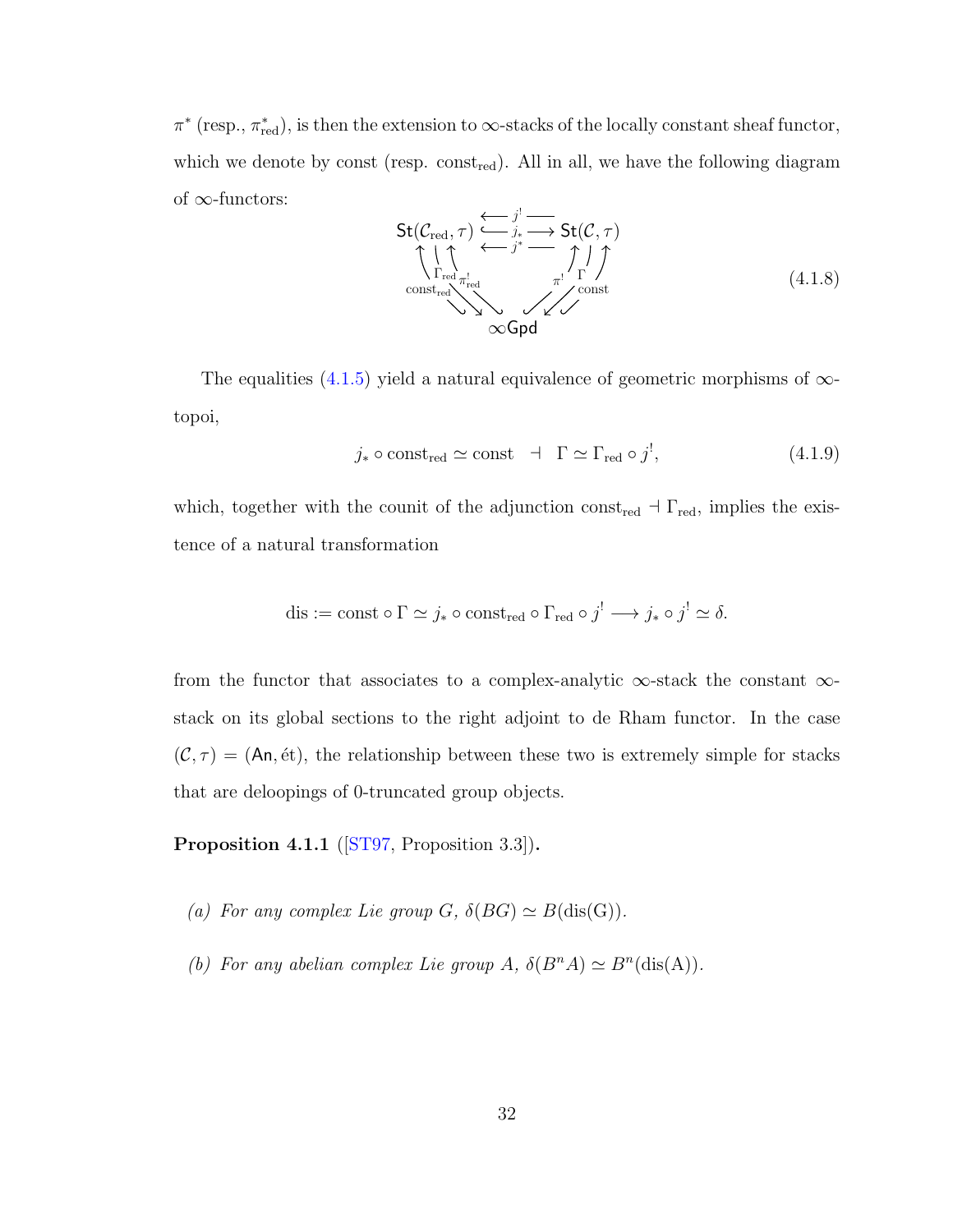### 4.1.3

Although the functor const (resp.,  $const_{\text{red}}$ ) might not have a further left adjoint and even if it does, the latter is never induced by  $\pi_!$  (resp.,  $\pi_{\text{red},!}$ )— it does preserve finite limits and hence possesses a pro-left adjoint  $[SGA4<sub>I</sub>, Exposé I, §8.11]$  known as the *fundamental pro-* $\infty$ -groupoid functor [\[Hoy13\]](#page-75-0) (see also [\[Lur12,](#page-75-1) Appendix A] and  $[\text{Sim96b}]$ :

$$
\Pi_\infty : \mathsf{St}(\mathcal{C},\tau) \longrightarrow \mathrm{Pro}(\infty \mathsf{Gpd}) \qquad (\text{resp.,}\quad \Pi_{\infty \mathrm{red}} : \mathsf{St}(\mathcal{C}_{\mathrm{red}},\tau) \longrightarrow \mathrm{Pro}(\infty \mathsf{Gpd}) \quad)\,.
$$

We will not go further in the study of this functor. Here we simply note that the natural equivalence [\(4.1.9\)](#page-38-0) of geometric morphisms implies a natural equivalence of ∞-functors,

<span id="page-39-0"></span>
$$
\Pi_{\infty \text{red}} \circ j^* \simeq \Pi_{\infty},\tag{4.1.10}
$$

that we will use below in a cohomology computation.

### 4.1.4

We close this section with a comment about its title. Inspired by work of Law-vere [\[Law05,](#page-75-2) [Law07\]](#page-75-3) in the context of 1-topoi, Schreiber defines a *cohesive*  $\infty$ -topos  $[\text{Sch11}, \text{Section 2.2}]$  to be an  $\infty$ -topos H whose global sections geometric morphism extends to a quadruple

$$
\begin{array}{c}\n\longleftarrow & \overrightarrow{\Gamma} \longrightarrow \\
\longleftarrow & \overrightarrow{\operatorname{const}} \longrightarrow \infty \text{Gpd} \\
\longleftarrow & \Pi_{\infty} \longrightarrow\n\end{array} \tag{4.1.11}
$$

of adjoint  $\infty$ -functors in which both adjoints to  $\Gamma$  are fully faithful  $\infty$ -functors, and  $\Pi_{\infty}$  preserves products. In similar form, this structure already appears in [\[ST97\]](#page-77-0) and [\[KR00\]](#page-75-4).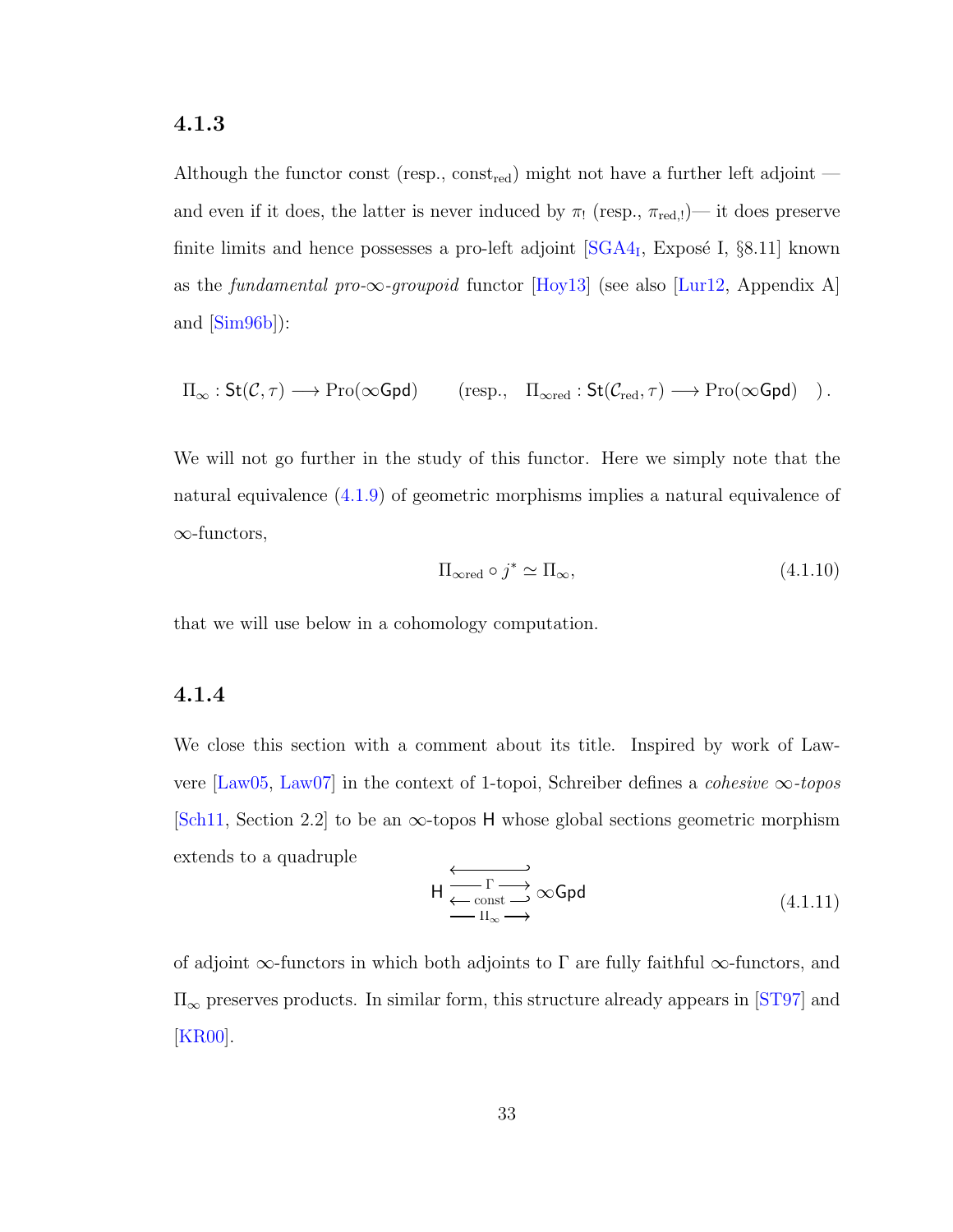We have come close to exhibiting our  $\infty$ -topoi  $St(\mathcal{C}, \tau)$  as cohesive  $\infty$ -topoi. Indeed, we are only missing that the pro-left adjoint to const should actually land in  $\infty$ Gpd rather than in Pro( $\infty$ Gpd), and that it preserves finite products. It seems altogether possible that this is true in the analytic category, for [\[ST97,](#page-77-0) Section 2.16] constructs this functor explicitly at the level of the homotopy category. It is doubtful, though, that the same holds in the algebraic context, since there  $\Pi_{\infty}$  should encode, among other things, the étale fundamental group, which is often a true pro-algebraic group.

If  $j_!$  in [\(4.1.2\)](#page-35-0) also lifts to the  $\infty$ -level, [\(4.1.3\)](#page-36-1) realizes what Schreiber calls an infinitesimal cohesive neighborhood [\[Sch11,](#page-76-1) Section 2.4]. Although we do believe that this should be the case for any and all of our choices of  $(C, \tau)$ , we do not have a proof of this fact.

# <span id="page-40-0"></span>4.2 The de Rham and Dolbeault stacks of a smooth projective variety

In this section we restrict ourselves to the analytic topology. The algebraic counterpart is the concern of the next section.

### <span id="page-40-1"></span>4.2.1 The classical nonabelian Hodge correspondence.

For X a smooth projective variety, the  $(n+1)$ -simplices of the Cech nerve of  $X \to X_{\text{dR}}$ are given by the formal completion of the main diagonal in  $X^{\times n}$ . Furthermore, the ∞-colimit of this simplicial object agrees with the ordinary colimit of its 1-truncation, and so  $X_{\text{dR}}$  can be simply realized as the quotient of X by the formal completion of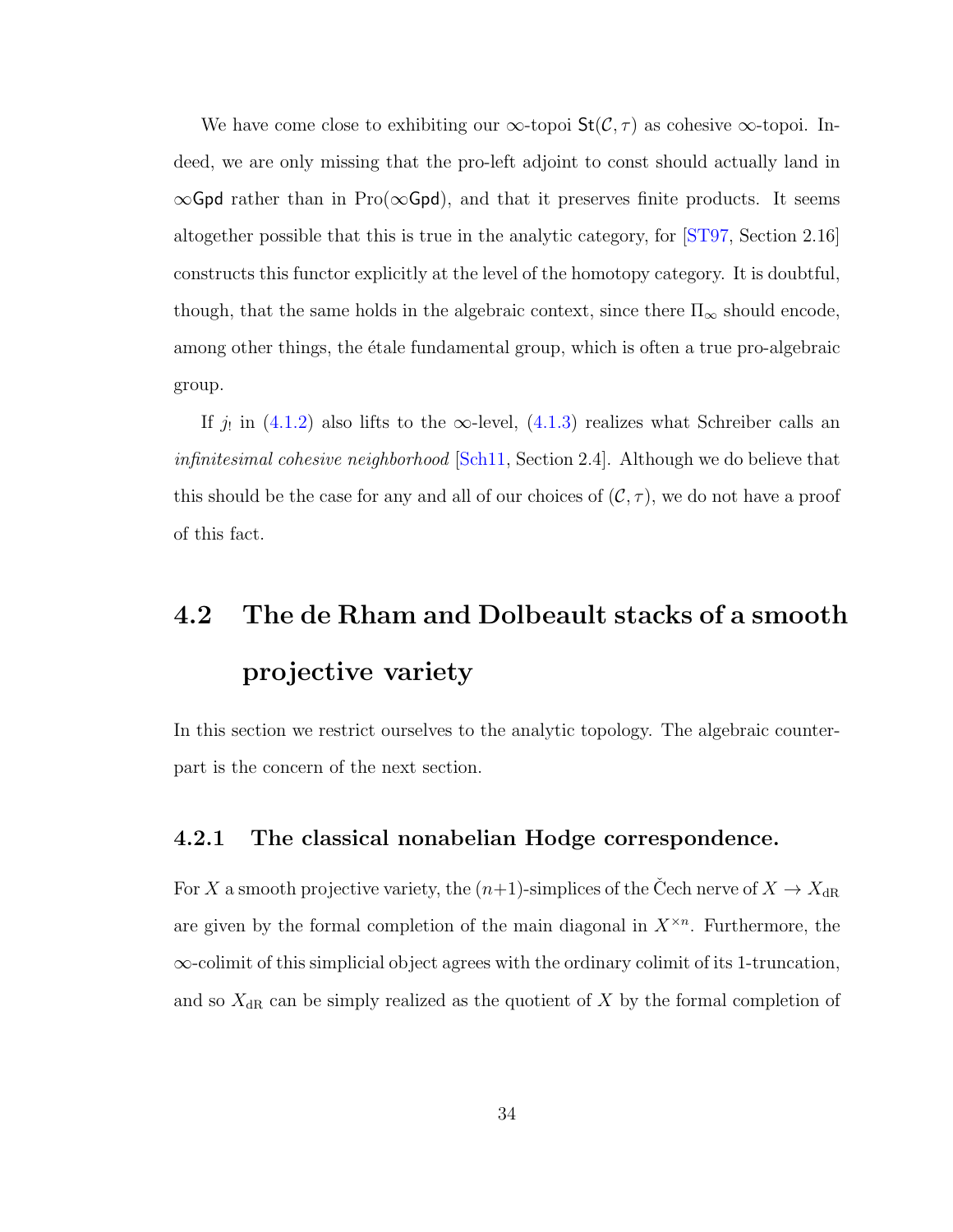the diagonal in  $X \times X$ :

$$
X_{\mathrm{dR}} = [(X \times X)^\wedge_{\Delta} \rightrightarrows X]
$$

Coherent sheaves over  $X_{\text{dR}}$  are then easily seen to be the same thing as crystals of coherents sheaves on X in the sense of Grothendieck  $[Gro68a]$ : that is, vector bundles with flat connection.

On the other hand, Higgs bundles can be codified as vector bundles on the socalled *Dolbeault stack* of X. The latter is defined as the quotient of  $X$  by the formal completion of the zero section in the total space of its tangent bundle [\[Sim97a\]](#page-77-1):

$$
X_{\text{Dol}} := [TX_0^{\wedge} \rightrightarrows X]
$$

We can thus say that the nonabelian Hodge theorem  $[\text{Sim}92]$  establishes an equivalence between the categories of vector bundles on  $X_{\rm dR}$  and that of vector bundles on  $X_{\text{Dol}}$  satisfying the appropriate conditions of semistability and vanishing of rational Chern classes.

One important remark is that this correspondence intertwines the monoidal structures on both sides. Hence we can use the Tannakian formalism to extend it to the setting of G-torsors for G a linear algebraic group over  $\mathbb C$ . Indeed, the category of G-torsors on  $X_{\text{dR}}$  (resp.,  $X_{\text{Dol}}$ ) can be seen to be equivalent to the category of tensor functors from  $\text{Rep}(G)$  —the category of representations of  $G$ — to that of vector bundles on  $X_{\text{dR}}$  (resp.,  $X_{\text{Dol}}$ ) [\[Sim92,](#page-76-2) Section 6]. In this language, a G-torsor on  $X_{\text{Dol}}$  is said to be semistable and to have zero rational Chern classes if so does the image of any representation of G.

<span id="page-41-0"></span>Theorem 4.2.1 ( $[\mathrm{Sim92}]$ ).  $\mathbf{Map}(X_{\mathrm{dR}}, BG) \simeq \mathbf{Map}(X_{\mathrm{Dol}}, BG)^{\mathrm{ss},0}$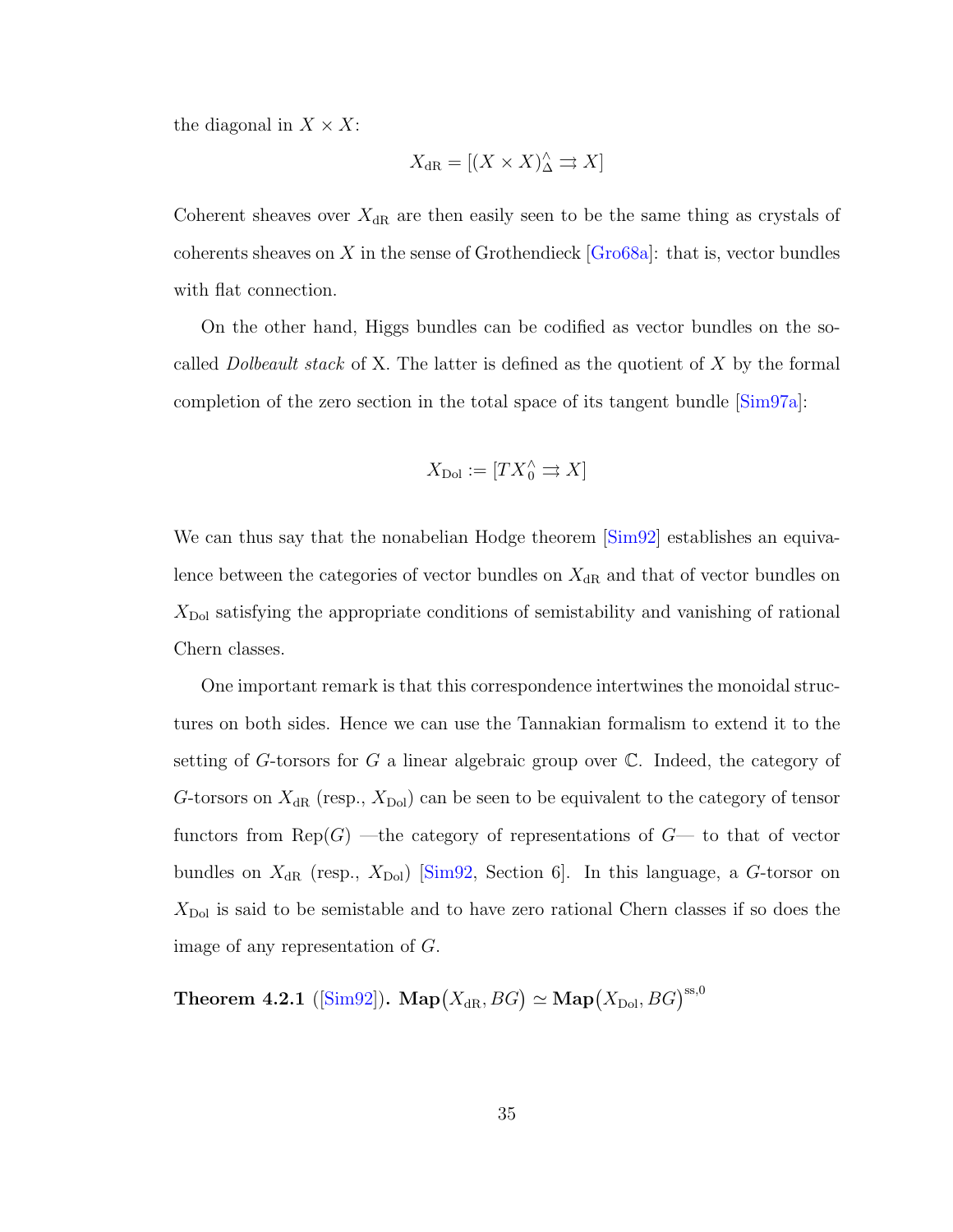### <span id="page-42-2"></span>4.2.2

Since the de Rham and Dolbeault stacks codify flat connections and Higgs fields for torsors, we can expect them to do the same for gerbes. Hence, given A an abelian linear algebraic group over C, we make the following definitions.

<span id="page-42-0"></span>**Definition 4.2.2.** A flat A-gerbe over X is an A-gerbe over  $X_{\text{dR}}$ .

### <span id="page-42-1"></span>**Definition 4.2.3.** A Higgs A-gerbe over X is an A-gerbe over  $X_{\text{Dol}}$ .

The cohomology of  $X_{\text{dR}}$  (resp.,  $X_{\text{Dol}}$ ) with abelian coefficients can be expressed in terms of the de Rham (resp., Dolbeault) complex of  $X$  with coefficients in  $A$ :

$$
dR_X^A := \left[ A \xrightarrow{a \mapsto a^{-1}da} \Omega_X^1 \otimes \mathfrak{a} \xrightarrow{d} \Omega_X^2 \otimes \mathfrak{a} \xrightarrow{d} \cdots \right] \tag{4.2.1}
$$

$$
\left(\text{resp.,}\quad \text{Dol}_X^A := \left[A \xrightarrow{0} \Omega_X^1 \otimes \mathfrak{a} \xrightarrow{0} \Omega_X^2 \otimes \mathfrak{a} \xrightarrow{0} \cdots \right] \right). \tag{4.2.2}
$$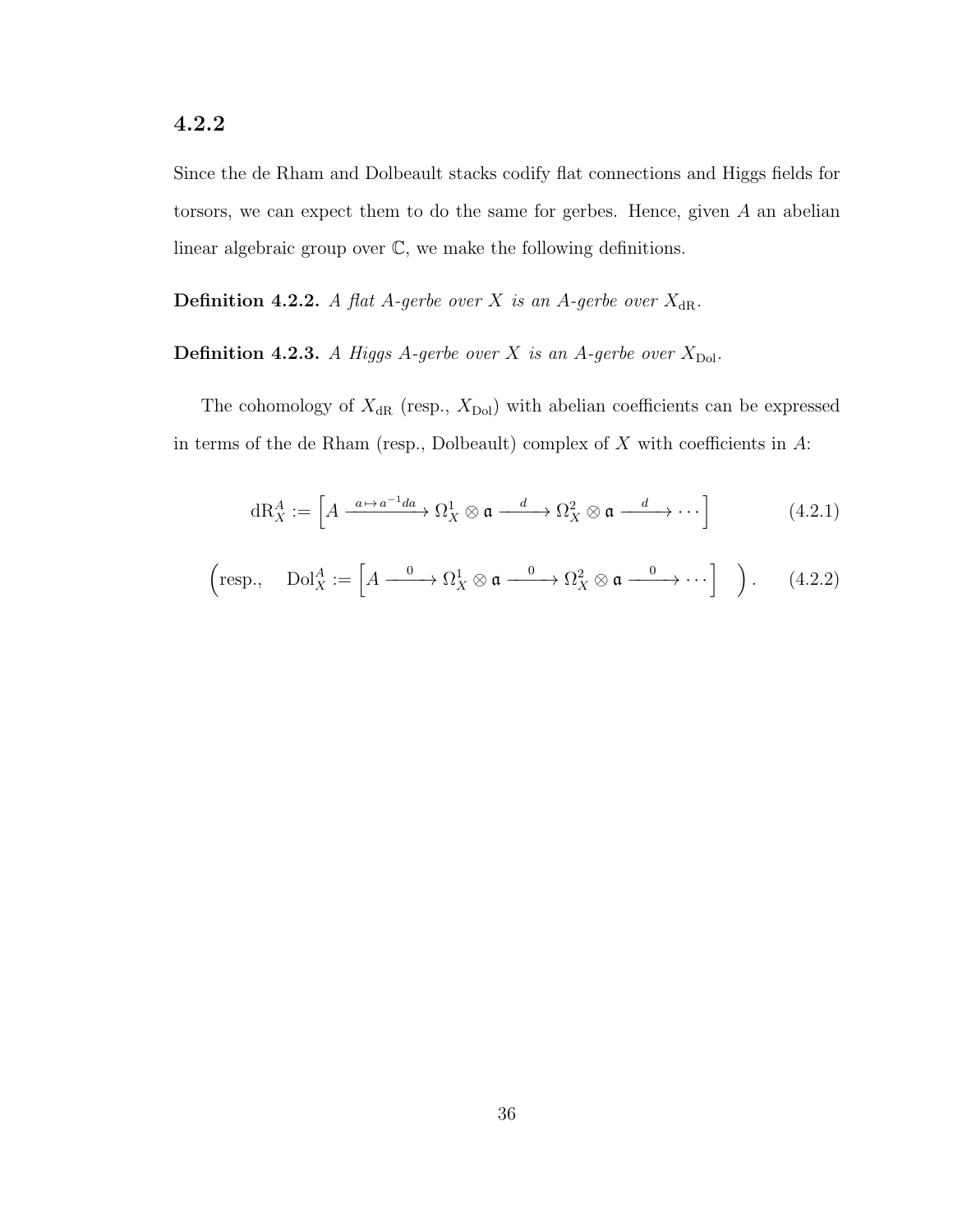Lemma 4.2.4.  $\pi_i \operatorname{Map}(X_{\mathrm{dR}},B^k A) \cong \mathbb{H}^{k-i}(X,\mathrm{dR}_X^A)$ .

*Proof.* The holomorphic Poincaré lemma asserts that  $dR_X^A$  is a resolution of the sheaf dis(A). Using  $(4.1.4)$  and Proposition [4.1.1,](#page-38-1) we have

$$
\pi_i \operatorname{Map}(X_{\mathrm{dR}}, B^k A) \cong \pi_i \operatorname{Map}(X, \delta(B^k A)) \cong \pi_i \operatorname{Map}(X, B^k(\mathrm{dis}(A)))
$$

$$
= H^{k-i}(X, \mathrm{dis}(A)) \cong \mathbb{H}^{k-i}(X, \mathrm{dR}_X^A).
$$

<span id="page-43-2"></span>Lemma 4.2.5.  $\pi_i \operatorname{Map}(X_\mathrm{Dol}, B^k A) \cong \mathbb{H}^{k-i}(X, \mathrm{Dol}_X^A)$ .

*Proof.* An abelian linear algebraic group factors as a direct sum of copies of  $\mathbb{G}_m$ ,  $\mathbb{G}_a$ and a finite abelian group, which is itself a direct sum of copies of  $\mu_n$  for various values of n (see section [5.2.1](#page-56-0) for the full justification of this claim in the analytic topology). Since delooping commutes with finite products, it is enough to check each of these cases separately. For  $A = \mathbb{G}_a$  the calculation is classical (see, e.g., [\[Sim97b,](#page-77-2) Proposition 3.1]) and we omit the proof.

Let  $F$  be a discrete group —a class to which finite groups belong—, so that  $F \simeq \text{dis}(F)$ . Since dis = const  $\circ \Gamma$  and const has  $\Pi_{\infty}$  as a pro-left adjoint, we have

$$
\mathbf{Map}(\mathfrak{X}, B^k F) \simeq \mathbf{Map}(\mathfrak{X}, \mathrm{const}\, B^k(\Gamma F)) \simeq \mathbf{Map}(\Pi_\infty \mathfrak{X}, B^k(\Gamma F));
$$

that is, the cohomology of a stack  $\mathfrak X$  with coefficients in F depends only on its fundamental pro- $\infty$ -groupoid. We now claim that

<span id="page-43-0"></span>
$$
\Pi_{\infty} X_{\text{Dol}} \simeq \Pi_{\infty} X, \tag{4.2.3}
$$

which implies the lemma for  $A = F$ .

In order to prove  $(4.2.3)$  $(4.2.3)$  $(4.2.3)$ , we proceed by a series of reductions<sup>3</sup>. For the first one

<span id="page-43-1"></span><sup>3</sup>Pun intended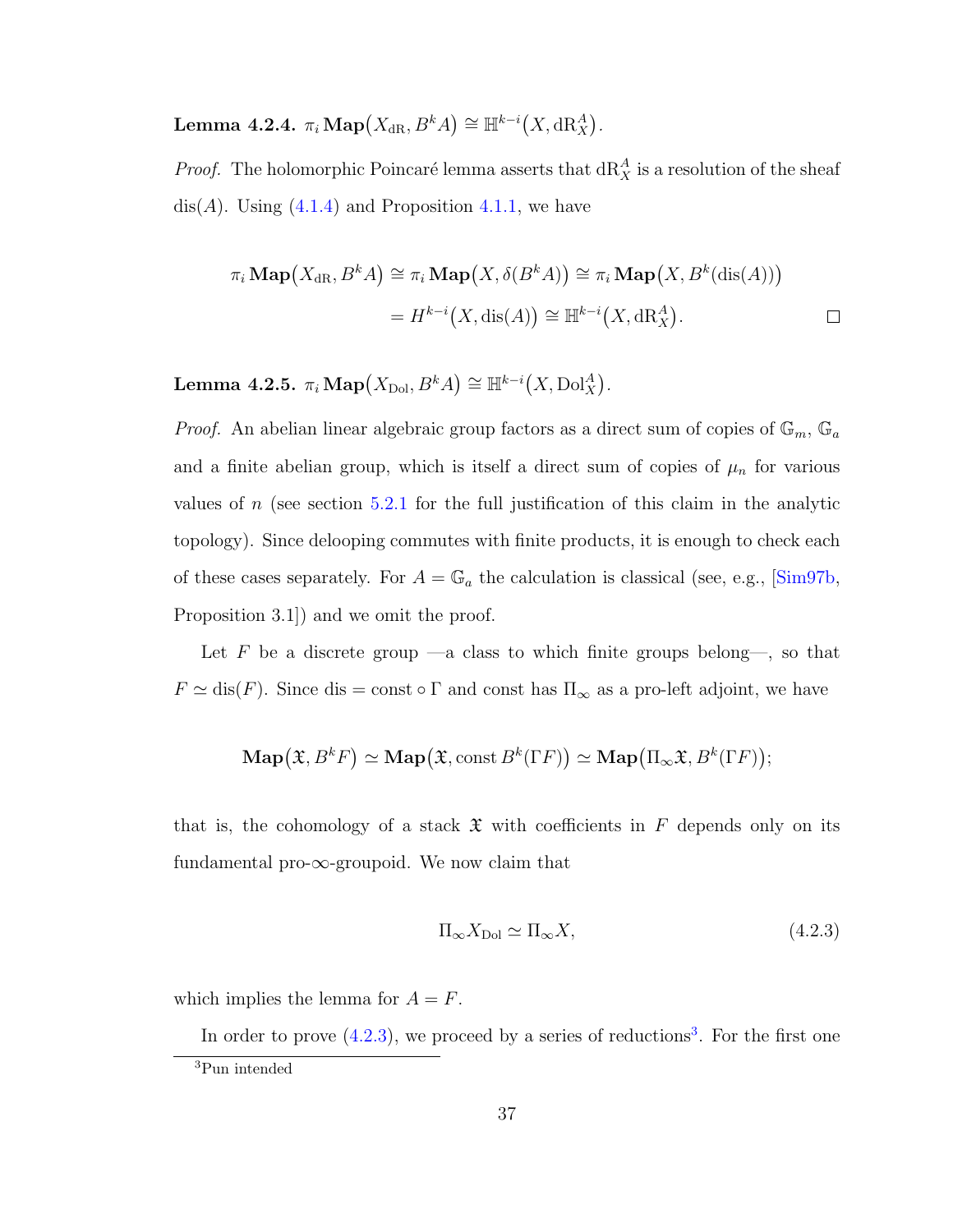we observe that  $X_{\text{Dol}}$  is defined as the quotient of X by  $TX_0^{\wedge}$ , and that  $\Pi_{\infty}$  commutes with  $\infty$ -colimits. Hence it is enough to check that

$$
\Pi_{\infty} (TX_0^{\wedge})^{\times_X m} \simeq \Pi_{\infty} X.
$$

for every  $m \geq 1$ . But  $TX_0^{\wedge}$  is given as the colimit of the infinitesimal neighborhoods  $TX_0^{[s]}$  of the zero section in  $TX$ , and so we only need to show that

$$
\Pi_{\infty}\big(TX_0^{[s]}\big)^{\times_X m} \simeq \Pi_{\infty} X.
$$

for every  $m \geq 1$  and  $s \geq 1$ . Now, since both X and  $(TX_0^{[s]})^{\times_X m}$  are representable spaces (in the terminology of the last section), and  $\text{Red}(TX_0^{[s]})^{\times_X m} \cong X$ , we have

$$
j^* \left( \left( TX_0^{[s]} \right)^{\times_X m} \right) = \text{red} \left( \left( TX_0^{[s]} \right)^{\times_X m} \right)
$$
  

$$
\cong \text{red} \circ j \circ \text{red} \left( \left( TX_0^{[s]} \right)^{\times_X m} \right) \cong \text{red}(X) = j^*(X)
$$

and [\(4.1.10\)](#page-39-0) finishes the proof:

$$
\Pi_{\infty}(TX_0^{[s]})^{\times_X m} \simeq \Pi_{\infty \text{red}} \circ j^* \left( \left( TX_0^{[s]} \right)^{\times_X m} \right) \simeq \Pi_{\infty \text{red}} \circ j^*(X) \simeq \Pi_{\infty} X.
$$

Finally, the exponential sequence and the cases of  $\mathbb{G}_a$  and  $\mathbb{Z}$  —a discrete group for sure— imply the statement for  $A = \mathbb{G}_m$ .  $\Box$ 

Notice that the case  $A = \mathbb{G}_m$ ,  $k = 2$  of these calculations show that Definitions [4.2.2](#page-42-0) and [4.2.3](#page-42-1) provide our coveted cover- and cocycle-independent versions of Definitions [1.2.1](#page-13-0) and [1.2.3](#page-16-0) —which can be recovered through the usual comparison of Cech and sheaf cohomology.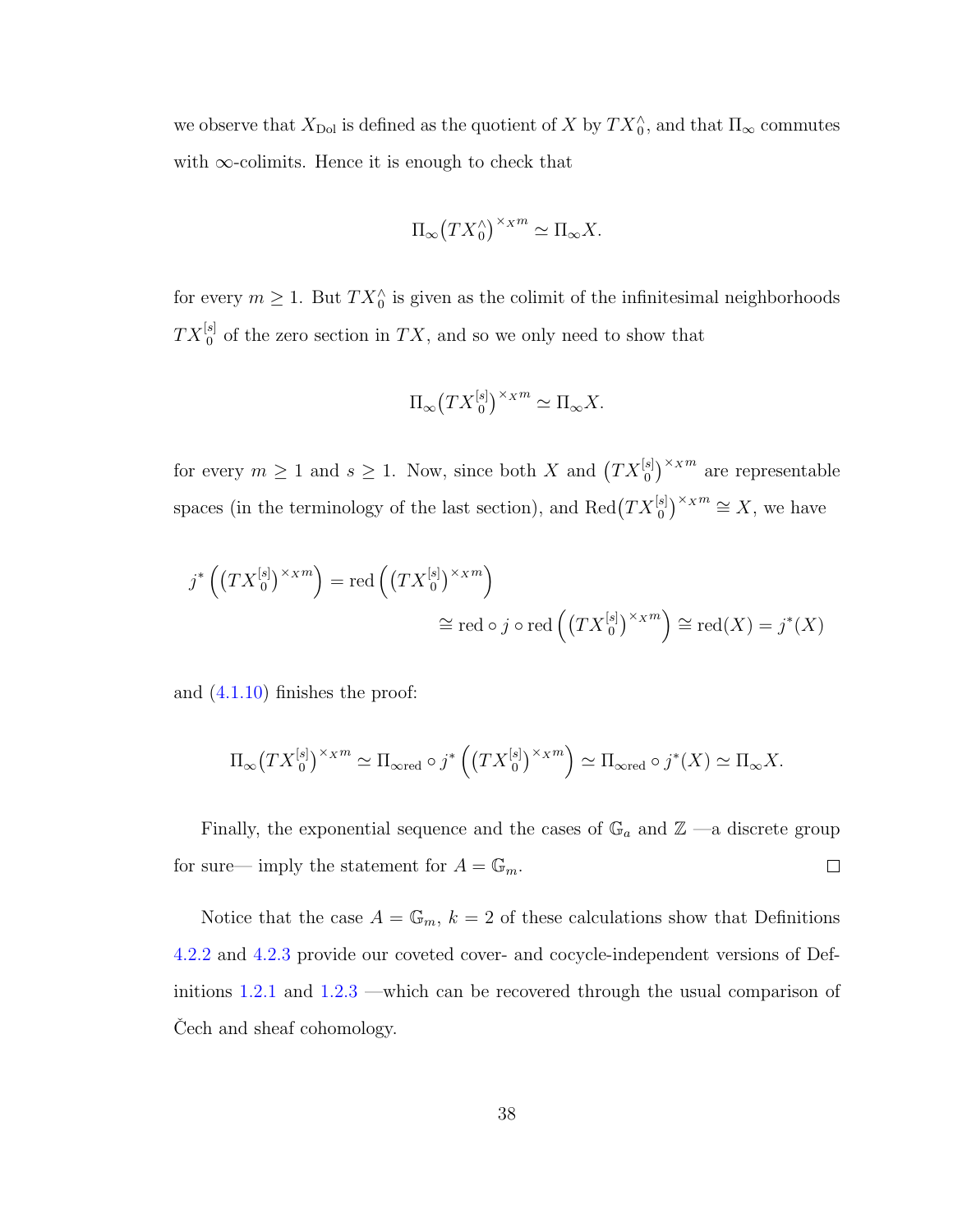### <span id="page-45-1"></span>4.2.3 The Hodge correspondence for gerbes.

Since the coefficient groups of gerbes are abelian, we might expect that abelian Hodge theory should relate their flat and Higgs versions. There is however one important restriction, which is, in fact, the only thing that makes the twisted correspondence we aim to prove non-trivial; namely, that A cannot contain any algebraic torus. Indeed, there is no hope of establishing an equivalence between  $\mathbf{Map}(X_{\mathrm{dR}}, B^2 \mathbb{G}_m)$  and  $\mathbf{Map}(X_{\text{Dol}}, B^2 \mathbb{G}_m)$  or a full subcategory thereof, for the automorphism 1-categories of objects in these (2-)categories are given by

$$
\Omega \operatorname{\mathbf{Map}}(X_{\operatorname{dR}},B^2\mathbb{G}_m)\simeq \operatorname{\mathbf{Map}}(X_{\operatorname{dR}},B\mathbb{G}_m)
$$

and

$$
\Omega \operatorname{Map}(X_{\text{Dol}}, B^2 \mathbb{G}_m) \simeq \operatorname{Map}(X_{\text{Dol}}, B \mathbb{G}_m),
$$

respectively. But Theorem [4.2.1](#page-41-0) establishes an equivalence between the first of these and the full subcategory of the second on the degree zero Higgs  $\mathbb{G}_m$ -torsors (the semistability condition is trivially in this case, as is the vanishing of the second rational Chern class: see below). This shows that any relation between  $\text{Map}(X_{\text{dR}}, B^2 \mathbb{G}_m)$ and  $\text{Map}(X_{\text{Dol}}, B^2 \mathbb{G}_m)$  would have to involve restrictions not only on objects, but also on 1-morphisms.

<span id="page-45-0"></span>**Proposition 4.2.6.** Suppose  $A \cong \mathbb{G}_a^{\oplus m} \oplus F$ , where F is a finite group. Then,

$$
\mathbf{Map}(X_{\mathrm{dR}}, B^2A) \simeq \mathbf{Map}(X_{\mathrm{Dol}}, B^2A).
$$

*Proof.* As in the proof of Lemma [4.2.5,](#page-43-2) it is enough to show the statement independently for the cases  $A = \mathbb{G}_a$  and  $A = \mu_n$ . The first follows from abelian Hodge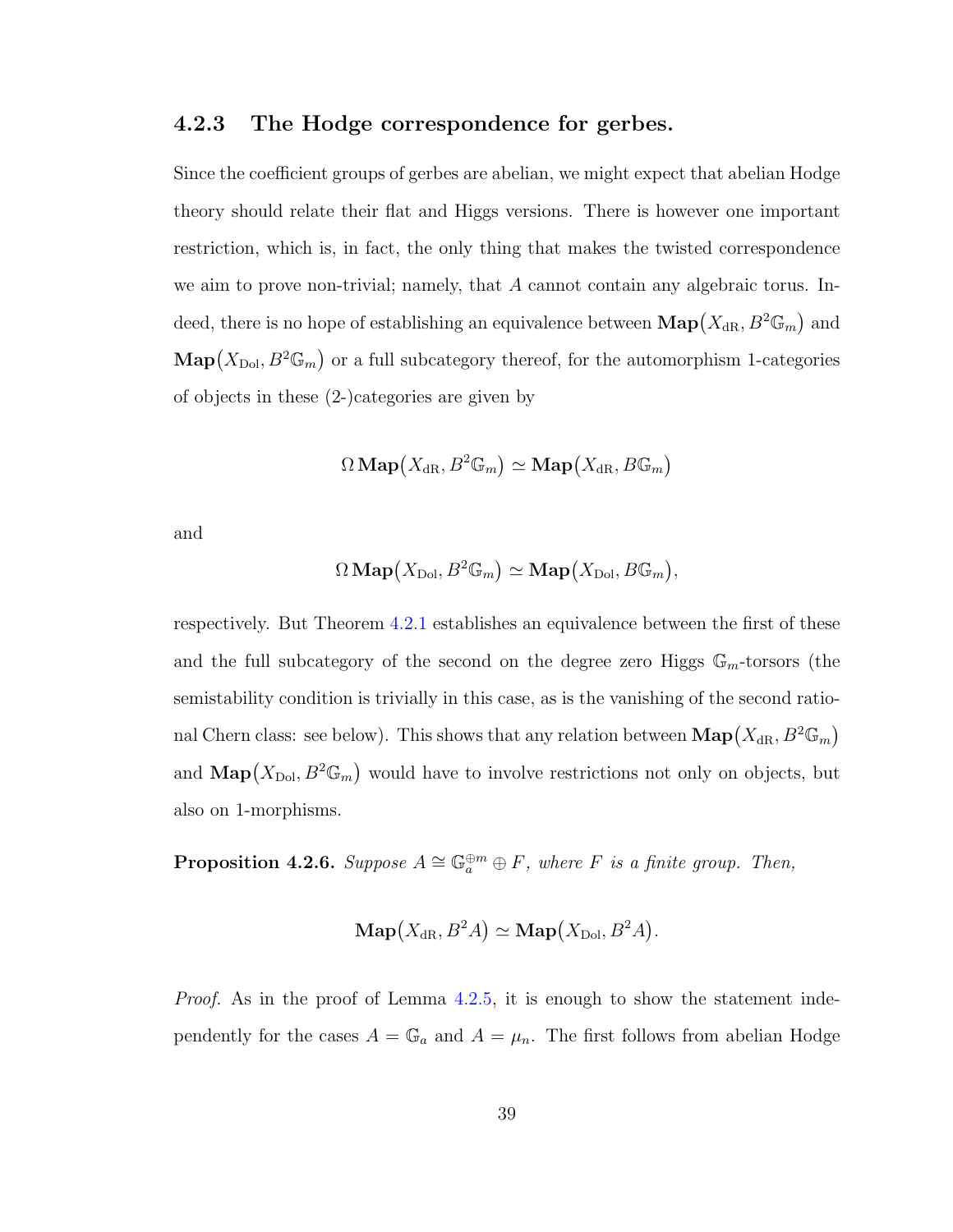theory, while the second holds true because  $\mu_n$  has trivial Lie algebra, and hence

$$
\mathbf{Map}(X_{\mathrm{dR}}, B^2 \mu_n) \simeq \mathbf{Map}(X, B^2 \mu_n) \simeq \mathbf{Map}(X_{\mathrm{Dol}}, B^2 \mu_n).
$$

### <span id="page-46-0"></span>4.2.4

Although Proposition [4.2.6](#page-45-0) concerns gerbes, it also contains within itself a statement about the category of A-torsors on  $X_{\text{Dol}}$ , since the latter appears as the automorphism 1-category of the distinguished object of  $\text{Map}(X_{\text{Dol}}, B^2A)$ . Namely, that the conditions on semistability and vanishing of Chern classes of Theorem [4.2.1](#page-41-0) are always satisfied. As we remarked above, this is not quite so for  $\mathbb{G}_m$ -torsors on  $X_{\text{Dol}}$ : we do need to impose that they are of degree zero —semistability follows from it.

Indeed, a  $\mathbb{G}_m$ -torsor on  $X_{\text{Dol}}$ ,  $\mathcal{L}$ , sends an irreducible representation of  $\mathbb{G}_m$  that is, a character— to a Higgs line bundle, for which the semistability condition is obviously vacuous, as is the vanishing of the second Chern class. If we require that the first rational Chern class of these line bundles coming from irreps also vanishes, then  $\mathcal L$  sends an arbitrary representation of  $\mathbb G_m$  to a direct sum of degree zero Higgs line bundles, which is certainly semistable.

We can also prove the claim for  $A = \mu_n$  and  $A = \mathbb{G}_a$  without invoking the Hodge correspondence for gerbes. In the first case we can use the same argument of the last paragraph, complemented with the observation that the Higgs line bundles we obtain now are torsion, and so their first Chern class vanishes automatically.

For  $A = \mathbb{G}_a$  the resulting vector bundles are unipotent, and the Higgs fields on them, nilpotent. These Higgs bundles can hence be written as successive extensions of the trivial line bundle equipped with the zero Higgs field. We can finish by observing that the category of semistable Higgs bundles with vanishing first and second rational Chern classes is closed under extensions.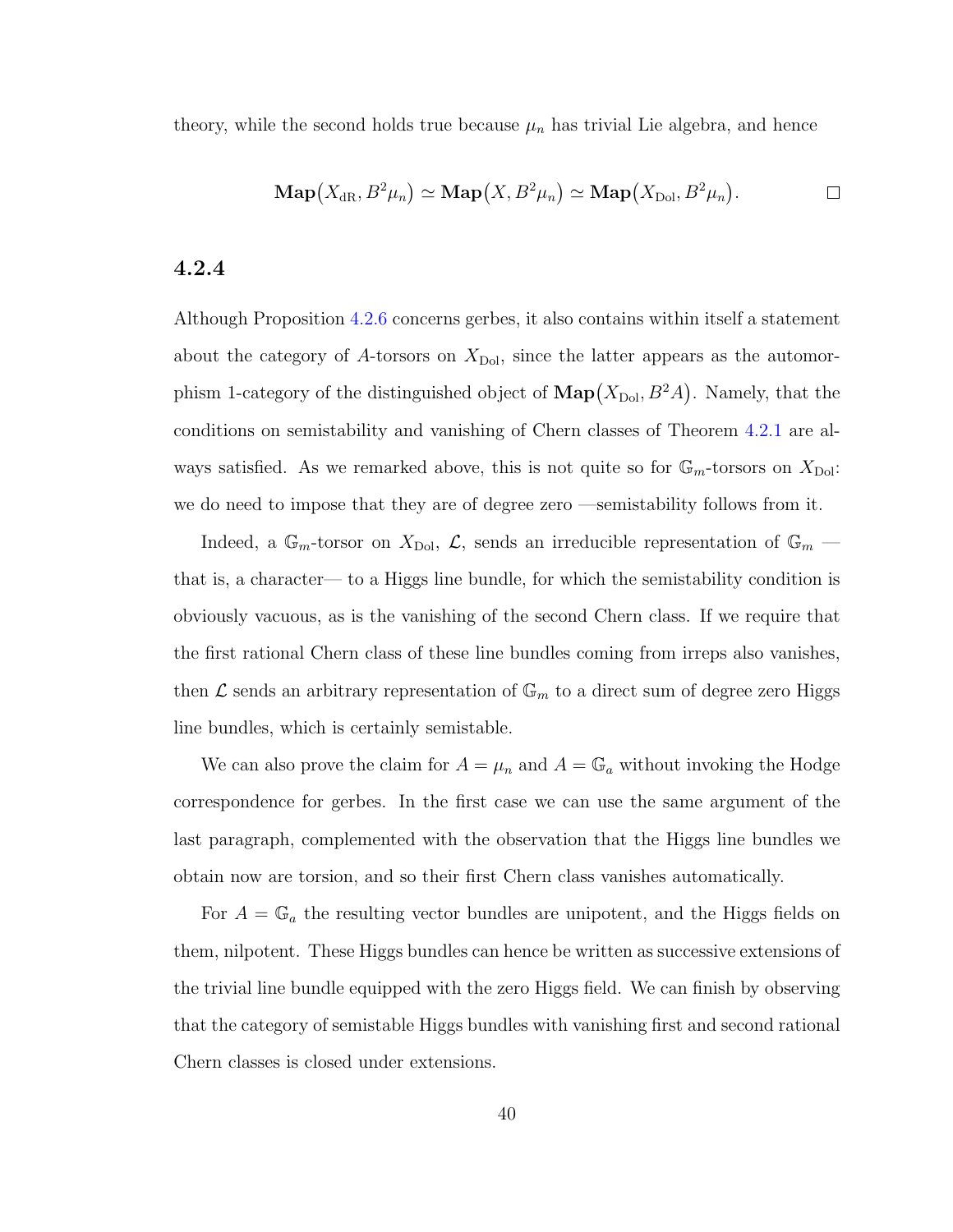### <span id="page-47-0"></span>4.3 Analytification

The main purpose of this section is to show that the Hodge correspondences — Theorem [4.2.1](#page-41-0) and Proposition [4.2.6—](#page-45-0) also hold in the algebraic setting. Our results here will allow us to be work in section [5](#page-50-0) without explicit reference to the étale or analytic topologies.

### 4.3.1 Finiteness conditions on the algebraic side.

Let  $a : Aff_{\mathbb{C},\text{ft}} \hookrightarrow Aff_{\mathbb{C}}$  denote the inclusion functor of the category of complex affine schemes of finite type into that of all complex affine schemes. With respect to the  $\acute{e}$ tale topologies on both sides, a is both continuous and cocontinuous (and preserves finite limits), and hence the triple of adjoint functors  $a_1 \doteq a^* \doteq a_*$  between categories of presheaves of sets descends to their respective categories of sheaves of sets, and ultimately lifts to their 1-localic  $\infty$ -topoi of  $\infty$ -stacks via Proposition [3.1.2:](#page-30-0)

$$
\mathsf{St}(\mathsf{Aff}_{\mathbb{C},\mathsf{ft}},\operatorname{\acute{e}t})\xleftarrow[\begin{array}{c}a_1\\ \leftarrow \end{array}]{a^*_t} \xrightarrow{a_t} \mathsf{St}(\mathsf{Aff}_{\mathbb{C}},\operatorname{\acute{e}t})
$$

An object  $\mathfrak{X} \in \mathsf{St}(\mathsf{Aff}_{\mathbb{C}},\text{\'et})$  is said to be *almost locally of finite type* [\[Gai11\]](#page-74-1) if it belongs to the essential image of  $a_!$ . Because  $a_!$  preserves  $\infty$ -colimits and finite  $\infty$ limits, it is easy to see from their constructions that the de Rham and Dolbeault stacks of a smooth projective variety (as outlined in section [4.2\)](#page-40-0) do belong in this subcategory, as is the case for linear algebraic groups over C.

### 4.3.2 The analytification functor.

Given a complex affine scheme of finite type, we can produce a complex analytic space à la Serre  $\text{[Ser56]}$  in a functorial manner. This analytification functor, an :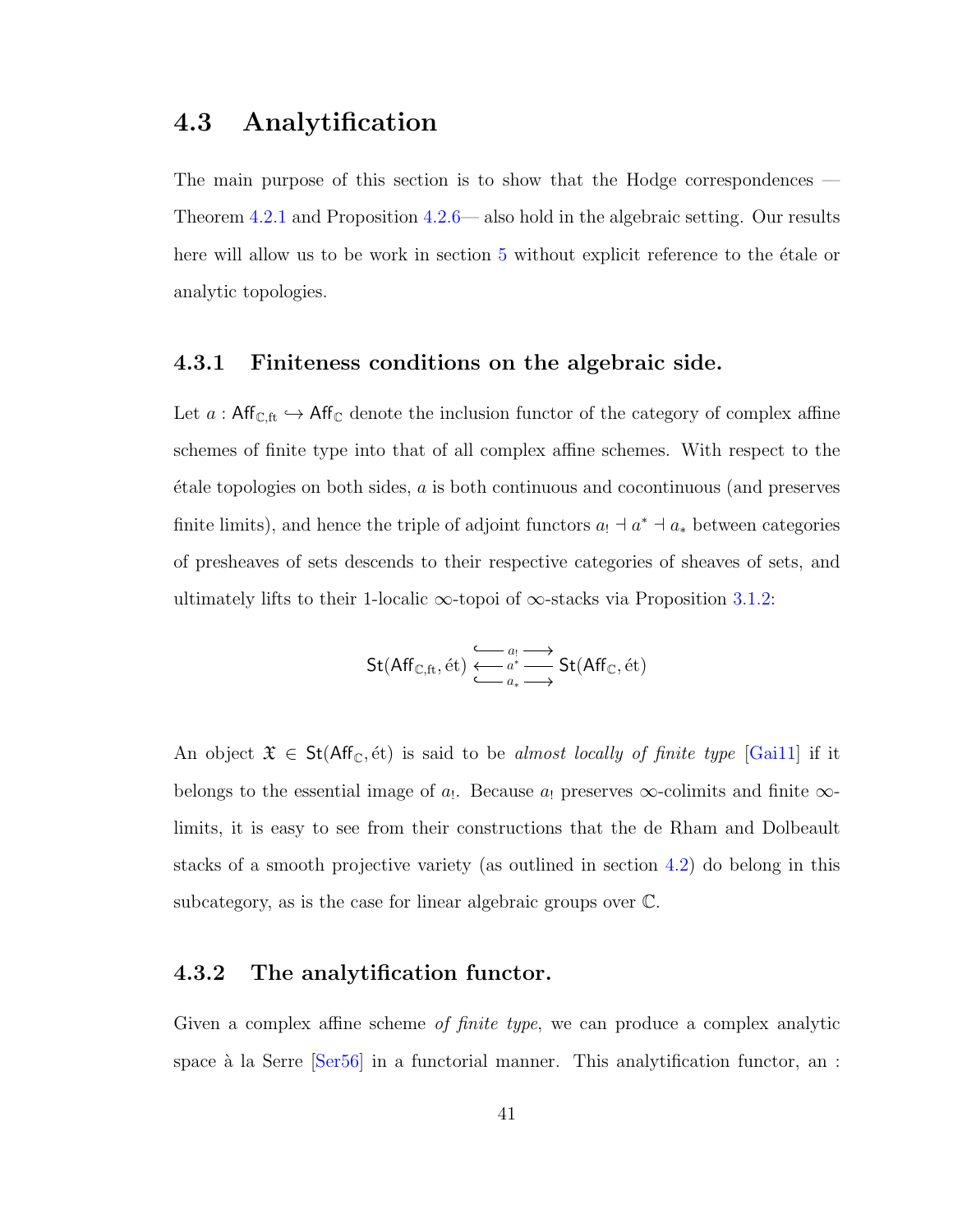$Aff_{\mathbb{C},\text{ft}} \to An_{\mathbb{C}}$ , is obviously continuous with respect to the étale topologies on both sides and preserves finite limits; the same procedure we have used several times now produces an adjoint pair of  $\infty$ -functors

$$
\mathsf{St}(\mathsf{Aff}_{\mathbb{C},\mathrm{ft}},\mathrm{\acute{e}t})\underset{\leftarrow}{\overset{\mathrm{an}}{\leftarrow}}\overset{\rightarrow}{\mathsf{st}}(\mathsf{An}_\mathbb{C},\mathrm{\acute{e}t})
$$

The left adjoint, which we have denoted an abusing terminology, is induced by an and extends the original analytification functor to all those  $\infty$ -stacks on the étale site that are almost locally of finite type.

Given a smooth complex projective variety X, denote by  $X_{\text{dR}}$  (resp.  $X_{\text{Dol}}$ ) its de Rham (resp. Dolbeault) stack as constructed in the étale topology following the recipe of section [4.2.1.](#page-40-1) Considering X as a complex-analytic space through the analytification functor above, we can also look at its de Rham (resp,. Dolbeault) stack, this time constructed in the analytic sense; we denote the latter by  $X_{\mathrm{dR}}^{\mathrm{an}}$  (resp.,  $X_{\text{Dol}}^{\text{an}}$ ). Because analytification commutes with ∞-colimits and finite ∞-limits, we have

$$
an(X_{\text{dR}}) \simeq X_{\text{dR}}^{\text{an}} \qquad \left(\text{resp., } an(X_{\text{Dol}}) \simeq X_{\text{Dol}}^{\text{an}}\right)
$$

Moreover, if G is a linear algebraic group over  $\mathbb C$  (resp. A is an abelian linear algebraic group over  $\mathbb{C}$ ), considered as an étale scheme, denote by  $G<sup>an</sup>$  (resp.  $A<sup>an</sup>$ ) its analytification.

The following Proposition —which we will implicitly use throughout section [5](#page-50-0) expresses the fact that the categories we are interested in are the same in the algebraic and analytic cases, so that Theorem  $4.2.1$  and Proposition  $4.2.6$  also hold in the étale topology.

**Proposition 4.3.1.** For G a linear algebraic group over  $\mathbb{C}$ , and  $A \cong \mathbb{G}_a^{\oplus m} \oplus F$ , where  $F$  is a finite group, we have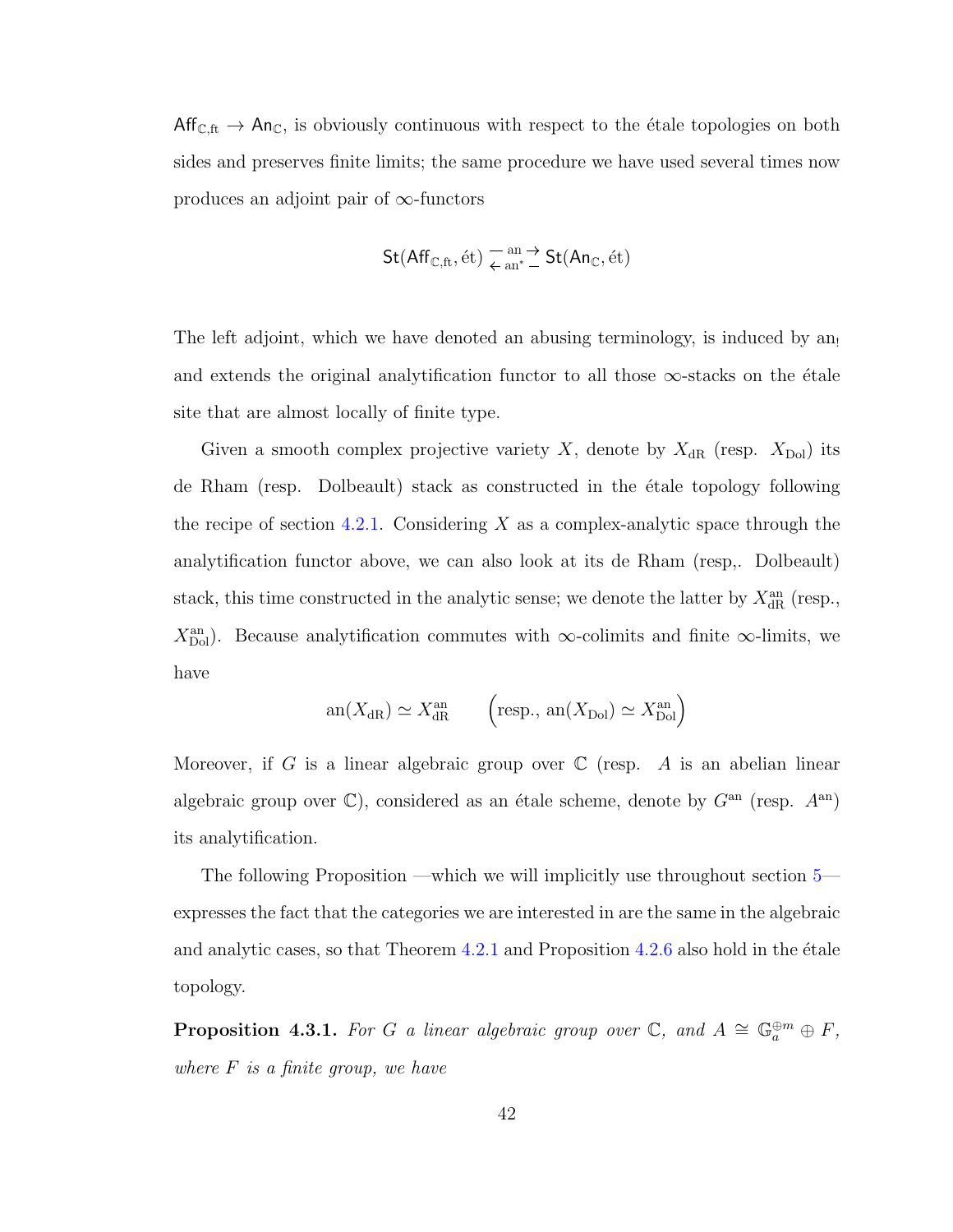- 1. Map $(X_{\text{dR}}, BG) \simeq \text{Map}(X_{\text{dR}}^{an}, BG^{an})$
- 2. Map $(X_{\text{Dol}}, BG) \simeq \text{Map}(X_{\text{Dol}}^{an}, BG^{an})$
- 3. Map $(X_{\text{dR}}, B^k A) \simeq \text{Map}(X_{\text{dR}}^{an}, B^k A^{an})$
- 4.  $\mathbf{Map}(X_{\mathrm{Dol}},B^kA)\simeq \mathbf{Map}\big(X_{\mathrm{Dol}}^{an},B^kA^{an}\big)$

*Proof.* For a proof of (i), we refer the reader to [\[Sim96a,](#page-76-4) Theorem 9.2]. Statement (ii) follows from Serre's GAGA [\[Ser56\]](#page-76-3), which implies that analytic Higgs vector bundles are in fact algebraic.

For the case  $A = \mathbb{G}_a$ , (iii) follows from the usual comparison theorem of de Rham cohomology in the algebraic and analytics settings [\[Gro68a\]](#page-74-0), while (iv) is once again a direct consequence of GAGA. The comparison theorem between étale and analytic cohomology  $[Mil80, Theorem 3.12]$  proves both (iii) and (iv) in case A is a finite abelian group.  $\Box$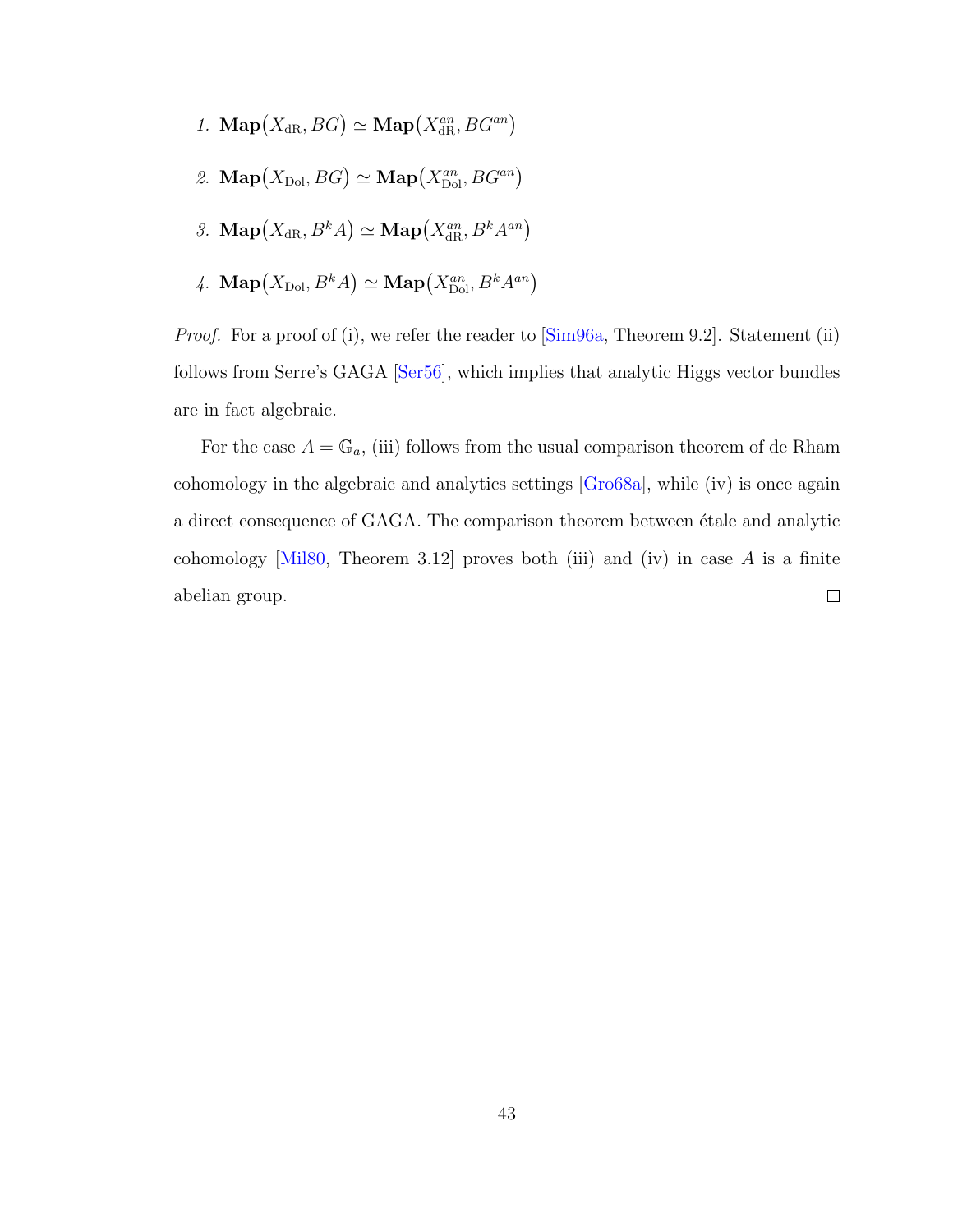## <span id="page-50-0"></span>Chapter 5

## The twisted correspondence

### 5.1 Torsion phenomena in the vector bundle case

With all the technical baggage of the last three sections under our belt, we return here to the case of vector bundles —or, rather,  $GL_n$ -torsors. Our discussion in this section will serve to illustrate the chief difficulty in the obvious approach to proving a twisted nonabelian Hodge correspondence and point out the main idea of the workaround.

### 5.1.1

Recall that in our introduction we defined twisted vector bundles, twisted connections and twisted Higgs fields in terms of a cover  $\mathfrak U$  of our smooth complex projective variety X. We condensed all of these concepts into a few definitions, that we detail in the following table.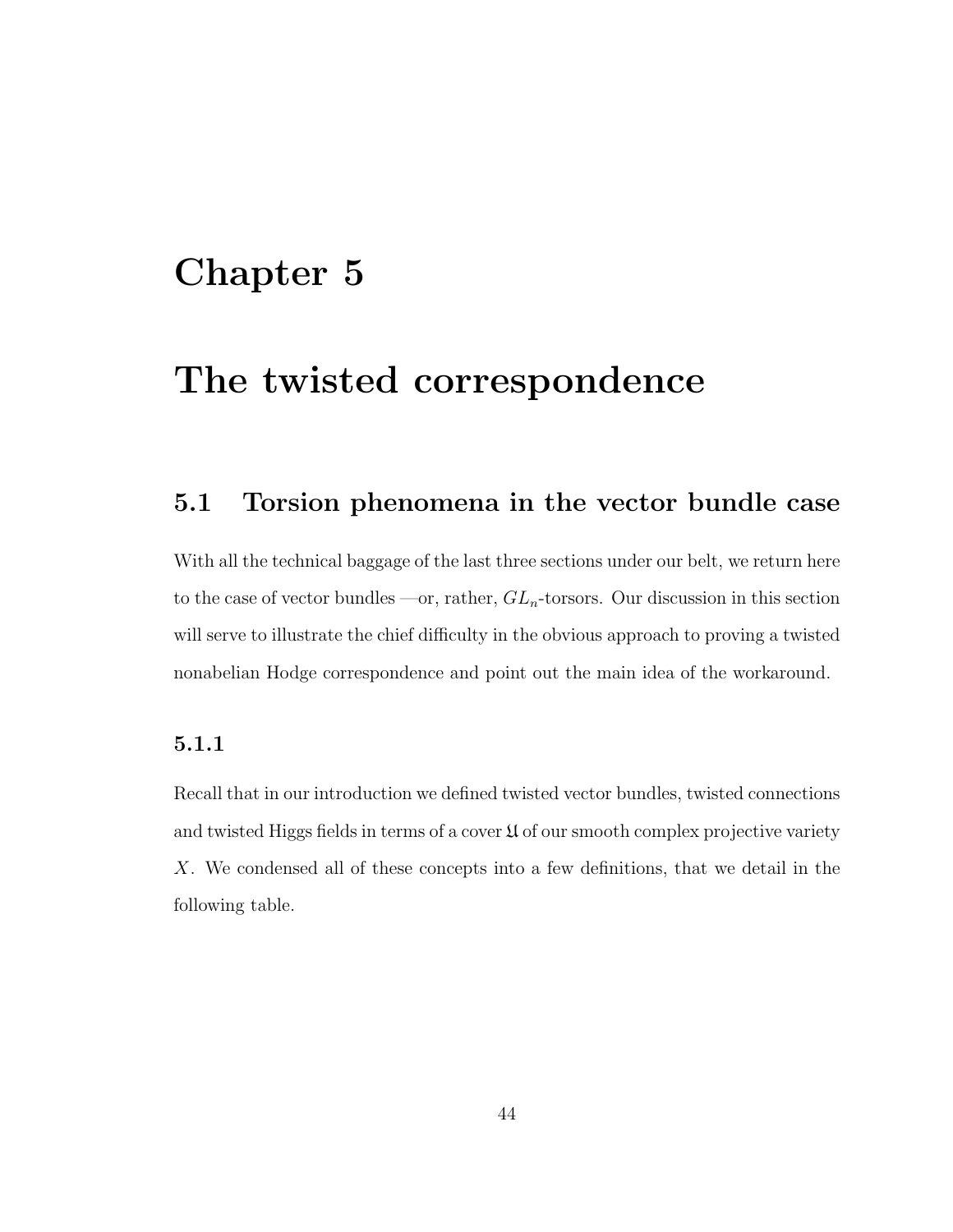| de Rham side                                     | Dolbeault side                                    |
|--------------------------------------------------|---------------------------------------------------|
| Flat $\mathfrak{U}\text{-}\mathbb{G}_m$ -gerbe   | Higgs $\mathfrak{U}\text{-}\mathbb{G}_m$ -gerbe   |
| (Definition 1.2.1)                               | (Definition $1.2.3$ )                             |
|                                                  |                                                   |
| Basic vector bundle on                           | Basic vector bundle on                            |
| a flat $\mathfrak{U}\text{-}\mathbb{G}_m$ -gerbe | a Higgs $\mathfrak{U}\text{-}\mathbb{G}_m$ -gerbe |
| (Definition $1.2.2$ )                            | (Definition $1.2.4$ )                             |

Our work in the last three sections was partly aimed at giving cover- and cocycleindependent versions of all of these definitions. We remarked at the end of section [4.2.2](#page-42-2) that we had succeeded in doing so for the objects in the first row of the table above. But upon seeing Definitions [4.2.2](#page-42-0) and [4.2.3](#page-42-1) the reader should have immediately been able to guess the appropriate counterpart for the definitions in the second row —by simply remembering Definition [3.3.2.](#page-32-0)

| de Rham side                 | Dolbeault side                |
|------------------------------|-------------------------------|
| Flat $\mathbb{G}_m$ -gerbe   | Higgs $\mathbb{G}_m$ -gerbe   |
| (Definition $4.2.2$ )        | (Definition $4.2.3$ )         |
|                              |                               |
| Basic $GL_n$ -torsor on      | Basic $GL_n$ -torsor on       |
| a flat $\mathbb{G}_m$ -gerbe | a Higgs $\mathbb{G}_m$ -gerbe |
| (Definition 3.3.2)           | (Definition $3.3.2$ )         |

Indeed, suppose  $(\underline{\alpha}, \underline{\omega}, \underline{F}) \in \mathbb{Z}^2(\mathfrak{U}, dR_X^{\mathbb{G}_m})$  is a flat  $\mathfrak{U}$ - $\mathbb{G}_m$ -gerbe, and let  $\theta \in \text{Map}(X_{dR}, B^2 \mathbb{G}_m)$  be a flat  $\mathbb{G}_m$ -gerbe<sup>[1](#page-51-0)</sup>. We claim that if the obvious compatibility condition between these two pieces of data —namely, that the image of

<span id="page-51-0"></span><sup>&</sup>lt;sup>1</sup>We will no longer distinguish terminologically a gerbe from its classifying morphism.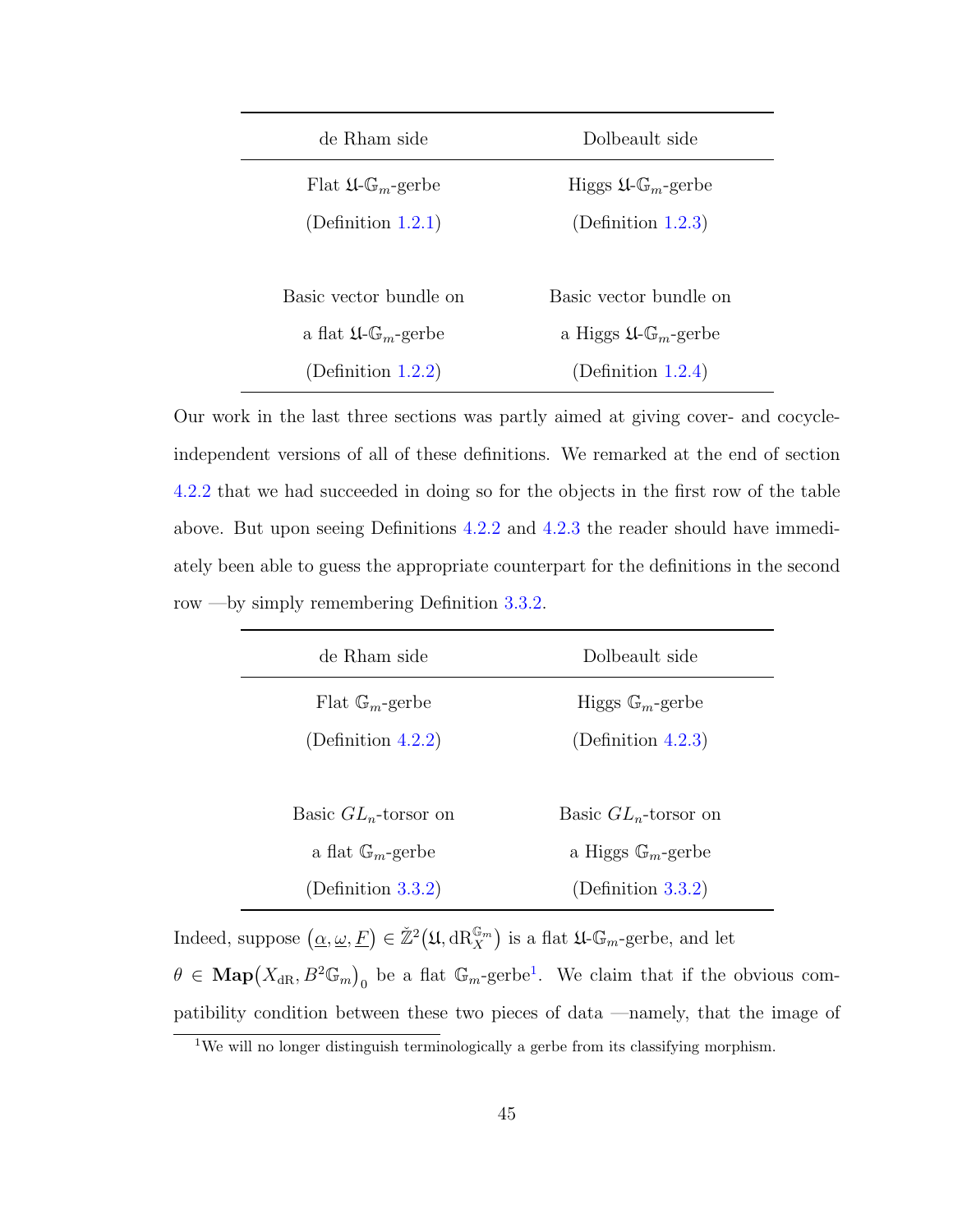$\left[ \left( \underline{\alpha}, \underline{\omega}, \underline{F} \right) \right] \in \check{\mathbb{H}}^2 \big( \mathfrak{U}, \mathrm{dR}_X^{\mathbb{G}_m} \big)$  in sheaf cohomology coincides with  $\left[ \theta \right] \in \mathbb{H}^2 \big( X, \mathrm{dR}_X^{\mathbb{G}_m} \big)$ — , then the category of basic vector bundles on  $(\underline{\alpha}, \underline{\omega}, \underline{F})$  is equivalent to that of basic  $GL_n$ -torsors on  $\theta(X_{dR})$ . The proof of this fact is a rather messy and unilluminating calculation and so we omit it in the hopes that the reader will find it intuitively obvious. Of course, the parallel statement about basic vector bundles on Higgs U- $\mathbb{G}_m$ -gerbes and basic  $GL_n$ -torsors on Higgs  $\mathbb{G}_m$ -gerbes also holds.

The cover- and cocycle-dependent version of our main result as we gave it in the introduction (Corollary [1.2.5\)](#page-16-2) follows then from what will be the final form of our theorem —at least for the case of vector bundles— by a similarly tedious computation.

<span id="page-52-0"></span>**Theorem 5.1.1.** Let  $\theta \in \text{Map}(X_{dR}, B^2 \mathbb{G}_m)$  be a flat  $\mathbb{G}_m$ -gerbe over X. Then there is a Higgs  $\mathbb{G}_m$ -gerbe over  $X, \ \widetilde{\theta} \in \mathrm{Map}(X_{\mathrm{Dol}}, B^2 \mathbb{G}_m)_{\overline{0}},$  for which there is an equivalence

$$
\mathbf{Map}_{B\mathbb{G}_m}\big(\theta(X_{\mathrm{dR}}),BGL_n\big)\simeq \mathbf{Map}_{B\mathbb{G}_m}\big(\widetilde{\theta}(X_{\mathrm{Dol}}),BGL_n\big)^{\mathrm{ss}}
$$

Conversely, given  $\widetilde{\theta} \in \mathbf{Map}(X_{\text{Dol}}, B^2 \mathbb{G}_m)_{\text{O}}$  we can find  $\theta \in \mathbf{Map}(X_{\text{dR}}, B^2 \mathbb{G}_m)_{\text{O}}$  such that the same conclusion holds.

The semistability conditions that define the right hand side of this correspondence as a full subcategory of the category of basic  $GL_n$ -torsors on  $\tilde{\rho}(X_{\text{Dol}})$  are rather difficult to state at this point. We will build the requisite language to do so in section [5.2,](#page-55-0) and in section [5.3](#page-66-0) they will finally be revealed.

### <span id="page-52-1"></span>5.1.2

Let  $\theta \in \textbf{Map}(X_{\text{dR}}, B^2 \mathbb{G}_m)_{\text{0}}$  be a flat  $\mathbb{G}_m$ -gerbe over X, and  $\widetilde{\theta} \in \textbf{Map}(X_{\text{Dol}}, B^2 \mathbb{G}_m)_{\text{0}}$ a Higgs  $\mathbb{G}_m$ -gerbe over the same variety. According to  $(3.3.1)$ , we can express the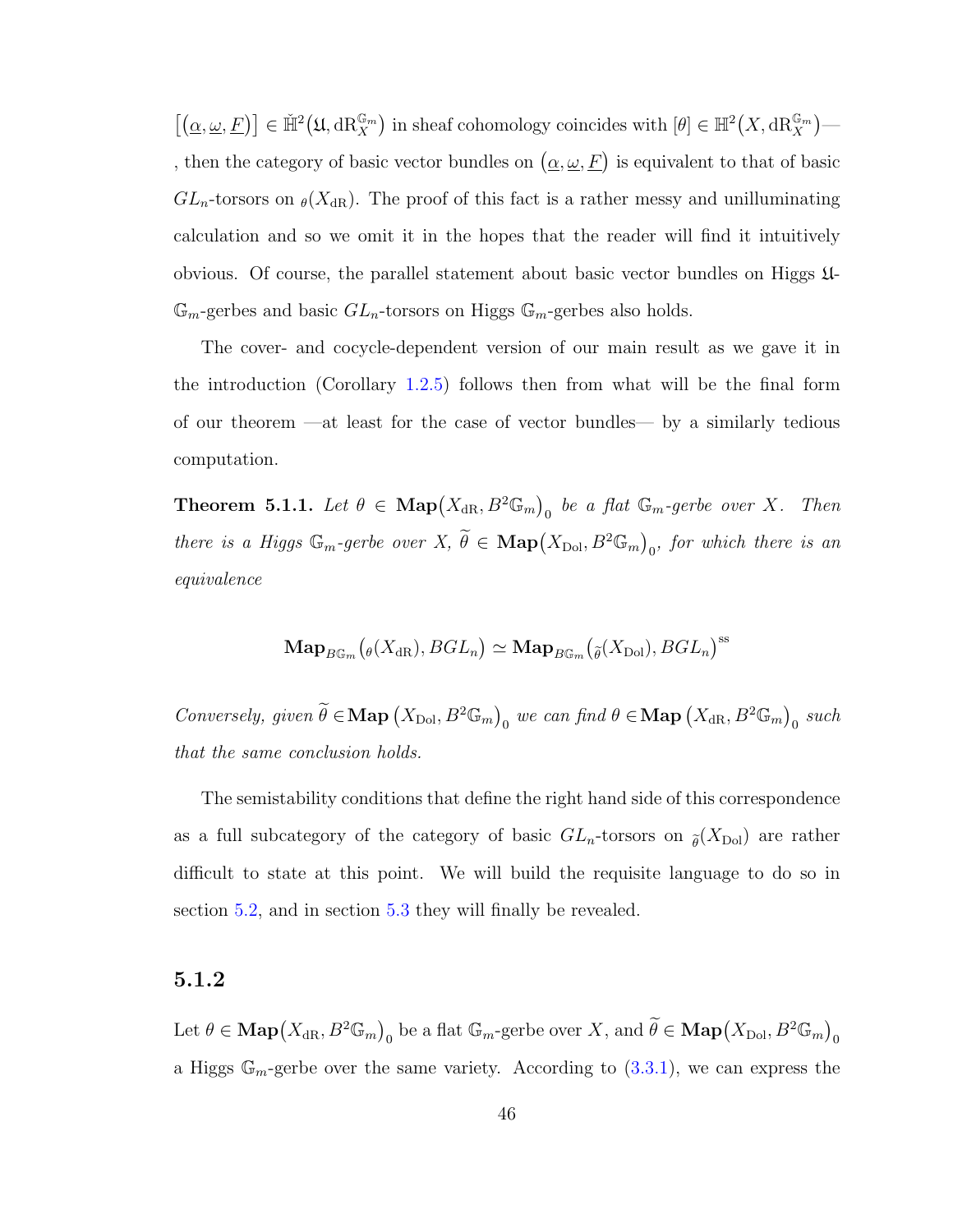categories of basic  $GL_n$ -torsors on one and the other as limits:

$$
\mathbf{Map}_{B\mathbb{G}_m}(\rho(X_{\mathrm{dR}}), BGL_n) \simeq \lim_{M \to \infty} \left\{ \begin{array}{c} * \\ \oint \rho \\ \mathbf{Map}(X_{\mathrm{dR}}, B\mathbb{P}GL_n) \xrightarrow{ob_{\mathbb{G}_m}} \mathbf{Map}(X_{\mathrm{dR}}, B^2\mathbb{G}_m) \end{array} \right\}
$$

$$
\left\{ \begin{array}{c} * \\ \oint \rho \\ \downarrow \tilde{\rho} \\ \mathbf{Map}(X_{\mathrm{Dol}}, B\mathbb{P}GL_n) \xrightarrow{ob_{\mathbb{G}_m}} \mathbf{Map}(X_{\mathrm{Dol}}, B^2\mathbb{G}_m) \end{array} \right\}
$$

Notice how, as we mentioned several times in the introduction, a basic  $GL_n$ -torsor on  $\theta(X_{\text{dR}})$  (resp.,  $\tilde{\theta}(X_{\text{Dol}})$ ) determines an honest, untwisted  $\mathbb{P}GL_n$ -torsor on  $X_{\text{dR}}$  (resp.,  $X_{\text{Dol}}$ ).

The natural attempt at proving Theorem [5.1.1](#page-52-0) would be to try to relate the terms in one of these limits to the matching ones in the other in a functorial manner. One of the comparisons is easy: the classical nonabelian Hodge correspondence (Theorem [4.2.1\)](#page-41-0) provides an equivalence

$$
\mathbf{Map}\big(X_{\mathrm{dR}},B\mathbb{P}GL_n\big)\simeq\mathbf{Map}\big(X_{\mathrm{Dol}},B\mathbb{P}GL_n\big)^{\mathrm{ss},0}
$$

between the category of flat  $\mathbb{P}GL_n$ -torsors on X and the full subcategory of the category of Higgs  $\mathbb{P}GL_n$ -torsors on X on the semistable objects with vanishing rational Chern classes. This is, in fact, one of the two stability conditions we will need to impose on the Dolbeault side of our correspondence. However, as we saw in section [4.2.3,](#page-45-1) the Hodge correspondence fails for  $\mathbb{G}_m$ -gerbes.

Observe, though, that the above presentation of  $\mathbf{Map}_{B\mathbb{G}_m}(\tilde{\rho}(X_{\text{Dol}}),BGL_n)$  as a limit implies that automorphisms of  $\mathbf{Map}(X_{\mathrm{Dol}}, B^2 \mathbb{G}_m)$  enter into it at the level of objects: restricting these automorphisms would then be a restriction on objects of the category of basic  $GL_n$ -torsors on  $\tilde{\rho}(X_{\text{Dol}})$ , and so the hope for the existence of a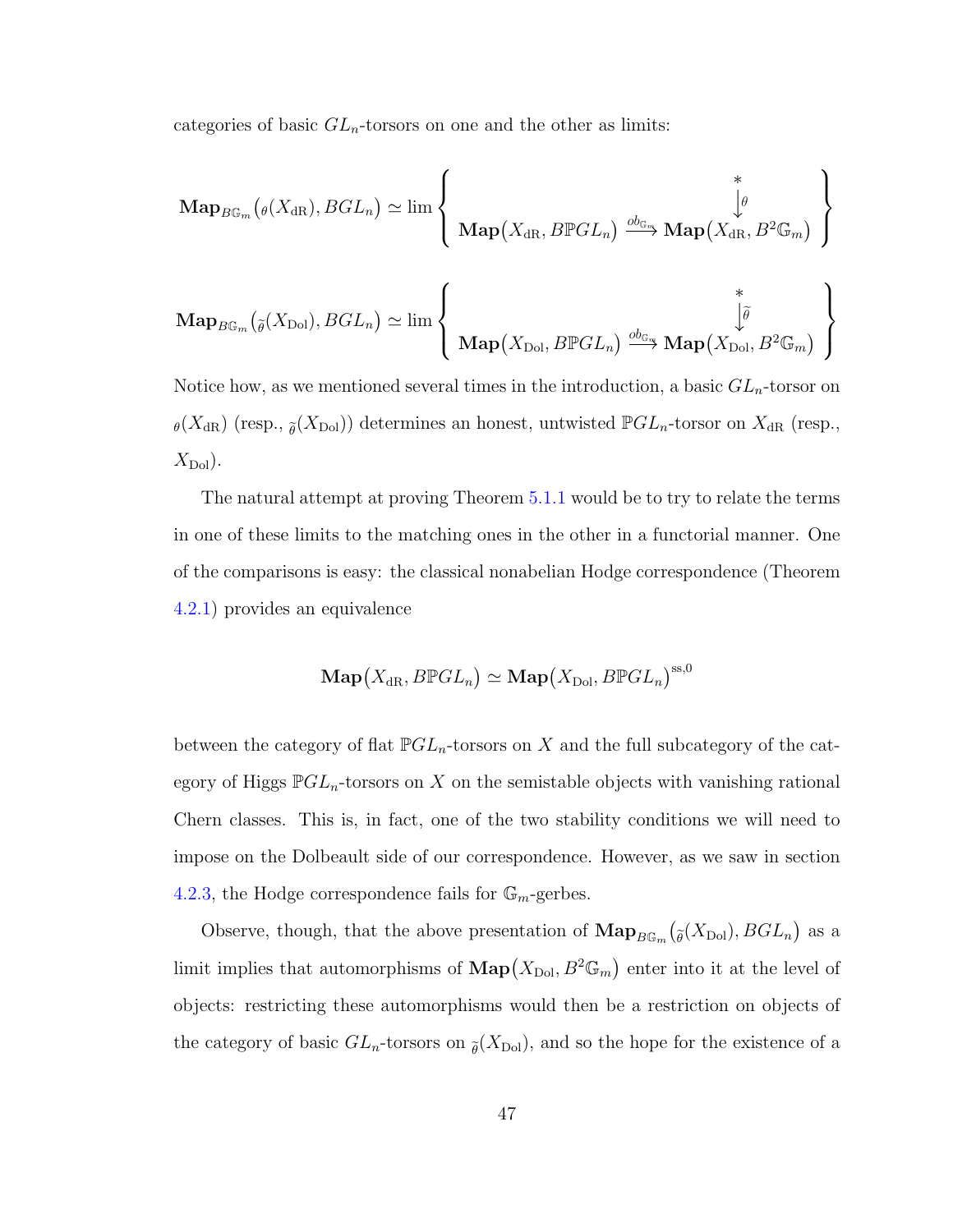twisted nonabelian Hodge correspondence is not all lost.

### 5.1.3

It is the torsion phenomena that we referred to in the introduction that allows us to bypass this difficulty; they all stem from the fact that the determinant map det :  $GL_n \to \mathbb{G}_m$  is a surjective group homomorphism that remains surjective when restricted to its center. These surjectivity properties allow us to write the following commutative diagram of linear algebraic groups and homomorphisms with exact rows and columns:

<span id="page-54-1"></span>
$$
\begin{array}{ccc}\n & 1 & 1 \\
 & \downarrow & \downarrow \\
1 \longrightarrow \mu_n \longrightarrow SL_n \rightarrow \mathbb{P}GL_n \longrightarrow 1 \\
 & \downarrow & \downarrow & \downarrow \\
1 \longrightarrow \mathbb{G}_m \longrightarrow GL_n \rightarrow \mathbb{P}GL_n \longrightarrow 1 \\
 & \downarrow \leftarrow \\
 & \mathbb{G}_m \longrightarrow \mathbb{G}_m \\
 & \downarrow & \downarrow \\
 & 1 & 1\n\end{array} \tag{5.1.1}
$$

From the Puppe sequences associated to the exact sequences above, we deduce a diagram of  $\infty$ -stacks, in which the rows and the column are fiber sequences:

<span id="page-54-0"></span>
$$
BSL_n \longrightarrow B\mathbb{P}GL_n \xrightarrow{ob_{\mu_n}} B^2 \mu_n
$$
  
\n
$$
BGL_n \longrightarrow B\mathbb{P}GL_n \xrightarrow{ob_{\mathbb{G}_m}} B^2 \mathbb{G}_m
$$
  
\n
$$
B^2 \mathbb{G}_m
$$
  
\n
$$
B^2 \mathbb{G}_m
$$
  
\n
$$
(5.1.2)
$$

The second named horizontal map is the universal obstruction  $\mathbb{G}_m$ -gerbe for  $\mathbb{P}GL_n$ torsors, in the sense that, for every  $\infty$ -stack  $\mathfrak{X}$ , it induces the map that associates to a  $\mathbb{P}GL_n$ -torsor on  $\mathfrak X$  its obstruction  $\mathbb{G}_m$ -gerbe (see section [2.2.3\)](#page-25-0). The fact that this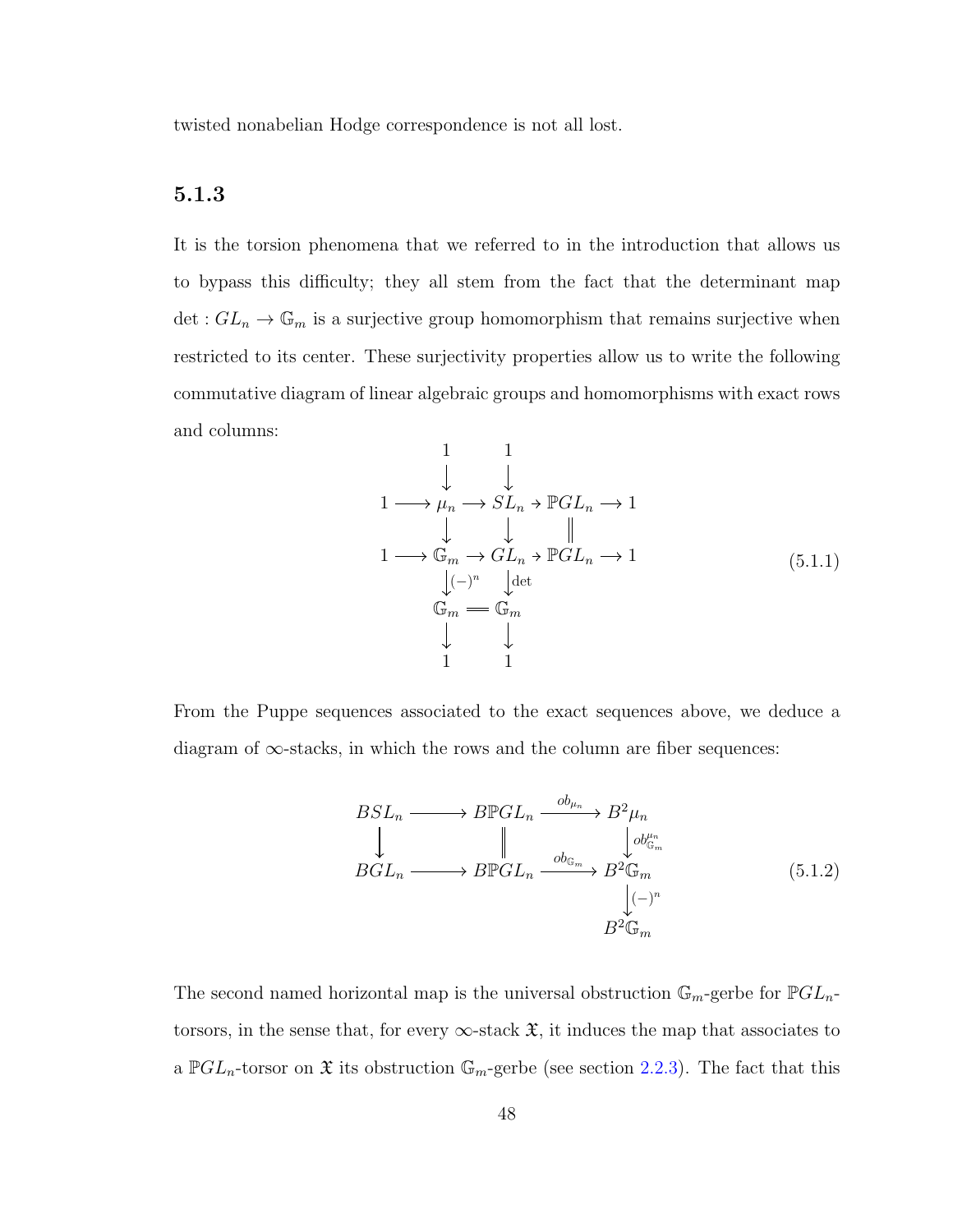map factors through  $B^2\mu_n$  shows that the *n*th-power of the obstruction  $\mathbb{G}_m$ -gerbe of a  $\mathbb{P}GL_n$ -torsor is always trivializable.

<span id="page-55-1"></span>**Lemma 5.1.2.** Let  $\alpha \in \text{Map}(\mathfrak{X}, B^2 \mathbb{G}_m)$  be a  $\mathbb{G}_m$ -gerbe over an  $\infty$ -stack  $\mathfrak{X}$ . Then, the category of basic  $GL_n$ -torsors on  $\alpha \mathfrak{X}$  is empty unless  $\alpha^n$  is a trivializable  $\mathbb{G}_m$ gerbe.

*Proof.* If  $\alpha^n$  is not trivializable, the image of the two morphisms into  $\text{Map}(\mathfrak{X}, B^2 \mathbb{G}_m)$ in

$$
\mathbf{Map}_{B\mathbb{G}_m}(\alpha\mathfrak{X},BGL_n)\simeq\lim\left\{\begin{array}{c}\ast\\\mathbf{Map}(\mathfrak{X},B\mathbb{P}GL_n)\xrightarrow{ob_{\mathbb{G}_m}}\mathbf{Map}(\mathfrak{X},B^2\mathbb{G}_m)\end{array}\right\}
$$

 $\Box$ 

land in different connected components.

This provides a uniform explanation for all the occurrences of torsion in the introduction, from that of the bare, underlying  $\mathbb{G}_m$ -gerbe to that of the twisted connections and twisted Higgs fields. It also suggests how we might get around the fact that the Hodge correspondence does not hold for  $\mathbb{G}_m$ -gerbes: by using the universal obstruction  $\mu_n$ -gerbe (the first named horizontal map in  $(5.1.2)$ ).

### <span id="page-55-0"></span>5.2 Torusless gerbes and rectifiability

As promised in the introduction, the most general form of our main theorem involves basic H-torsors on A-gerbes over the de Rham and Dolbeault stacks of  $X$ , where H is a (connected) linear algebraic group over  $\mathbb{C}$ , and A a closed subgroup of its center. Once again, we defer the statement of the stability conditions on the Dolbeault side until section [5.3.](#page-66-0)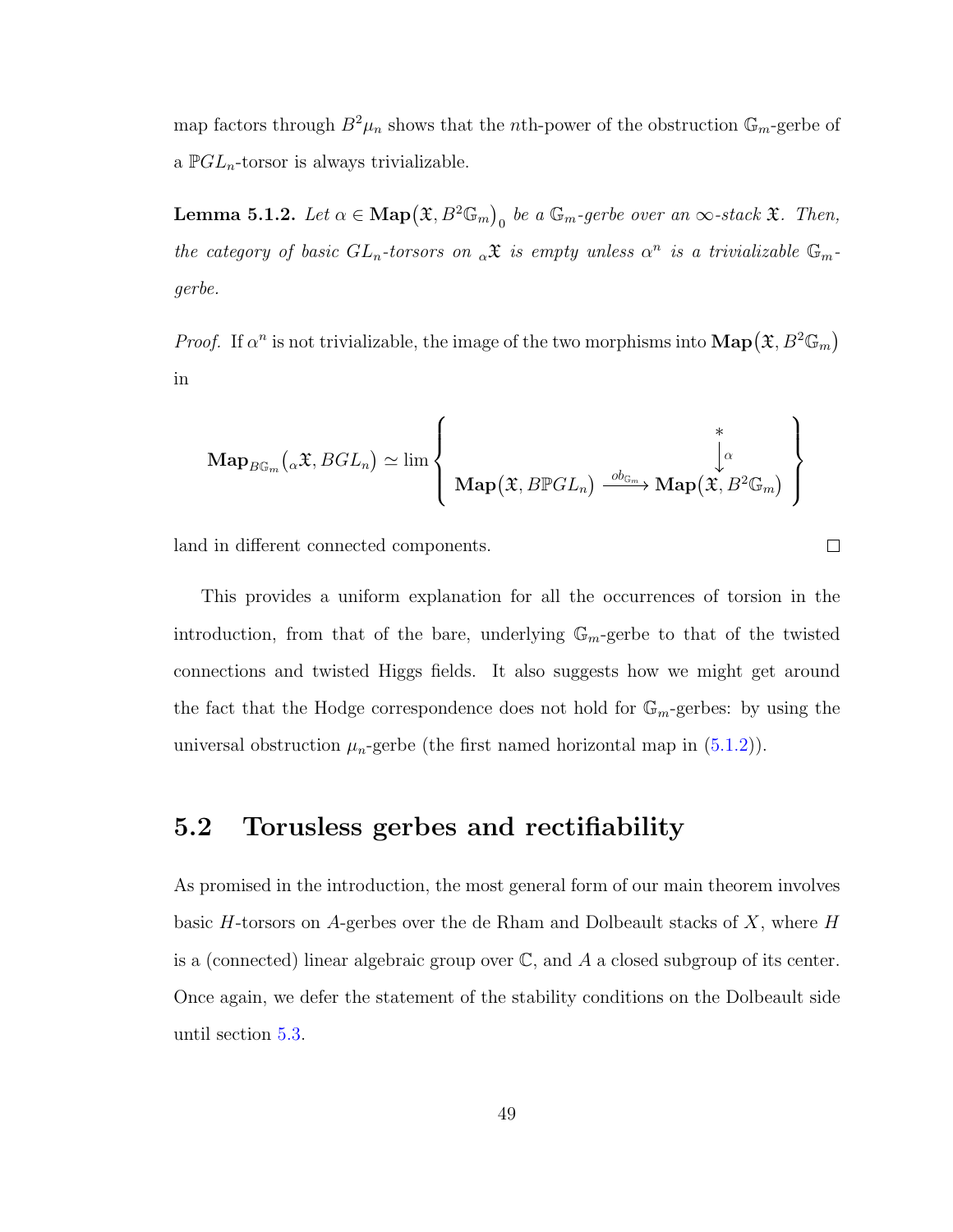<span id="page-56-1"></span>**Theorem 5.2.1** ((cf. Theorem [5.1.1\)](#page-52-0)). Let  $\theta \in \text{Map}(X_{\text{dR}}, B^2A)_{0}$  be a flat A-gerbe over X. Then there is a Higgs A-gerbe over X,  $\theta \in \text{Map}(X_{\text{Dol}}, B^2A)_0$ , for which there is an equivalence

$$
\mathbf{Map}_{BA}\big(_{\theta}(X_{\mathrm{dR}}), BH\big) \simeq \mathbf{Map}_{BA}\big(_{\widetilde{\theta}}(X_{\mathrm{Dol}}), BH\big)^{\mathrm{ss}}
$$

Conversely, given  $\hat{\theta} \in \textbf{Map}(X_{\text{Dol}}, B^2A)_{0}$  we can find  $\theta \in \textbf{Map}(X_{\text{dR}}, B^2A)_{0}$  such that the same conclusion holds.

### <span id="page-56-0"></span>5.2.1

In this section we deal with linear (equivalently, affine) algebraic groups over C. Their theory, as worked out in, e.g., [\[DG70\]](#page-73-0), regards them as sheaves on the big fppf site of  $Spec \mathbb{C}$ . Our first result says that we can lift the whole theory to the étale topology.

**Lemma 5.2.2.** Let G be a linear algebraic group over  $\mathbb{C}$ , and N a closed normal subgroup. Then,

- 1. N is a linear algebraic group,
- 2. the fppf quotient  $G/N$  is representable by a linear algebraic group, and
- 3. the fppf quotient  $G/N$  is also a quotient in the étale topology.

Proof. The first statement is obvious, since a closed subscheme of an affine scheme is affine. The second is [\[DG70,](#page-73-0) III, §3, 5.6]. To prove the third one, notice that the quotient map  $G \to G/N$  is an fppf morphism [\[DG70,](#page-73-0) III, §3, 2.5 a)] with smooth fibers —all of them are isomorphic to  $N$ , which is smooth by a theorem of Cartier's [\[DG70,](#page-73-0) II,  $\S6$ , 1.1 a)]—, hence smooth; and smooth morphisms have sections étalelocally.  $\Box$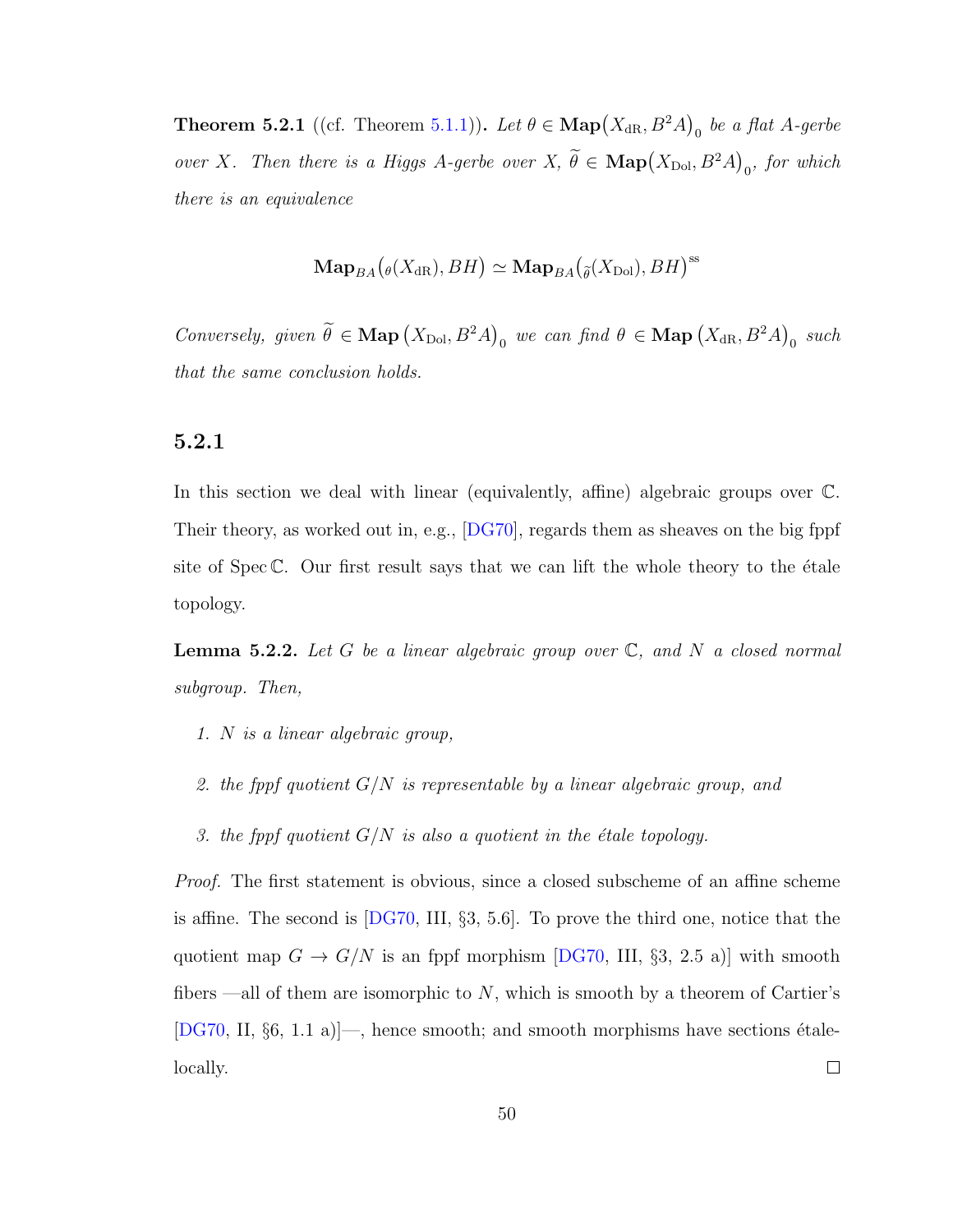Should we want to stay on the algebraic —by which of course we mean  $\text{étale}$  side, the preceding lemma is all we need. If, however, we want to work in the analytic topology, we have to take one more step and use the analytification functor of section [4.3.](#page-47-0) But because the latter is exact and all of our constructions rely only on finite limits and colimits, the statements from their structure theory —for which we refer to [\[Bor91\]](#page-73-1) (see also [\[Mil12a,](#page-76-5) [Mil12b\]](#page-76-6))— that we will use come through without any problem.

### 5.2.2

Let H be a *connected* linear algebraic group over  $\mathbb{C}$ , A a closed subgroup contained in its center, and  $K = H/A$ . Because A is abelian it decomposes as a product  $A \cong F \times \mathbb{G}_m^{\oplus r} \times \mathbb{G}_a^{\oplus s}$  with F finite abelian.

**Proposition 5.2.3.** There is a surjective homomorphism of linear algebraic groups  $\kappa: H \to \mathbb{G}_m^{\oplus r}$  such that the composition  $A \hookrightarrow H \stackrel{\kappa}{\to} \mathbb{G}_m^{\oplus r}$  is also surjective.

*Proof.* We can assume that A coincides with the center of  $H$ ; otherwise compose the homomorphism constructed below with a projection onto a torus of the appropriate rank in such a way that the induced map from the Lie algebra of A to that of the torus becomes an isomorphism.

Write H as an extension of its maximal reductive quotient  $H_{\text{red}}$  by its unipotent radical  $R_uH$ :

$$
1 \to R_u H \to H \to H_{\text{red}} \to 1
$$

The structure theorem of reductive groups gives a decomposition of  $H_{\text{red}}$  as the almost-direct product of its radical  $RH_{\text{red}}$  and its derived subgroup  $\mathcal{D}H_{\text{red}}$ :

$$
1 \to RH_{\text{red}} \cap \mathcal{D}H_{\text{red}} \to RH_{\text{red}} \times \mathcal{D}H_{\text{red}} \to H_{\text{red}} \to 1
$$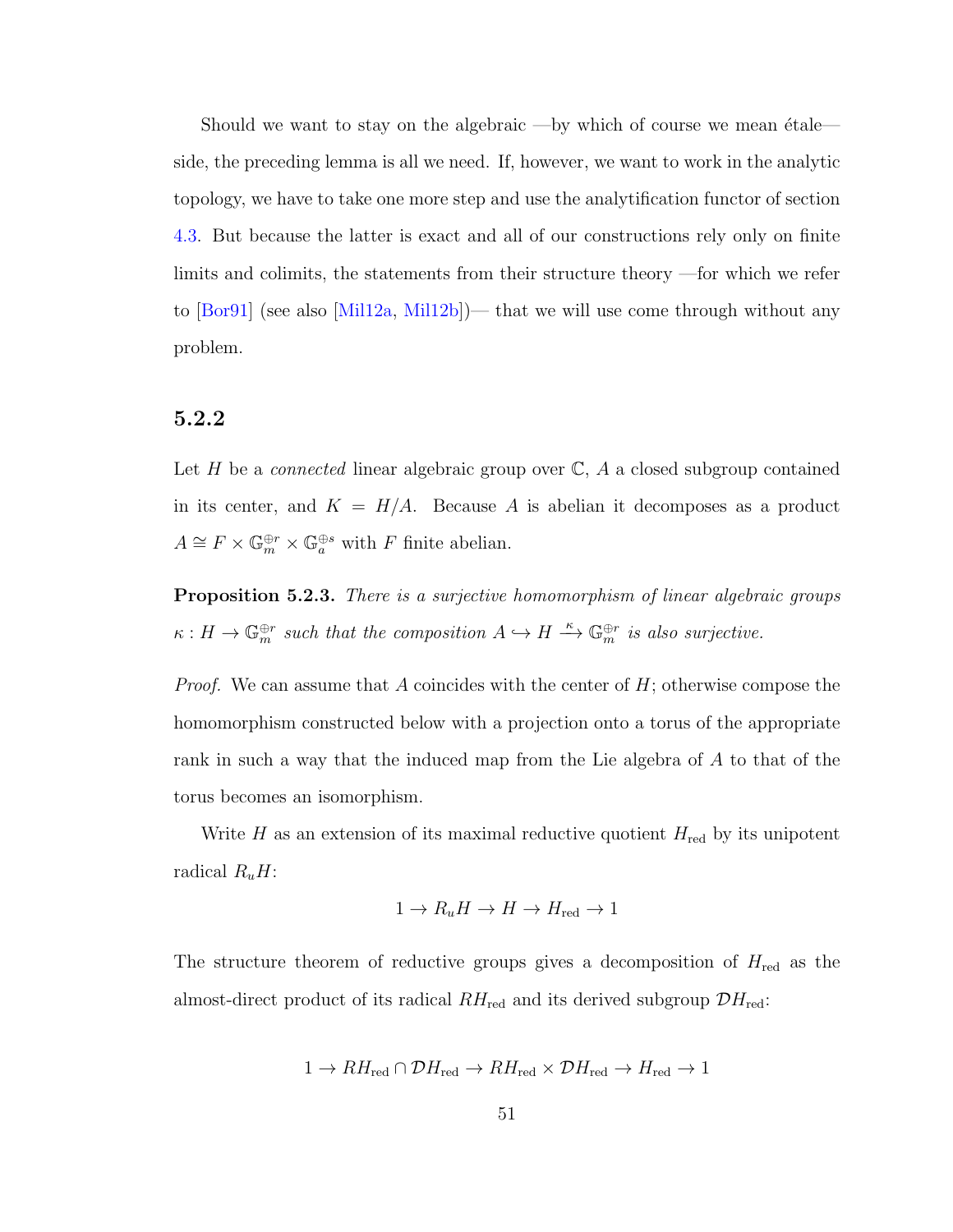Here  $RH_{\text{red}}$  is the maximal subtorus in  $Z(H_{\text{red}})$ , and the intersection  $RH_{\text{red}} \cap \mathcal{D}H_{\text{red}}$ is finite.

The canonical projection  $RH_{\text{red}} \times \mathcal{D}H_{\text{red}} \longrightarrow RH_{\text{red}}$  descends to a surjective homomorphism

$$
H_{\text{red}} \longrightarrow \frac{RH_{\text{red}}}{RH_{\text{red}} \cap \mathcal{D}H_{\text{red}}}
$$

that is obviously surjective when restricted to its center. Notice that the target of this map is again a torus, of the same rank as  $RH_{\text{red}}$ . Composing with the projection  $\Box$  $H \to H_{\text{red}}$  provides the required homomorphism.

**Remark 5.2.4.** We insist on the connectedness assumption on  $H$  only because we do not know whether we can extend this last proposition to the non-connected case. The requirement is superfluous whenever we can lift the homomorphism above from the connected component of the identity to the whole group. Since these fit in the exact sequence

$$
1 \to H^0 \to H \to \pi_0 H \to 1,
$$

all of our results hold, for example, for groups for which the latter is a split sequence.

It is an instructive exercise to follow the steps of this last proof in the case  $H = GL_n$ , for it exactly reconstructs the determinant map. Remember that it was the surjectivity of this map —and that its restriction to the center of  $GL_n$ — that allowed us to construct  $(5.1.1)$ . Since  $\kappa$  enjoys the same properties, we have another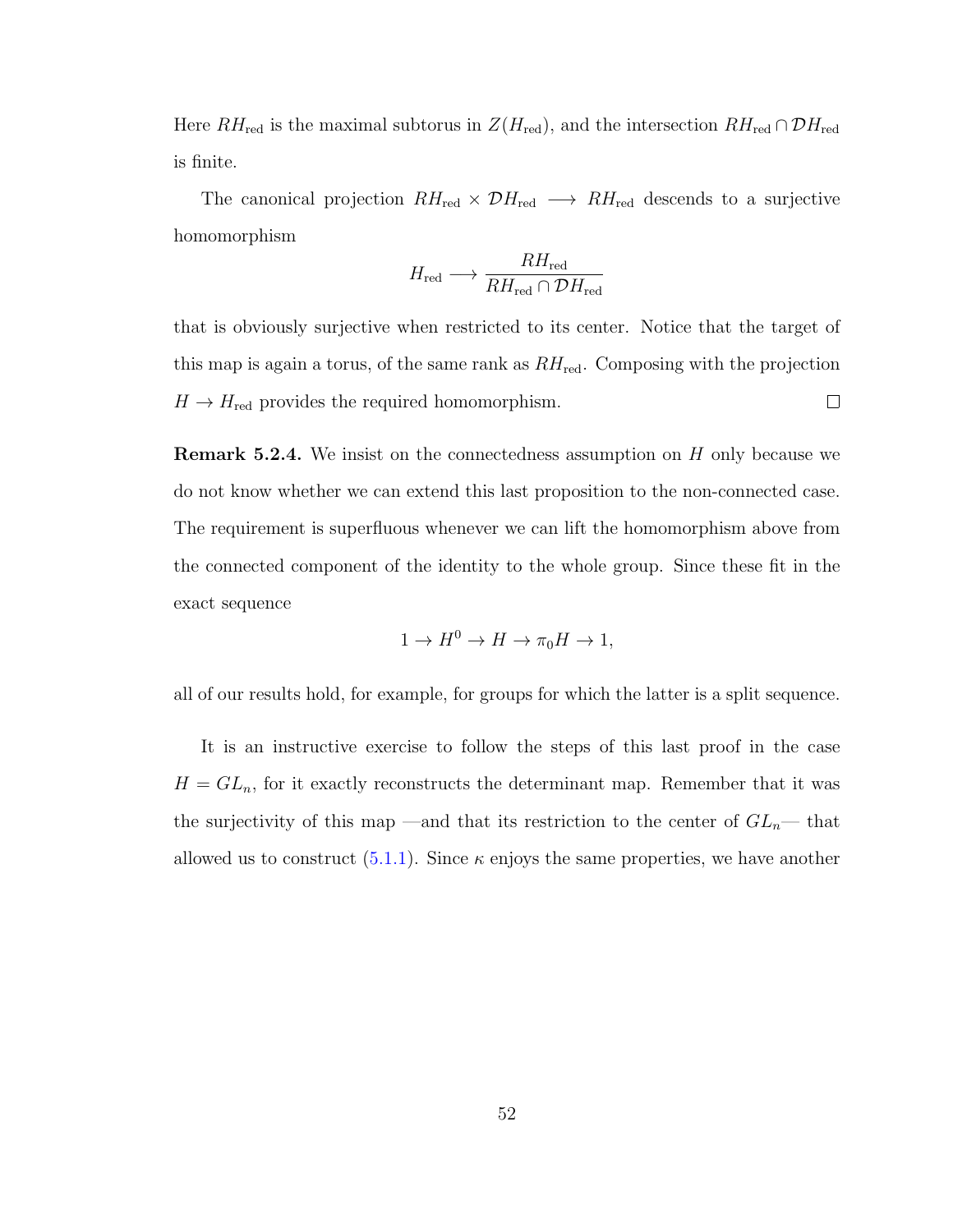commutative diagram with exact rows and columns:

<span id="page-59-1"></span>
$$
\begin{array}{ccc}\n & 1 & 1 \\
 & \downarrow & \downarrow \\
1 \longrightarrow A' \longrightarrow H' \longrightarrow K \longrightarrow 1 \\
1 \longrightarrow A \longrightarrow H \longrightarrow K \longrightarrow 1 \\
 & \downarrow \kappa & \downarrow \kappa \\
\mathbb{G}_m^{\oplus r} = \mathbb{G}_m^{\oplus r} \\
 & \downarrow & \downarrow \\
1 & 1 & 1\n\end{array} \tag{5.2.1}
$$

Here we slightly abuse notation by denoting the restriction of  $\kappa$  to A by the same letter. There are two important remarks that we should make about the kernel  $A'$ of the latter:

- By construction,  $\kappa$  is trivial when restricted to the unipotent part of A, which is hence fully contained in  $A'$ .
- On the other hand, the restriction of  $\kappa$  to the non-unipotent part of A induces an isomorphism at the level of Lie algebras, which in turn leads us to the crucial statement about  $A'$ : it contains no torus part. In other words,  $A'$  satisfies the hypothesis of Proposition [4.2.6.](#page-45-0)

In analogy with  $(5.1.2)$  we have the following diagrams of  $\infty$ -stacks, where again the rows and the column are fiber sequences:

<span id="page-59-0"></span>
$$
BH' \longrightarrow BK \xrightarrow{ob_{A'} \rightarrow B^2 A'}
$$
  
\n
$$
\downarrow \qquad \qquad \downarrow \qquad \qquad \downarrow \qquad \downarrow \downarrow \downarrow \downarrow
$$
  
\n
$$
BH \longrightarrow BK \xrightarrow{ob_A \rightarrow B^2 A} B^2 A
$$
  
\n
$$
\downarrow \kappa
$$
  
\n
$$
B^2 \mathbb{G}_m^{\oplus r} \qquad (5.2.2)
$$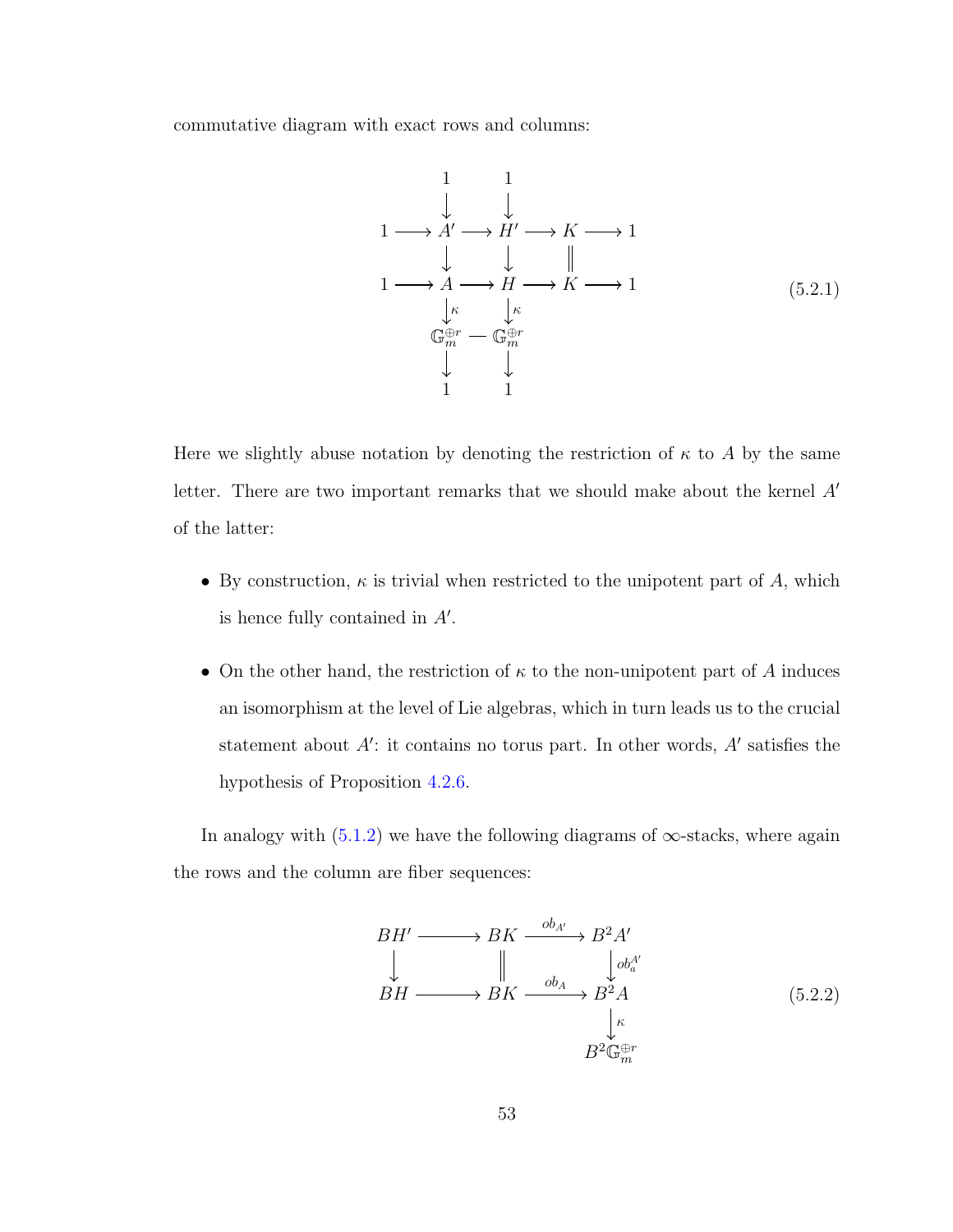It is now clear what takes on the role that torsion had in the vector bundle case.

**Definition 5.2.5.** We say that an A-gerbe over  $\mathfrak{X}$  is  $\kappa$ -torsion if its image under the map

$$
\mathbf{Map}\big(\mathfrak{X},B^2A\big)\overset{\kappa}{\longrightarrow}\mathbf{Map}\big(\mathfrak{X},B^2\mathbb{G}_m^{\oplus r}\big),
$$

is a trivializable  $\mathbb{G}_m^{\oplus r}$ -gerbe.

<span id="page-60-2"></span>**Lemma 5.2.6** ((cf. Lemma [5.1.2\)](#page-55-1)). Let  $\alpha \in \textbf{Map}(\mathfrak{X}, B^2A)_{0}$  be an A-gerbe over an  $\infty$ -stack  $\mathfrak{X}$ . Then, the category of basic H-torsors on  $_{\alpha} \mathfrak{X}$  is empty unless  $_{\alpha} \mathfrak{X}$  is κ-torsion.

#### <span id="page-60-1"></span>5.2.3

We now seek to give a different presentation of the category of basic  $H$ -torsors on a  $\kappa$ -torsion A-gerbe —one that drops the explicit dependence on the category of A-gerbes in favor of that of  $A'$ -gerbes, for which the Hodge correspondence holds.

Consider the antidiagonal actions of A' on  $A' \times A$  and  $H' \times A$ . They give rise to an exact sequence of augmented simplicial objects in the category of linear algebraic groups over C:

<span id="page-60-0"></span>
$$
1 \longrightarrow A' \times A \parallel A' \longrightarrow H' \times A \parallel A' \longrightarrow K \parallel * \longrightarrow 1
$$
  
\n
$$
\downarrow m \qquad \qquad \downarrow m \qquad \qquad \downarrow
$$
  
\n
$$
1 \longrightarrow A \longrightarrow H \longrightarrow H \longrightarrow K \longrightarrow 1
$$
 (5.2.3)

The augmentations of each of these are in fact the quotient maps of the corresponding actions. Notice that, although the action of  $A'$  described by the leftmost simplicial object seems to be twisted, it is actually isomorphic to the trivial  $A'$ -action on  $A' \times A$ .

The Puppe sequences of the rows in  $(5.2.3)$  yield the folllowing diagram of aug-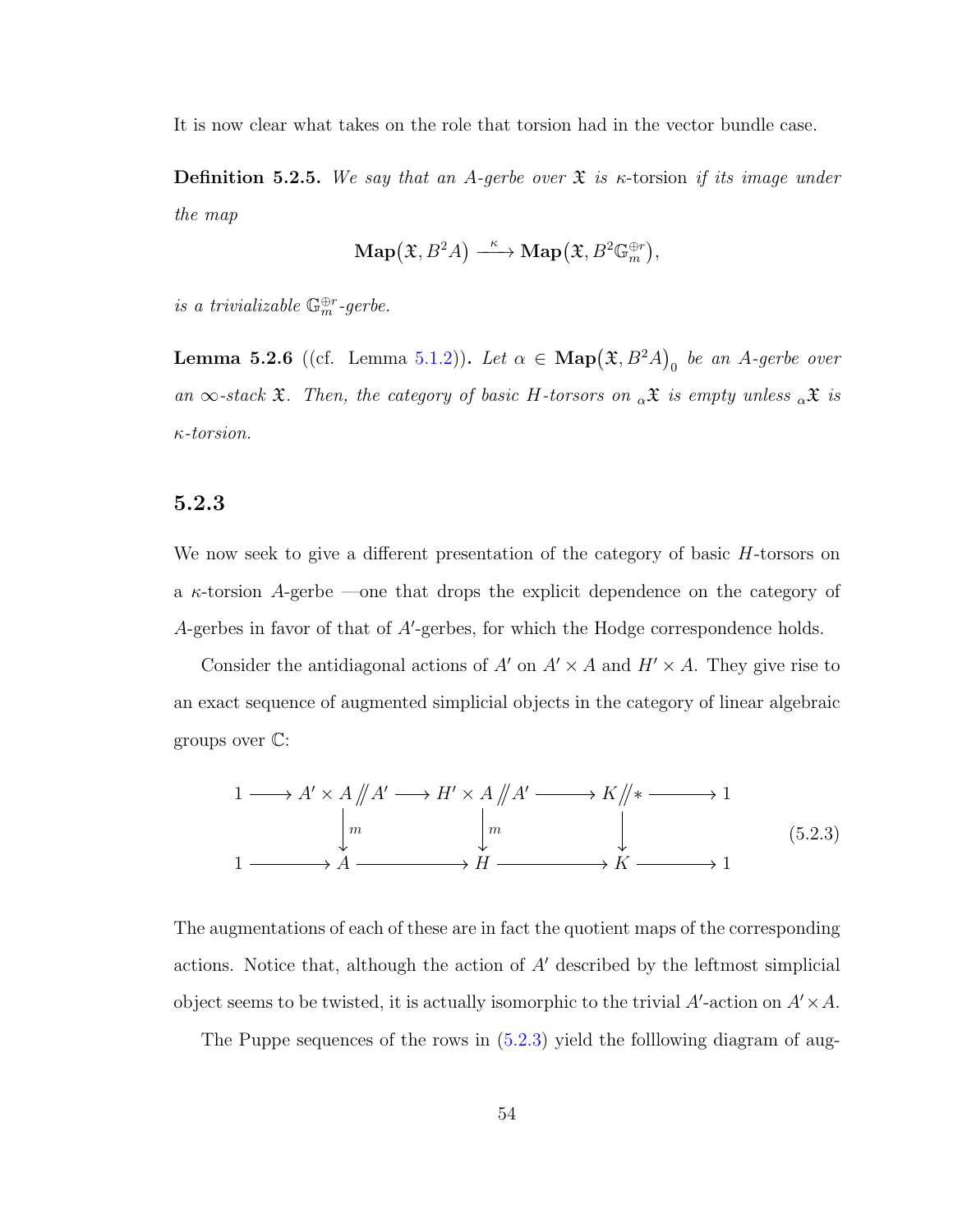mented simplicial objects in the appropriate  $\infty$ -topos of  $\infty$ -stacks:

<span id="page-61-0"></span>
$$
BK \n\begin{aligned}\n&\# \xrightarrow{(ob_{A'},*)/\n} B^2 A' \times B^2 A \n\begin{aligned}\n&\downarrow m \\
&\downarrow m \\
BK \n\end{aligned}\n\end{aligned}\n\qquad (5.2.4)
$$

Here the augmentation of the simplicial object on the left is trivially an effective epimorphism, while that of the simplicial object on the right is so because it is induced by the quotient of the trivial  $A'$ -torsor on  $A$ . The horizontal maps are composed of the universal obstruction  $A'$ - and  $A$ -gerbe for  $K$ -torsors, and the trivial maps that pick the natural points out in  $B^2A'$  and  $B^2A$ .

Now, for any  $\infty$ -stack  $\mathfrak{X}$ , apply the  $\infty$ -functor  $\mathbf{Map}(\mathfrak{X},-)$  to  $(5.2.4)$ . After choosing a  $\kappa$ -torsion A-gerbe on  $\mathfrak{X}, \alpha \in \mathbf{Map}(\mathfrak{X}, B^2A)_0$ , and a lift,  $\alpha' \in \mathbf{Map}(\mathfrak{X}, B^2A')_0$ , to an  $A'$ -gerbe on  $\mathfrak{X}$ , we obtain can extend the resulting diagram of augmented simplicial  $\infty$ -groupoids to the following:

$$
\mathbf{Map}(\mathfrak{X}, BK) \|\ast \xrightarrow{(ob_{A'},\ast)/\ast} \frac{\mathbf{Map}(\mathfrak{X}, B^2A')}{\times \mathbf{Map}(\mathfrak{X}, B^2A)} \|\text{Map}(\mathfrak{X}, B^2A') \xleftarrow{(a',\ast)/\ast} \ast/\ast
$$
\n
$$
\downarrow m
$$
\n
$$
\mathbf{Map}(\mathfrak{X}, BK) \xrightarrow{ob_A} \mathbf{Map}(\mathfrak{X}, B^2A) \xleftarrow{\alpha} \qquad \qquad \ast
$$
\n
$$
(5.2.5)
$$

Once again, each vertical map in this diagram realizes the quotient of the groupoid object above it. Taking limits along the rows finally yields: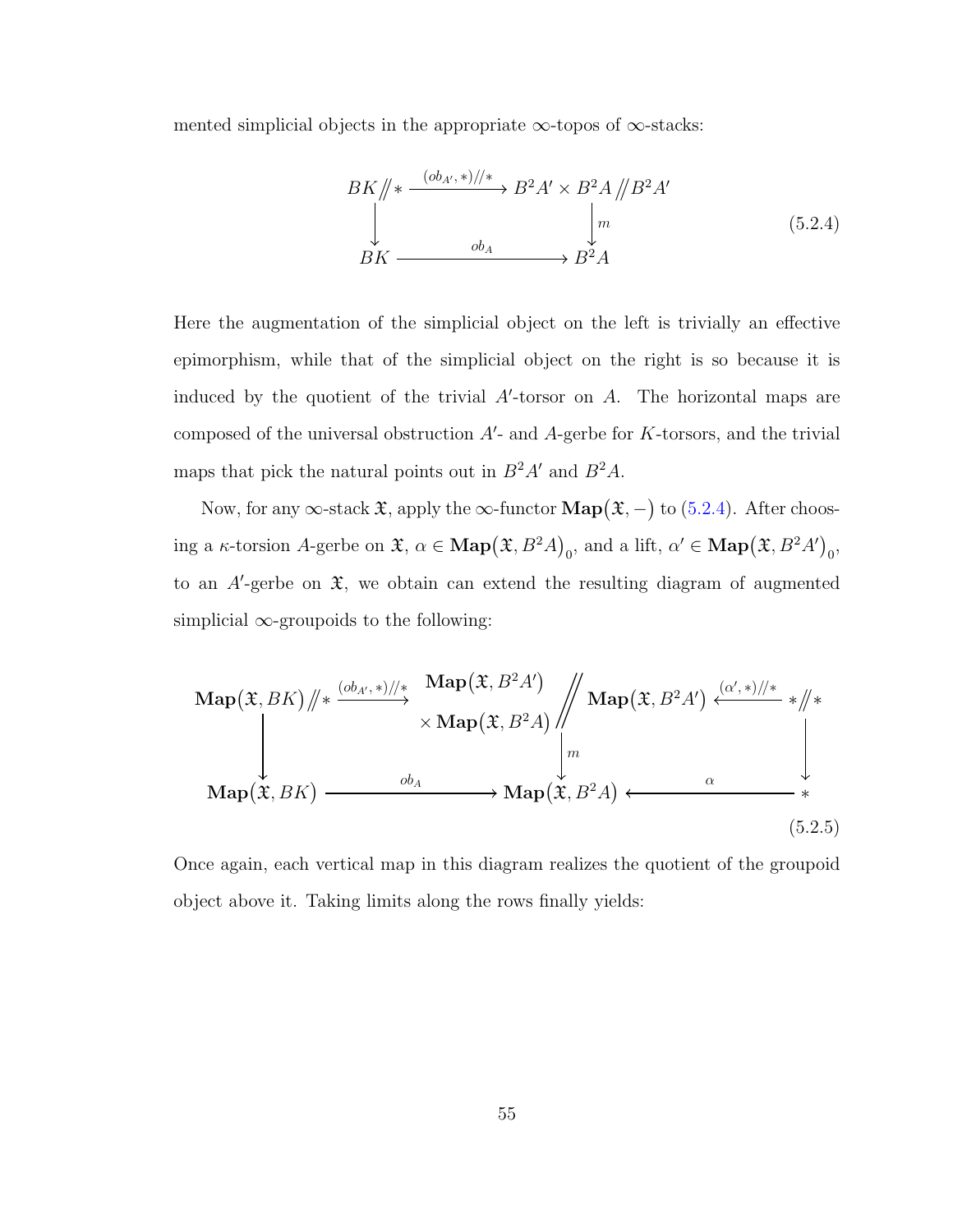<span id="page-62-1"></span>
$$
\begin{array}{c}\n\mathbf{Map}_{BA'}(\alpha' \mathfrak{X}, BH') \\
\times \mathbf{Map}(\mathfrak{X}, BA) \\
\downarrow m \\
\mathbf{Map}_{BA}(\alpha \mathfrak{X}, BH)\n\end{array}
$$
\n(5.2.6)

This last map is unfortunately *not* an effective epimorphism<sup>[2](#page-62-0)</sup>. It turns into one, however, if we restrict to certain connected components of the target.

#### 5.2.4

Before exploring this last claim, let us describe what the objects and morphisms in [\(5.2.6\)](#page-62-1) look like in concrete terms. From the realization [\(3.3.1\)](#page-33-0) of the category of basic H-torsors on  $_{\alpha} \mathfrak{X}$  as a limit, we see that its objects are given by pairs

<span id="page-62-2"></span>
$$
(Q \to \mathfrak{X}, ob_A(Q \to \mathfrak{X}) \xrightarrow{\gamma} {}_{\alpha} \mathfrak{X})
$$
 (5.2.7)

of a K-torsor on  $\mathfrak{X}$  —which we dub the underlying K-torsor of the pair— together with an equivalence between its obstruction A-gerbe and  $_{\alpha} \mathfrak{X}$ . A similar description could be made of basic H'-torsors on  $\alpha \mathcal{X}$ , but there is a slightly different characterization of these that will prove useful later.

Indeed, recall from  $(5.2.2)$  that the following is a fiber sequence of  $\infty$ -groupoids:

$$
\mathbf{Map}\big(\mathfrak{X},B^2A'\big) \xrightarrow{ob_A^{A'}} \mathbf{Map}\big(\mathfrak{X},B^2A\big) \xrightarrow{\kappa} \mathbf{Map}\big(\mathfrak{X},B^2\mathbb{G}_m^{\oplus r}\big).
$$

We can read this as saying that A'-gerbes can be seen as  $(\kappa\text{-torsion})$  A-gerbes together with the choice of a trivialization of their image under  $\kappa$ . In particular, think of the obstruction A'-gerbe of a K-torsor  $Q \to \mathfrak{X}$  as its obstruction A-gerbe together with

<span id="page-62-0"></span><sup>2</sup>Effective epimorphisms constitute the left part of an orthogonal factorization system in any ∞-topos, which is not necessarily preserved by ∞-limits [\[Lur09,](#page-75-6) Section 5.2.8]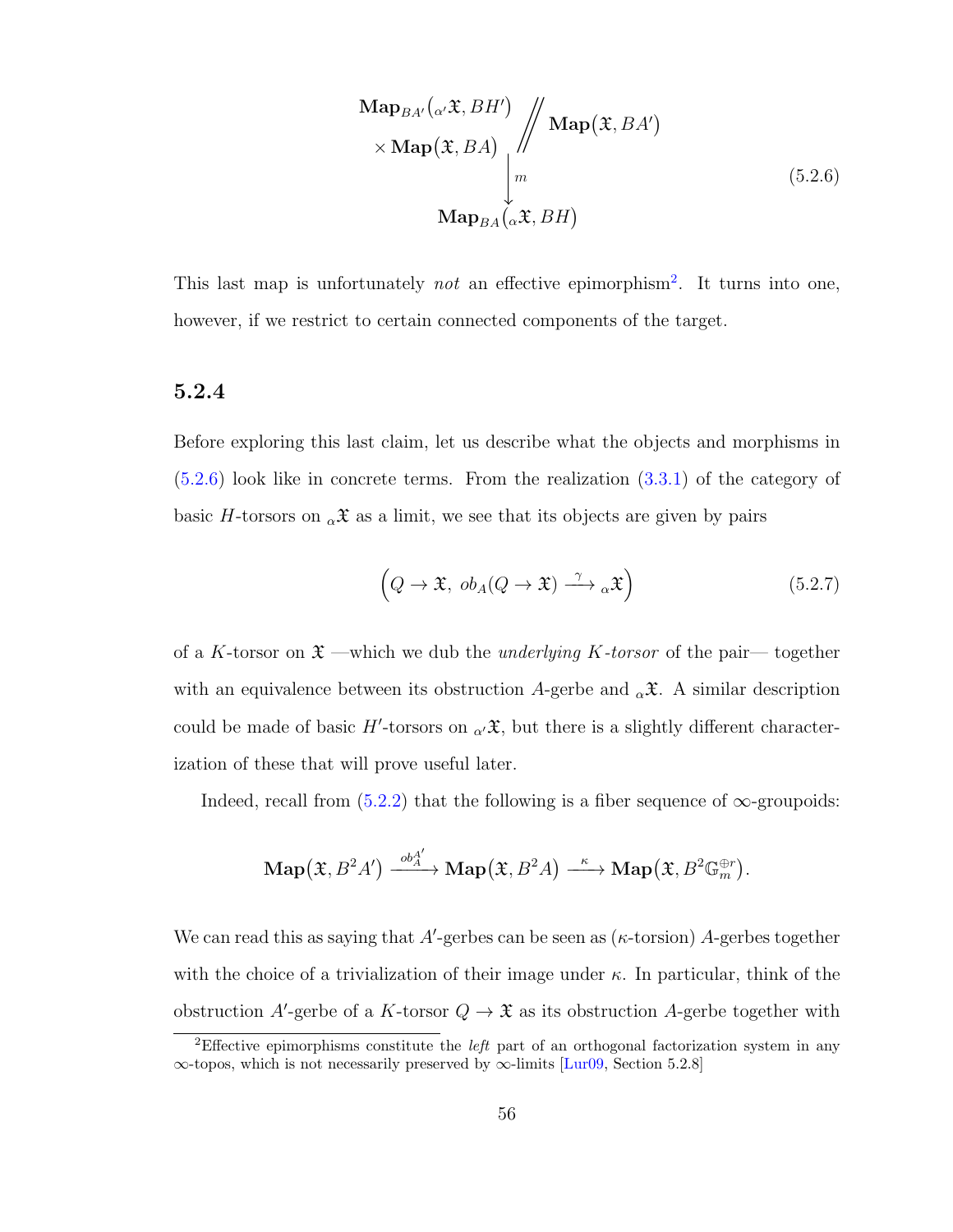a trivialization

$$
\kappa\big(ob_A(Q\to \mathfrak{X})\big)\xrightarrow{ob_{A'}} \mathfrak{X}\times B\mathbb{G}_m^{\oplus r}.
$$

Similarly, a lift  $\alpha'$  of  $\alpha$  can be expressed as the choice of a trivialization

$$
\kappa\big(\alpha\mathfrak{X}\big) \xrightarrow{\alpha'} \mathfrak{X} \times B\mathbb{G}_m^{\oplus r}.
$$

In this language, to give a basic  $H'$ -torsor on  $_{\alpha'}\mathfrak{X}$  is the same as giving a triple

<span id="page-63-0"></span>
$$
\left(Q \to \mathfrak{X}, ob_A(Q \to \mathfrak{X}) \xrightarrow{\gamma} {}_{\alpha} \mathfrak{X}, \begin{array}{c} \kappa (ob_A(Q \to \mathfrak{X})) \xrightarrow{\kappa (\gamma)}{}_{\kappa (\alpha \mathfrak{X})} \\ ob_{A'} \searrow \downarrow^{\mathfrak{L}} \epsilon' \\ \mathfrak{X} \times B \mathbb{G}_m^{\oplus r} \end{array}\right) \tag{5.2.8}
$$

The existence of a homotopy F filling the last diagram is what says that  $\gamma$  is part of an equivalence of  $A'$ -gerbes —given by the choice of such a homotopy.

Notice that the first two pieces of data in [\(5.2.8\)](#page-63-0) define a basic H-torsor on  $_{\alpha} \mathfrak{X}$  $(5.2.7)$ . Forgetting the homotopy F is precisely the fortgetful functor

<span id="page-63-1"></span>
$$
\mathbf{Map}_{BA'}\left({_{\alpha'}\mathfrak{X}, BH'}\right) \xrightarrow{\pi} \mathbf{Map}_{BA}\left({_{\alpha}\mathfrak{X}, BH}\right) \tag{5.2.9}
$$

obtained by taking limits along the rows of the following diagram:

$$
\operatorname{Map}(\mathfrak{X}, BK) \xrightarrow{ob_{A'}} \operatorname{Map}(\mathfrak{X}, B^2A') \xleftarrow{\alpha'} \ast
$$
  
\n
$$
\parallel \qquad \qquad \downarrow \downarrow ob_A'
$$
  
\n
$$
\operatorname{Map}(\mathfrak{X}, BK) \xrightarrow{ob_A} \operatorname{Map}(\mathfrak{X}, B^2A) \xleftarrow{\alpha} \qquad \qquad \downarrow \qquad \qquad \downarrow
$$

In the other direction, completing a pair  $(Q,\gamma)$  to a triple  $(Q,\gamma,F)$  is not a trivial task, but rather a strong condition on  $(Q, \gamma)$  —and one that depends on the choice of  $\alpha'$ . Indeed, for a fixed  $\alpha'$ , we have two trivializations of  $\kappa (ob(Q \to \mathfrak{X}))$ : namely,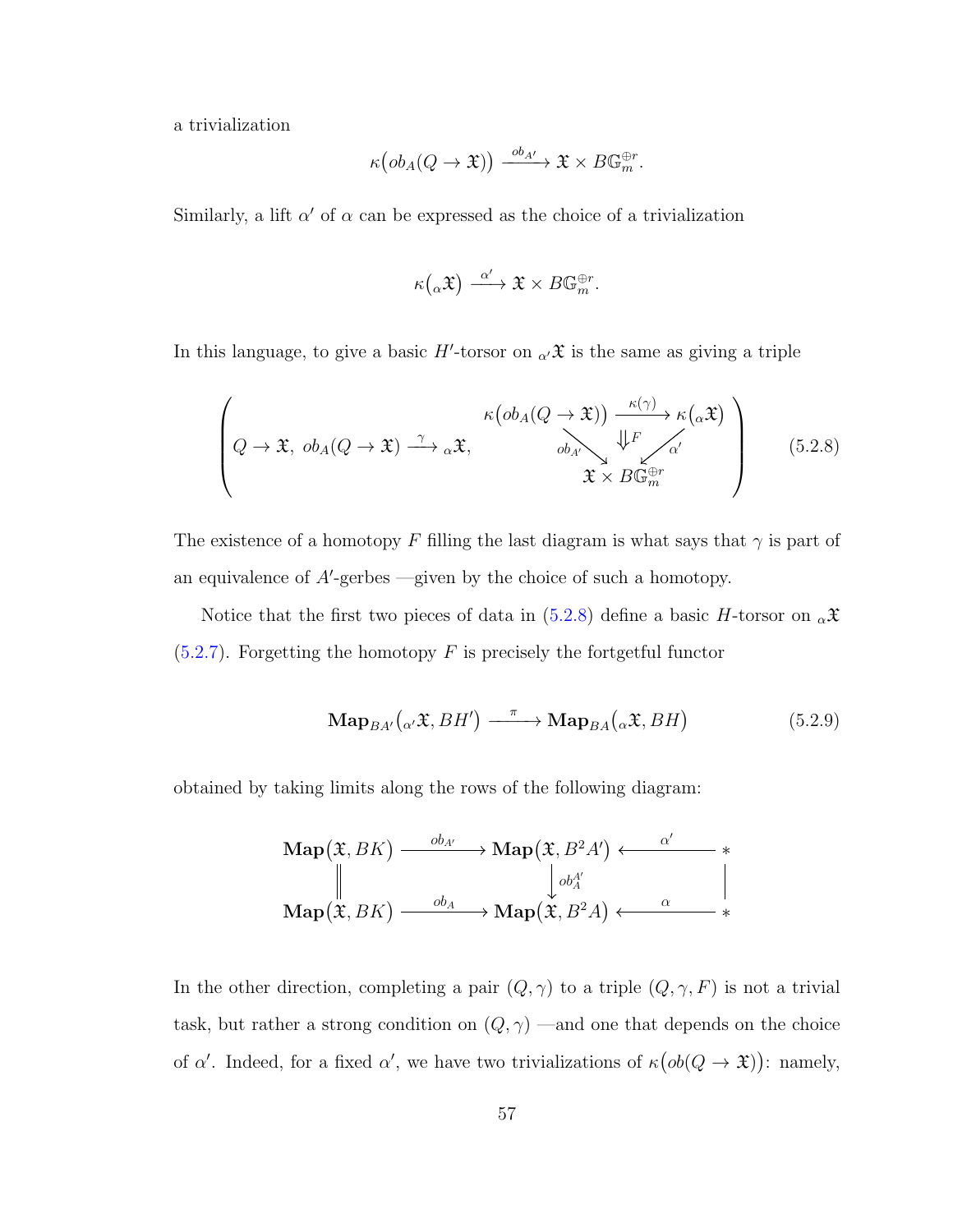$\alpha' \circ \kappa(\gamma)$  and  $\delta_{A'}$ . But the category of trivializations of a trivializable  $\mathbb{G}_m^{\oplus r}$ -gerbe is (noncanonically) equivalent to  $\mathbf{Map}(\mathfrak{X},B\mathbb{G}_m^{\oplus r})$ , and we have no reason to expect the two to belong to the same connected component.

On the other hand, the category of equivalences between two (equivalent) Agerbes is (again, noncanonically) equivalent to  $\text{Map}(\mathfrak{X}, BA)$ , and so we have an action map

$$
\mathbf{Map}_{BA}(\alpha \mathfrak{X}, BH) \times \mathbf{Map}(\mathfrak{X}, BA) \xrightarrow{\sigma} \mathbf{Map}_{BA}(\alpha \mathfrak{X}, BH)
$$
\n
$$
((Q, \gamma), \mathcal{L}) \longmapsto (Q, \mathcal{L}\gamma) \tag{5.2.10}
$$

We can finally write the multiplication map  $m$  in  $(5.2.6)$  as the appropriate composition of the forgetful functor  $(5.2.9)$  and this last map:

$$
m: \frac{\mathrm{Map}_{BA'}(\alpha \mathfrak{X}, BH')}{\times \mathrm{Map}(\mathfrak{X}, BA)} \xrightarrow[\alpha \infty]{} \frac{\pi \times \mathrm{id}}{\times \mathrm{Map}(\mathfrak{X}, BA)} \xrightarrow[\alpha \infty]{} \mathrm{Map}(\mathfrak{X}, BA) \xrightarrow[\alpha \infty]{} \alpha \longrightarrow \mathrm{Map}_{BA}(\alpha \mathfrak{X}, BH)
$$
\n
$$
\xrightarrow[\alpha \in \alpha]{} (\mathcal{Q}, \gamma, F), \mathcal{L}) \longmapsto (\mathcal{Q}, \gamma), \mathcal{L}) \longmapsto (\mathcal{Q}, \mathcal{L}\gamma)
$$

For sake of completeness, let us also give an expression for the action of  $\mathbf{Map}(\mathfrak{X}, BA')$  in [\(5.2.6\)](#page-62-1). Seeing A'-torsors as pairs  $(\mathcal{L}', \mu)$  consisting of an A-torsor and a trivialization of its image under  $\kappa$  —just as we did for A'-gerbes—, it is given by

<span id="page-64-0"></span>
$$
\begin{array}{ccc}\n\textbf{Map}_{BA'}(\alpha'\mathfrak{X}, BH') & \times \textbf{Map}(\mathfrak{X}, BA') & \xrightarrow{\mu} & \textbf{Map}_{BA'}(\alpha'\mathfrak{X}, BH') \\
\times \textbf{Map}(\mathfrak{X}, BA) & \times \textbf{Map}(\mathfrak{X}, BA) & \times \textbf{Map}(\mathfrak{X}, BA) \\
((Q, \gamma, F), \mathcal{L}, (\mathcal{L}', \mu)) & \xrightarrow{\mu} & ((Q, \mathcal{L}'\gamma, F \circ \mu), (\mathcal{L}')^{-1} \mathcal{L})\n\end{array} (5.2.11)
$$

### <span id="page-64-1"></span>5.2.5

With these descriptions in hand, we return to the claim in the last paragraph of section [5.2.3.](#page-60-1)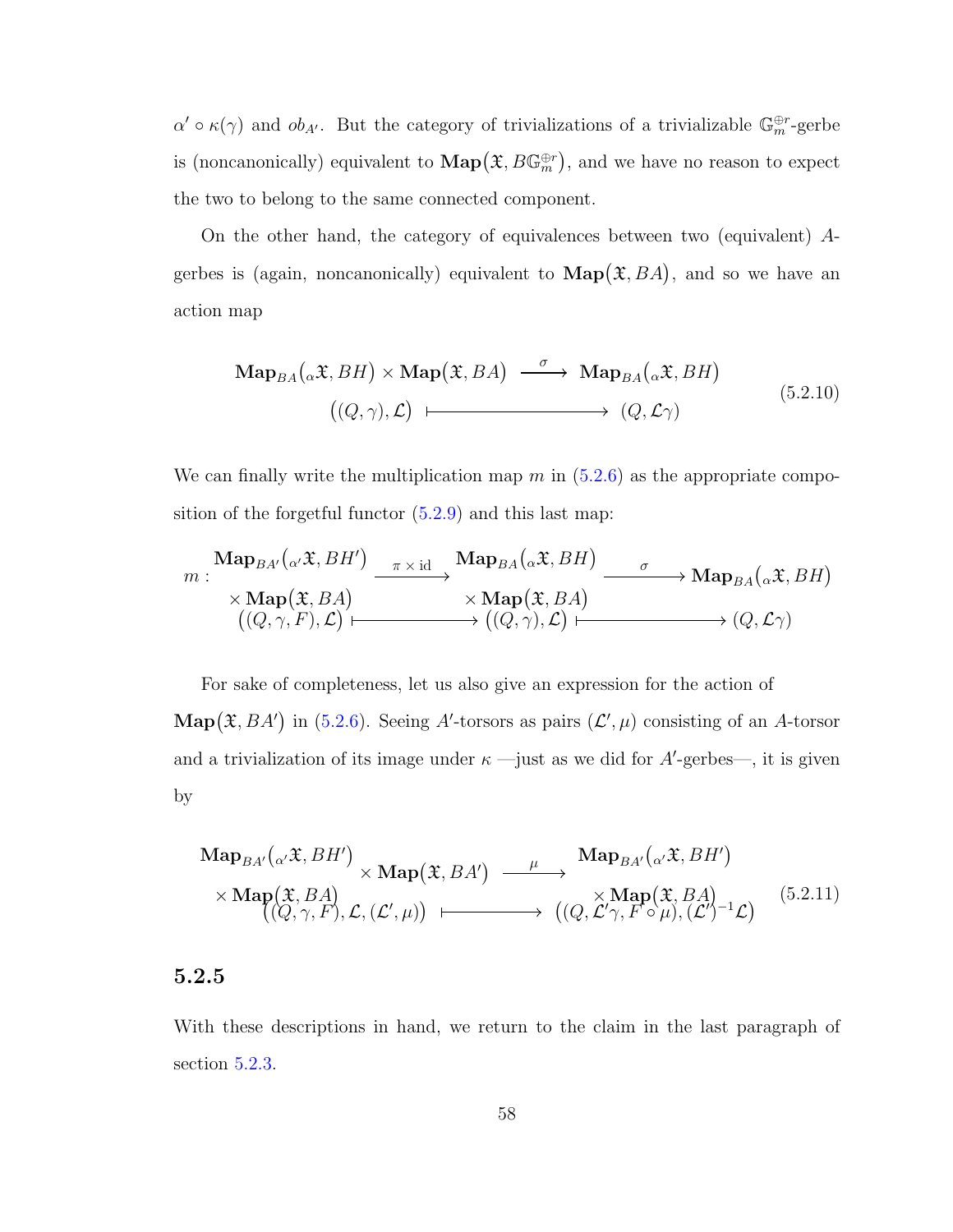**Definition 5.2.7.** A basic H-torsor on  $_{\alpha} \mathfrak{X}$  is said to be  $\alpha'$ -rectifiable if it belongs to the image of  $\textbf{Map}_{BA'}(\alpha \mathfrak{X}, BH') \times \textbf{Map}(\mathfrak{X}, BA)$  under the multiplication map m in  $(5.2.6).$  $(5.2.6).$ 

In other words, the multiplication map is an effective epimorphism onto the category of  $\alpha'$ -rectifiable basic H-torsors on  $_{\alpha} \mathfrak{X}$ , which, in turn, realizes the latter as the quotient

$$
\mathbf{Map}_{BA}\big({}_{\alpha}\mathfrak{X}, BH\big)^{\alpha'\text{-rect}} \simeq \frac{\mathbf{Map}_{BA'}\big({}_{\alpha'}\mathfrak{X}, BH'\big) \times \mathbf{Map}\big(\mathfrak{X}, BA\big)}{\mathbf{Map}\big(\mathfrak{X}, BA'\big)}
$$

<span id="page-65-0"></span>**Proposition 5.2.8.** A basic H-torsor on  $_{\alpha} \mathfrak{X}$  is  $\alpha'$ -rectifiable if and only if the obstruction A'-gerbe of its underlying K-torsor is equivalent to  $\alpha \mathfrak{X}$ .

*Proof.* Necessity is clear, so we just need to prove sufficiency. Let  $(Q, \gamma)$  be a basic H-torsor on  $_{\alpha} \mathfrak{X}$ , and suppose  $ob'_{A}(Q \to \mathfrak{X})$  is equivalent to  $_{\alpha'} \mathfrak{X}$ . This amounts to the existence of a pair

$$
\left( ob_A(Q \to \mathfrak{X}) \xrightarrow{\phi} {}_{\alpha} \mathfrak{X}, \begin{matrix} \kappa (ob_A(Q \to \mathfrak{X})) & \xrightarrow{\kappa (\phi)}{}_{\kappa (\alpha \mathfrak{X})} \\ ob_A(Q \to \mathfrak{X}) & ob_A \\ \mathfrak{X} \times B\mathbb{G}_m^{\oplus r} \end{matrix} \right)
$$

Since the category of equivalences between two (equivalent) A-gerbes is equivalent to **Map** $(\mathfrak{X}, BA)$ , we can find an A-torsor  $\mathcal{L}$  such that  $\phi \cong \mathcal{L}\gamma$ . Hence  $m((Q, \phi, H), \mathcal{L})$  $(Q, \mathcal{L}\phi) \cong (Q, \gamma).$  $\Box$ 

**Definition 5.2.9.** Let  $[\alpha] \in \pi_0 \text{Map}(\mathfrak{X}, B^2A)$ . We define  $L(\mathfrak{X})([\alpha])$  as the set of equivalence classes of liftings of the A-gerbe  $_{\alpha} \mathfrak{X}$  to an A'-gerbe:

$$
L(\mathfrak{X})([\alpha]) := \left\{ [\alpha'] \in \pi_0 \operatorname{{\bf Map}}(\mathfrak{X}, B^2A') \middle| ob_A^{A'}([\alpha']) = [\alpha] \right\}
$$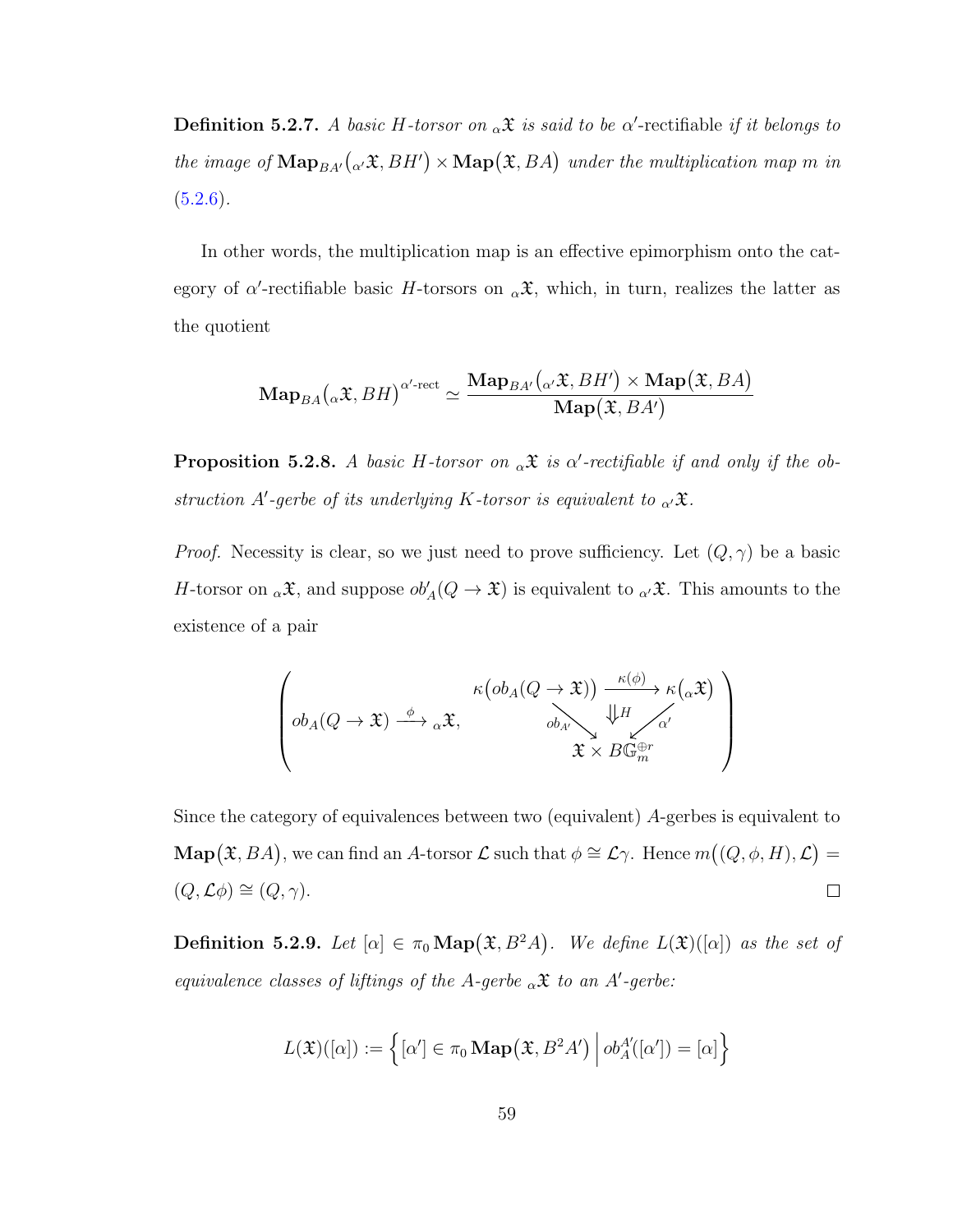<span id="page-66-1"></span>Corollary 5.2.10.  $\mathrm{Map}_{BA}({}_{\alpha}\mathfrak{X},BH) \simeq$  $\prod \textbf{Map}_{BA}(\alpha \mathfrak{X}, BH)^{\alpha' \text{-rect}}$  $[\alpha'] {\in} L(\mathfrak{X})([\alpha])$ 

Proof. We only need to observe that Proposition [5.2.8](#page-65-0) implies that every basic Htorsor  $(Q, \gamma)$  is  $ob_{A'}(Q \to \mathfrak{X})$ -rectifiable.  $\Box$ 

Let us make two quick remarks about this sets of equivalence classes of liftings.

- The concept is only meaningful if  $_{\alpha} \mathfrak{X}$  is  $\kappa$ -torsion, for otherwise  $L(\mathfrak{X})(\alpha)$  is empty. Nevertheless, Corollary [5.2.10](#page-66-1) remains true in this case (cf. Lemma [5.2.6\)](#page-60-2).
- Even if if  $_{\alpha} \mathfrak{X}$  is  $\kappa$ -torsion, it is not necessarily true that every element in  $L(\mathfrak{X})(\alpha)$  is hit by an element of  $\pi_0 \operatorname{Map}(\mathfrak{X}, BK)$ ; that is,

$$
\mathbf{Map}_{BA}\big(\mathbf{}_\alpha\mathfrak{X},BH\big)^{\alpha'\text{-rect}}
$$

might be empty for some  $[\alpha'] \in L(\mathfrak{X})([\alpha])$ . We could therefore restrict the index set of the union in Corollary [5.2.10](#page-66-1) to the intersection of  $L(\mathfrak{X})([\alpha])$  and the image of

$$
\pi_0 \operatorname{Map}(\mathfrak{X}, BK) \xrightarrow{ob_{A'}} \pi_0 \operatorname{Map}(\mathfrak{X}, B^2A'),
$$

without altering its validity.

### <span id="page-66-0"></span>5.3 Stability conditions

### <span id="page-66-2"></span>5.3.1

Choose a pair

$$
\theta' \in \mathbf{Map}\big(X_{\mathrm{dR}}, B^2A'\big)_0, \qquad \widetilde{\theta'} \in \mathbf{Map}\big(X_{\mathrm{Dol}}, B^2A'\big)_0
$$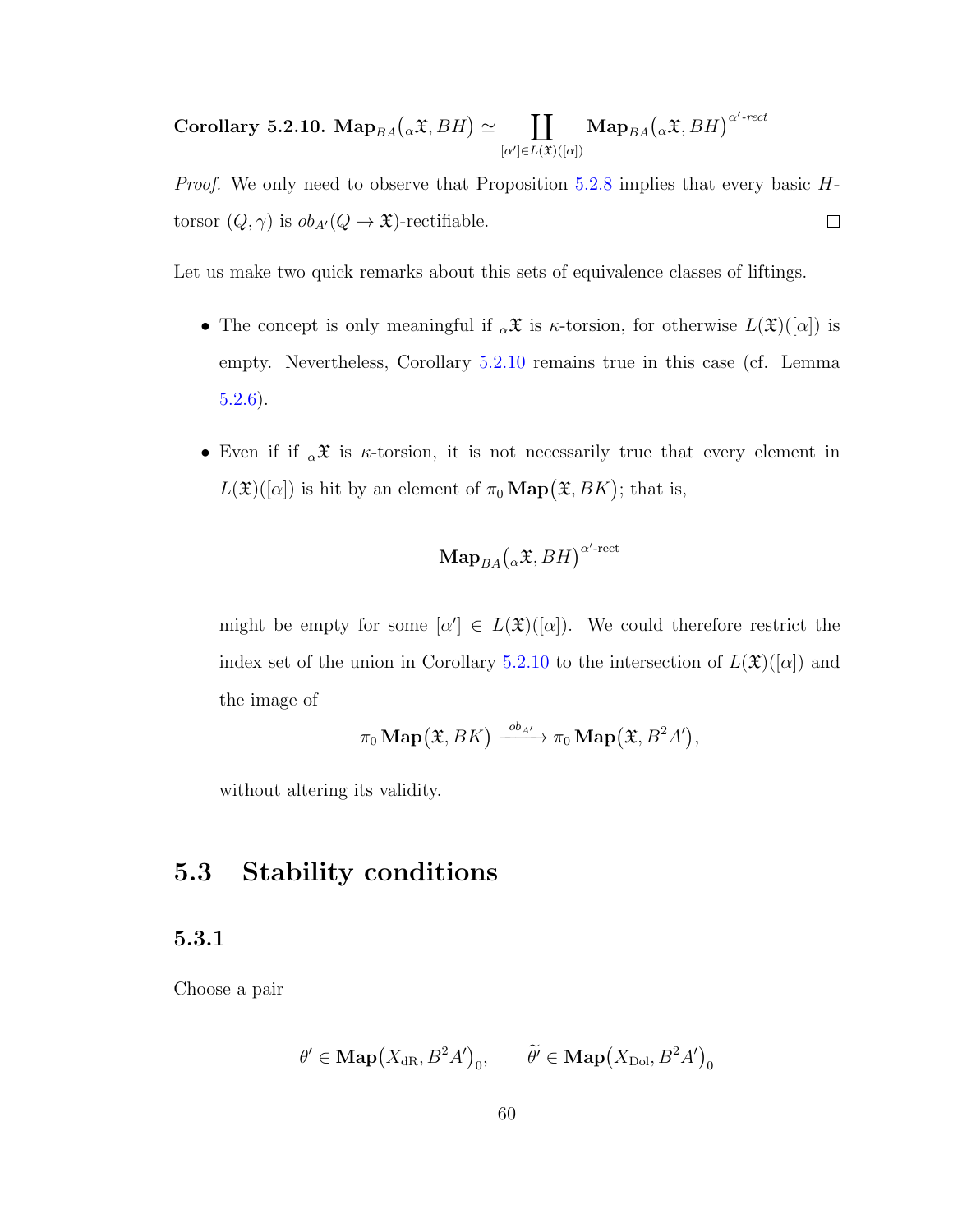consisting of a flat  $A'$ -gerbe on X and a Higgs  $A'$ -gerbe on X that are related to each other under the Hodge correspondence for gerbes (Proposition [4.2.6\)](#page-45-0), and denote by

$$
\theta := ob_A^{A'}(\theta') \in \mathbf{Map}\big(X_{\mathrm{dR}}, B^2A\big)_0, \qquad \widetilde{\theta} := ob_A^{A'}(\widetilde{\theta'}) \in \mathbf{Map}\big(X_{\mathrm{Dol}}, B^2A\big)_0
$$

the induced ( $\kappa$ -torsion) A-gerbes.

**Definition 5.3.1.** A basic H'-torsor on  $\tilde{\theta}$  (X<sub>Dol</sub>) is called semistable if its underlying K-torsor on  $X_{\text{Dol}}$  is semistable and has zero first and second rational Chern classes. We denote by  $\mathbf{Map}_{BA'}(\tilde{\theta}(X_{\text{Dol}}), BH')^{\text{ss}}$  the full subcategory of the category of basic  $H'$ -torsors on  $_{\widetilde{\theta'}}(X_{\mathrm{Dol}})$  on the semistable objects.

Proposition 5.3.2.  $\mathbf{Map}_{BA'}\big(\theta'(X_{\mathrm{dR}}), BH'\big) \simeq \mathbf{Map}_{BA'}\big(\widetilde{\theta'}(X_{\mathrm{Dol}}), BH'\big)^{\mathrm{ss}}$ 

Proof. This is just the obvious attempt that we described in section [5.1.2](#page-52-1) —only now the Hodge correspondence does hold for  $A'$ -gerbes.  $\Box$ 

**Definition 5.3.3.** A  $\theta'$ -rectifiable H-torsor on  $_{\tilde{\theta}}(X_{\text{Dol}})$  is called semistable if it is the image under the multiplication map  $m$  in  $(5.2.6)$  of a semistable basic H'-torsor on  $\tilde{\rho}(X_{\text{Dol}})$  and an A-torsor on  $X_{\text{Dol}}$  with zero first Chern class. We denote the category of these objects by

$$
\mathbf{Map}_{BA}(\tilde{\mathfrak{g}}(X_{\mathrm{Dol}}), BH)^{\widetilde{\theta}'\text{-rect}, \mathrm{ss}}
$$

Observe that, owing to the discussion in section [4.2.4,](#page-46-0) we do not need to explicitly require semistability for the A-torsor on  $X_{\text{Dol}}$  —vanishing of the first Chern class is enough.

Since the multiplication map m in  $(5.2.6)$  is a quotient map, there is the question of whether this definition of semistability depends on the choice of inverse image. Any two objects of  $\mathbf{Map}_{BA'}(\tilde{\theta}(X_{\text{Dol}}), BH') \times \mathbf{Map}(X_{\text{Dol}}, BA)$  giving rise to the same basic H-torsor on  $_{\tilde{\theta}}(X_{\text{Dol}})$  differ by the action of an A'-torsor on  $X_{\text{Dol}}$  as in [\(5.2.11\)](#page-64-0).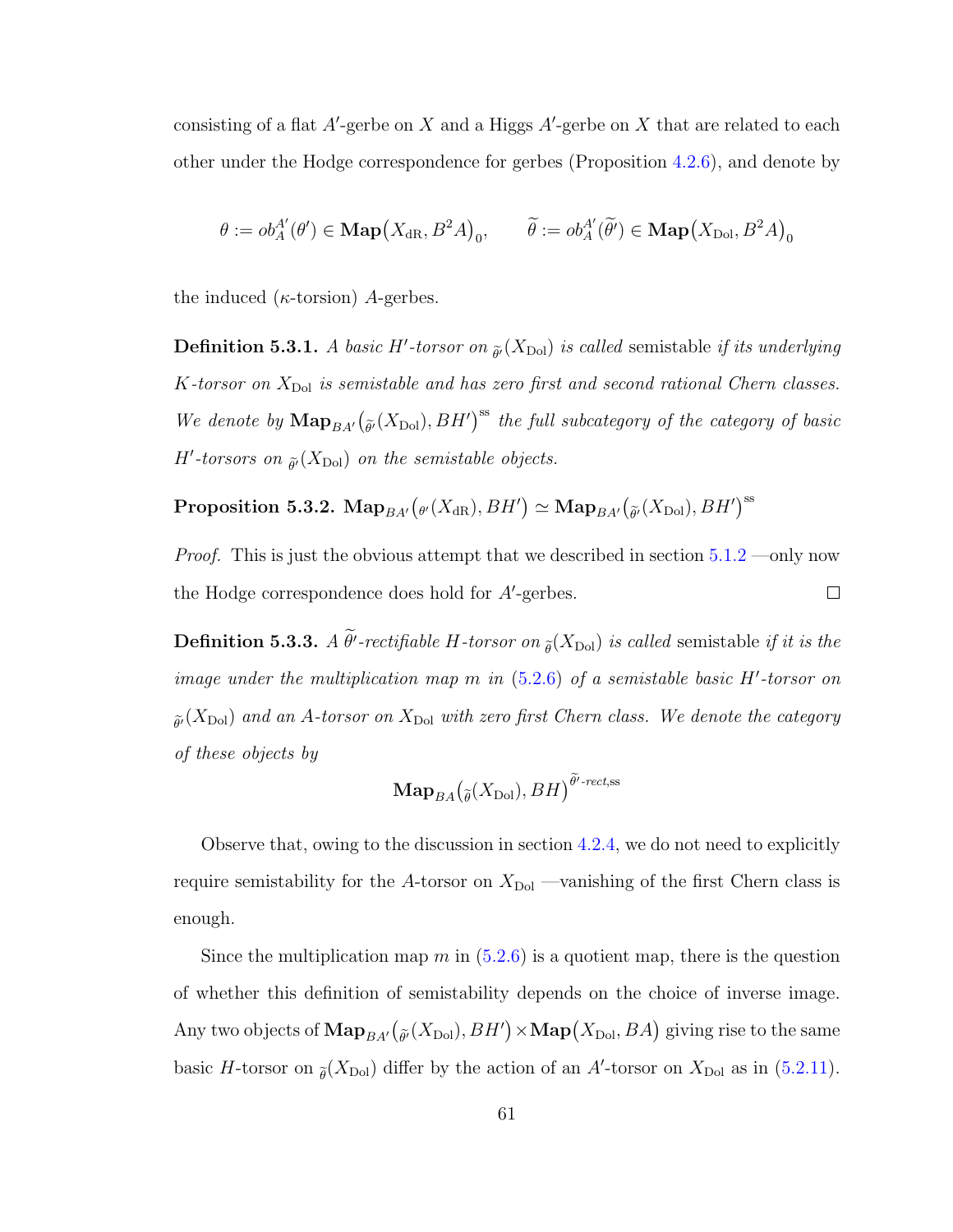However, the latter are always of degree zero because  $A'$  contains no algebraic torus, and they remain of degree zero after taking their image under  $ob_A^{A'}$ . Hence, if one of the objects consists of a semistable basic  $H'$ -torsor on  $_{\tilde{\theta'}}(X_{\text{Dol}})$  and an A-torsor on  $X_{\text{Dol}}$  with zero first Chern class, so does the other. In other words, the action of  $\mathrm{Map}(X_{\mathrm{Dol}}, BA')$  preserves the subcategory

$$
\mathbf{Map}_{BA'}(\tilde{\theta}(X_{\mathrm{Dol}}), BH')^{\mathrm{ss}} \times \mathbf{Map}(X_{\mathrm{Dol}}, BA)^{0}
$$
  

$$
\subseteq \mathbf{Map}_{BA'}(\tilde{\theta}(X_{\mathrm{Dol}}), BH') \times \mathbf{Map}(X_{\mathrm{Dol}}, BA).
$$

<span id="page-68-0"></span> $\textbf{Corollary 5.3.4. } \operatorname{Map}_{BA}\left(\theta(X_{\text{dR}}), BH\right)^{\theta'\text{-rect}} \simeq \operatorname{Map}_{BA}\left(\tilde{\theta}(X_{\text{Dol}}), BH\right)^{\tilde{\theta}'\text{-rect,ss}}$ 

Proof. Once again, the obvious approach works: the terms in the definitions of both of the categories on both sides of this equivalence,

$$
\mathbf{Map}_{BA}\big({}_{\theta}(X_{\mathrm{dR}}), BH\big)^{\theta'\text{-rect}} \simeq \frac{\mathbf{Map}_{BA'}\big(\theta'(X_{\mathrm{dR}}), BH'\big) \times \mathbf{Map}\big(X_{\mathrm{dR}}, BA\big)}{\mathbf{Map}\big(X_{\mathrm{dR}}, BA'\big)}
$$

and

$$
\mathbf{Map}_{BA}\left(\tilde{\theta}(X_{\mathrm{Dol}}),BH\right)^{\tilde{\theta}'\text{-rect},ss}\simeq\frac{\mathbf{Map}_{BA'}\left(\tilde{\theta'}(X_{\mathrm{Dol}}),BH'\right)^{ss}\times\mathbf{Map}\left(X_{\mathrm{Dol}},BA\right)^{0}}{\mathbf{Map}(X_{\mathrm{Dol}},BA')},
$$

exactly correspond to each other under Theorem [4.2.1.](#page-41-0)

 $\Box$ 

#### 5.3.2

In the last section we proved something that puts us very close to the statement of Theorem [5.2.1.](#page-56-1) Indeed, for any choice of a  $\kappa$ -torsion flat A-gerbe on X,  $\theta \in$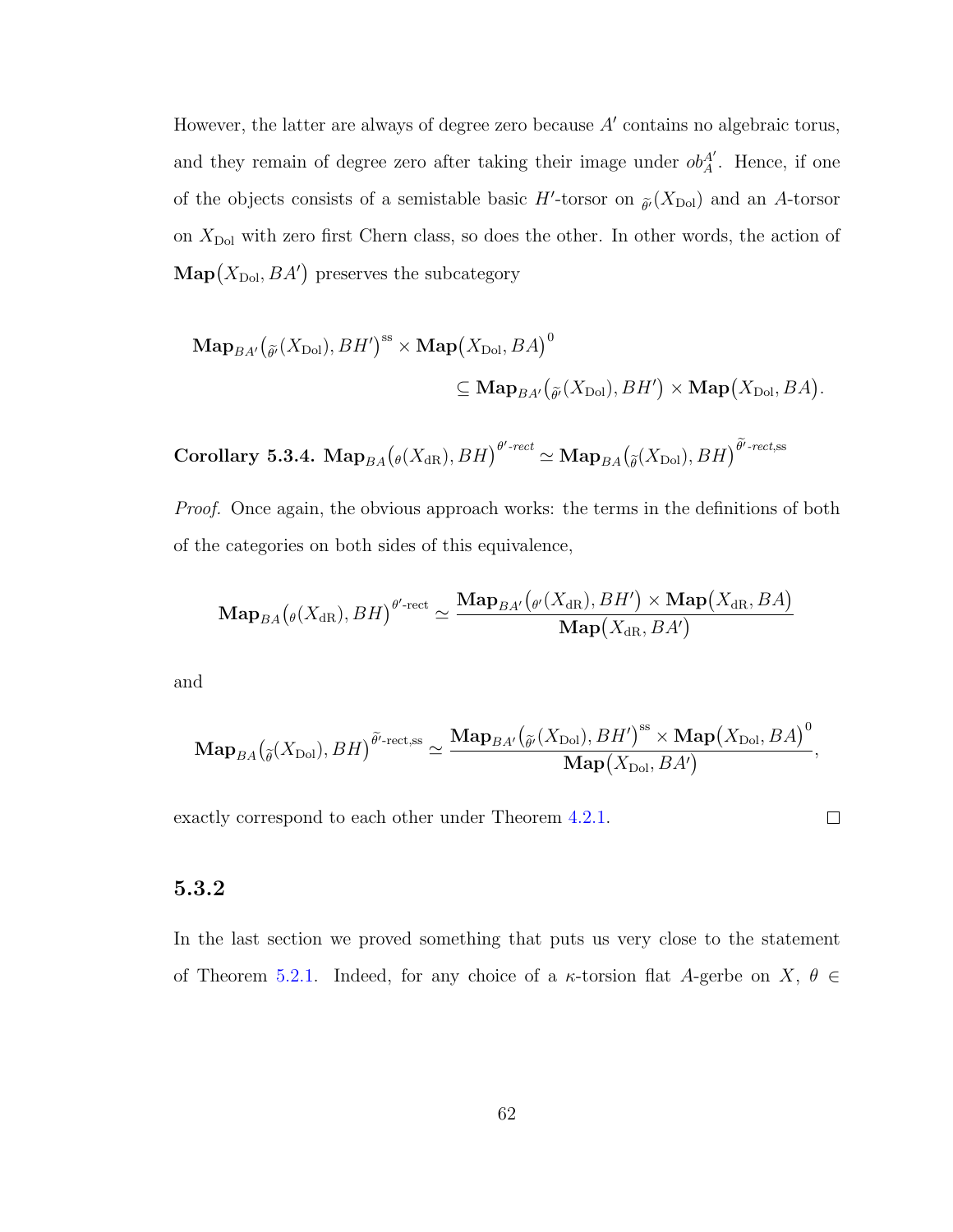$\mathbf{Map}(X_{\mathrm{dR}}, B^2A)_0$ , Corollary [5.2.10](#page-66-1) gives us the decomposition

$$
\mathbf{Map}_{BA}(\theta(X_{\mathrm{dR}}), BH) \simeq \coprod_{[\theta'] \in L(X_{\mathrm{dR}})([\theta])} \mathbf{Map}_{BA}(\theta(X_{\mathrm{dR}}), BH)^{\theta'\text{-rect}}
$$

By Corollary [5.3.4,](#page-68-0) each one of the pieces on the right hand side of the last equation is equivalent to the category of semistable  $\theta'$ -rectifiable basic  $H$ -torsors on  ${}_{ob_A^{A'}(\widetilde{\theta'})}(X_{\mathrm{Dol}})$ , where  $\theta'$  is related to  $\theta'$  through the Hodge correspondence for gerbes (cf. [5.3.1\)](#page-66-2). Our first remark is that all of the  $[ob_A^{A'}(\tilde{\theta}')] \in \pi_0 \text{Map}(X_{\text{Dol}}, B^2A)$  coincide.

<span id="page-69-1"></span>**Lemma 5.3.5.** Let  $[\theta] \in \pi_0 \text{Map}(X_{dR}, B^2A)$  be an equivalence class of  $\kappa$ -torsion flat A-gerbes on X. There is a unique equivalence class of  $\kappa$ -torsion Higgs A-gerbes on X,  $[\hat{\theta}] \in \pi_0 \operatorname{Map}(X_{\text{Dol}}, B^2A)$ , for which there is a injective function

$$
L(X_{\mathrm{dR}})(\left[\theta\right]) \hookrightarrow L(X_{\mathrm{Dol}})(\left[\theta\right])
$$

Proof. Consider the following diagram, constructed out of the Puppe sequence of the exact sequence  $0 \to A' \to A \to \mathbb{G}_m^{\oplus r} \to 0$  of abelian linear algebraic groups over  $\mathbb C$ coming from  $(5.2.1)$ .

<span id="page-69-0"></span>
$$
\pi_0 \operatorname{Map}(X_{\text{dR}}, BA) \xrightarrow{\cong} \pi_0 \operatorname{Map}(X_{\text{Dol}}, BA)^0 \xrightarrow{\cong} \pi_0 \operatorname{Map}(X_{\text{Dol}}, BA)
$$
\n
$$
\downarrow \qquad \qquad \downarrow \qquad \qquad \downarrow
$$
\n
$$
\pi_0 \operatorname{Map}(X_{\text{dR}}, B\mathbb{G}_m^{\oplus r}) \xrightarrow{\cong} \pi_0 \operatorname{Map}(X_{\text{Dol}}, B\mathbb{G}_m^{\oplus r})^0 \xrightarrow{\cong} \pi_0 \operatorname{Map}(X_{\text{Dol}}, B\mathbb{G}_m^{\oplus r})
$$
\n
$$
\downarrow \qquad \qquad \downarrow
$$
\n
$$
\pi_0 \operatorname{Map}(X_{\text{dR}}, B^2A') \xrightarrow{\cong} \pi_0 \operatorname{Map}(X_{\text{Dol}}, B^2A') \xrightarrow{\cong} \pi_0 \operatorname{Map}(X_{\text{Dol}}, B^2A')
$$
\n
$$
\downarrow \downarrow \downarrow \downarrow \downarrow
$$
\n
$$
\pi_0 \operatorname{Map}(X_{\text{dR}}, B^2A) \qquad \qquad \pi_0 \operatorname{Map}(X_{\text{Dol}}, B^2A) \xrightarrow{\pi_0 \operatorname{Map}(X_{\text{Dol}}, B^2A)} (\text{5.3.1})
$$

Notice that the first and last columns are, by construction, exact sequences of abelian groups; although the middle one is not exact, the composition of any two maps in it is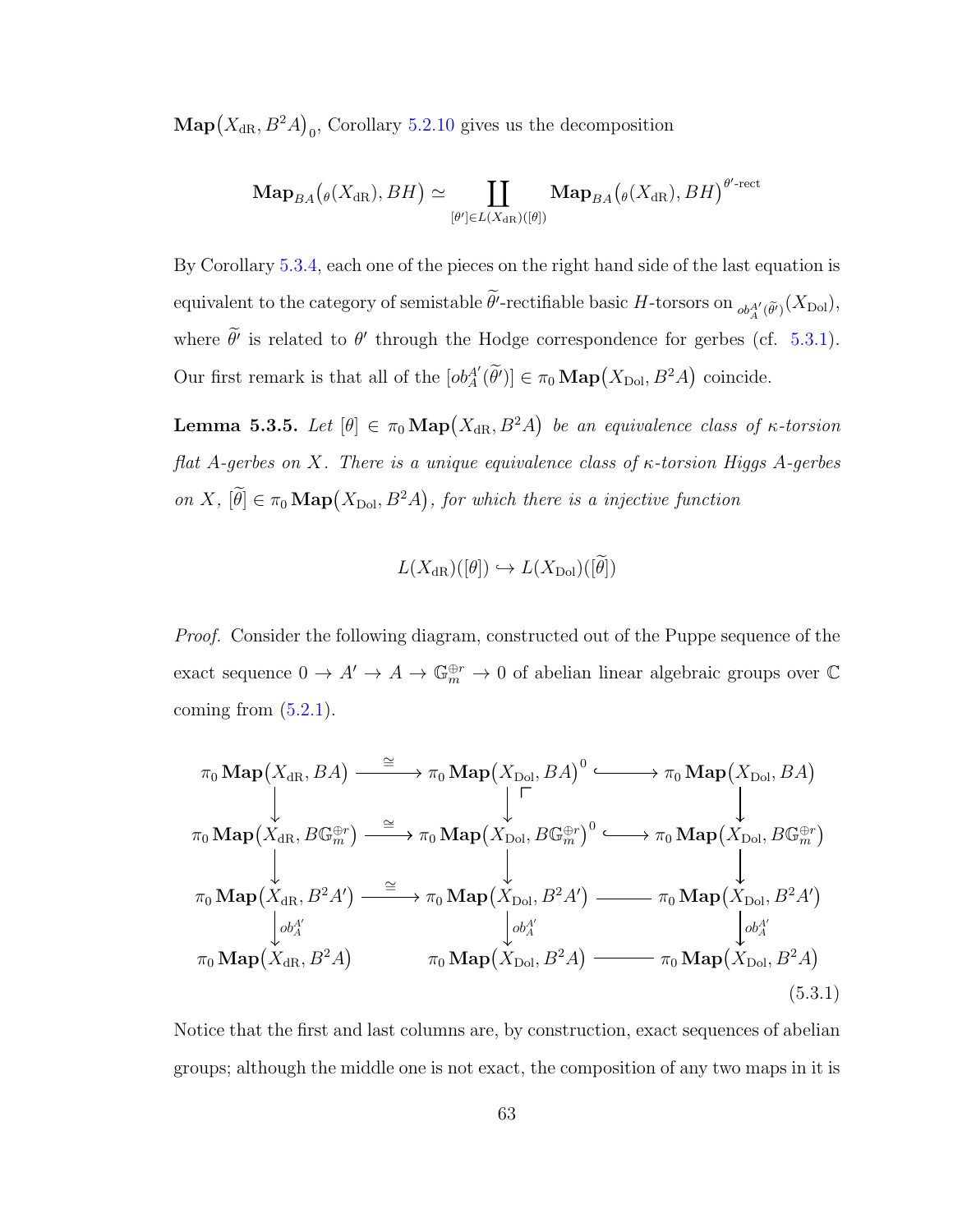zero. The maps from the first column to the second are provided by the appropriate Hodge correspondences.

For  $[\theta] \in \pi_0 \text{Map}(X_{dR}, B^2A)$ , look at all its possible liftings through  $ob_A^{A'}$  —that is, at  $L(X_{dR})(\lbrack \theta \rbrack)$ . Since any two elements in the latter set differ by an element in  $\pi_0 \text{Map}(X_{\text{dR}}, B\mathbb{G}_m^{\oplus r})$ , their images under the Hodge correspondence differ by an element of  $\pi_0 \operatorname{Map}(X_{\mathrm{Dol}}, B\mathbb{G}_m^{\oplus r})^0$ . These images then map to a well-defined element  $[\hat{\theta}] \in \pi_0 \operatorname{Map}(X_{\text{Dol}}, B^2 A)$ , thus defining a function  $L(X_{\text{dR}})([\theta]) \to L(X_{\text{Dol}})([\hat{\theta}])$ . The injectivity of the latter is clear.  $\Box$ 

This last map is in general not surjective. Indeed, the upper right square in [\(5.3.1\)](#page-69-0) being cartesian, we have

$$
L(X_{\mathrm{dR}})([\theta]) \cong \frac{\pi_0 \operatorname{Map}(X_{\mathrm{dR}}, B\mathbb{G}_m^{\oplus r})}{\pi_0 \operatorname{Map}(X_{\mathrm{dR}}, BA)} \cong \frac{\pi_0 \operatorname{Map}(X_{\mathrm{Dol}}, B\mathbb{G}_m^{\oplus r})^0}{\pi_0 \operatorname{Map}(X_{\mathrm{Dol}}, BA)^0}
$$

$$
\hookrightarrow \frac{\pi_0 \operatorname{Map}(X_{\mathrm{Dol}}, B\mathbb{G}_m^{\oplus r})}{\pi_0 \operatorname{Map}(X_{\mathrm{Dol}}, BA)} \cong L(X_{\mathrm{Dol}})([\tilde{\theta}])
$$

However, it becomes an isomorphism when restricted to the images under  $ob_{A'}$  of the category of  $K$ -torsors on  $X_{\text{dR}}$ , on one side, and that of the category of semistable K-torsors on  $X_{\text{Dol}}$  with zero first and second rational Chern classes, on the other:

$$
\operatorname{im}\left(\pi_0 \operatorname{Map}(X_{\mathrm{dR}}, BK) \xrightarrow{\mathrm{ob}_{A'}} \pi_0 \operatorname{Map}(X_{\mathrm{dR}}, B^2 A')\right) \cap L(X_{\mathrm{dR}})([\theta])
$$
\n
$$
\cong \operatorname{im}\left(\pi_0 \operatorname{Map}(X_{\mathrm{Dol}}, BK)^{\mathrm{ss},0} \xrightarrow{\mathrm{ob}_{A'}} \pi_0 \operatorname{Map}(X_{\mathrm{Dol}}, B^2 A')\right) \cap L(X_{\mathrm{Dol}})([\widetilde{\theta}])
$$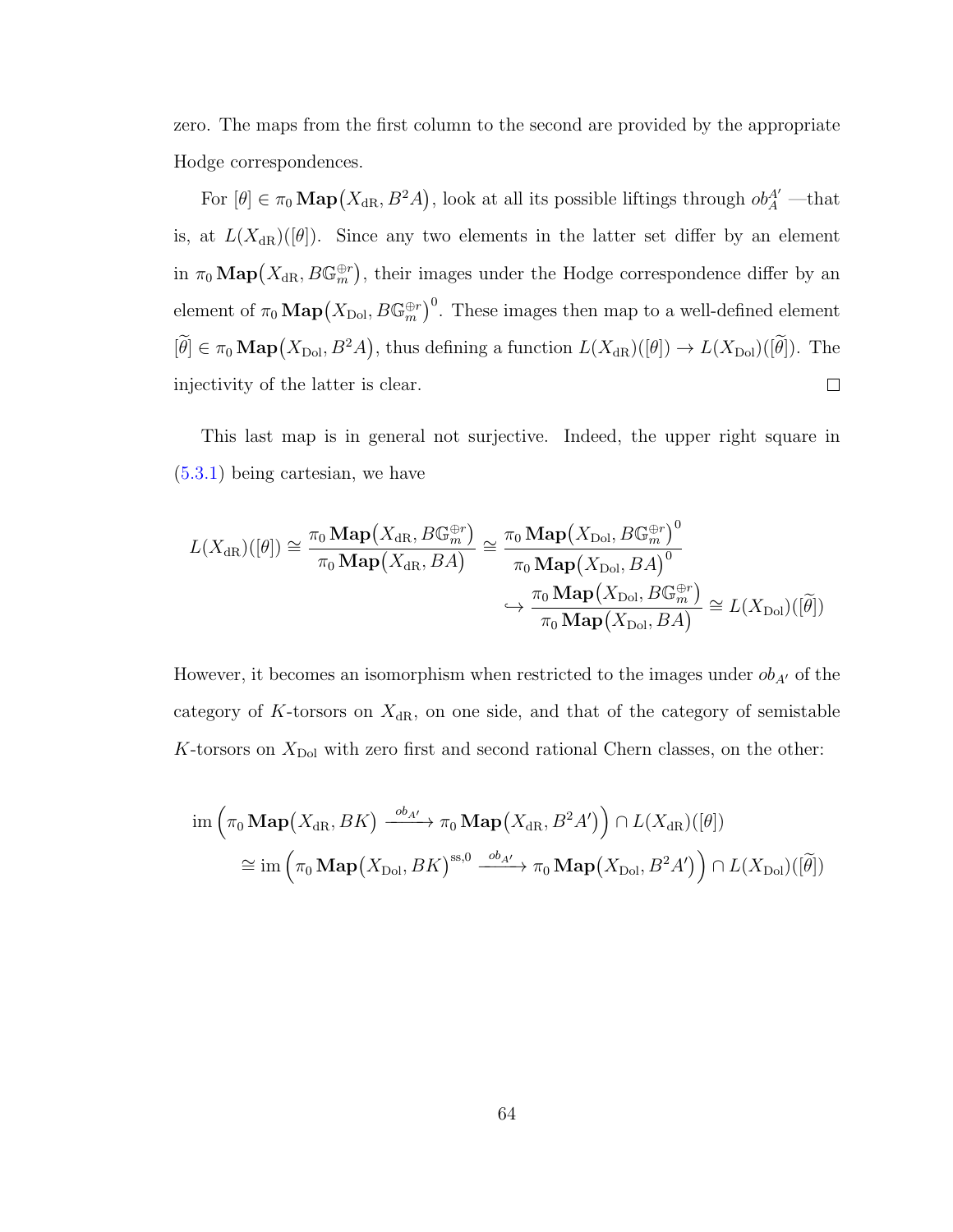This fact follows easily from the commutative diagram

$$
\pi_0 \operatorname{Map}(X_{\mathrm{dR}}, BK) \xrightarrow{\cong} \pi_0 \operatorname{Map}(X_{\mathrm{Dol}}, BK)^{\mathrm{ss}, 0}
$$
\n
$$
\downarrow_{ob_{A'}}
$$
\n
$$
\pi_0 \operatorname{Map}(X_{\mathrm{dR}}, B^2 A') \xrightarrow{\cong} \pi_0 \operatorname{Map}(X_{\mathrm{Dol}}, B^2 A')
$$

mediated by the nonabelian Hodge correspondence, and the Hodge correspondence for gerbes. Because of the last remark of section [5.2.5,](#page-64-1) this observation finishes the proof of Theorem [5.2.1.](#page-56-1) In particular, it allows us to find, given an equivalence class of  $\kappa$ -torsion Higgs A-gerbes on X, an equivalence class of  $\kappa$ -torsion flat A-gerbes for which the conclusion of Lemma [5.3.5](#page-69-1) holds.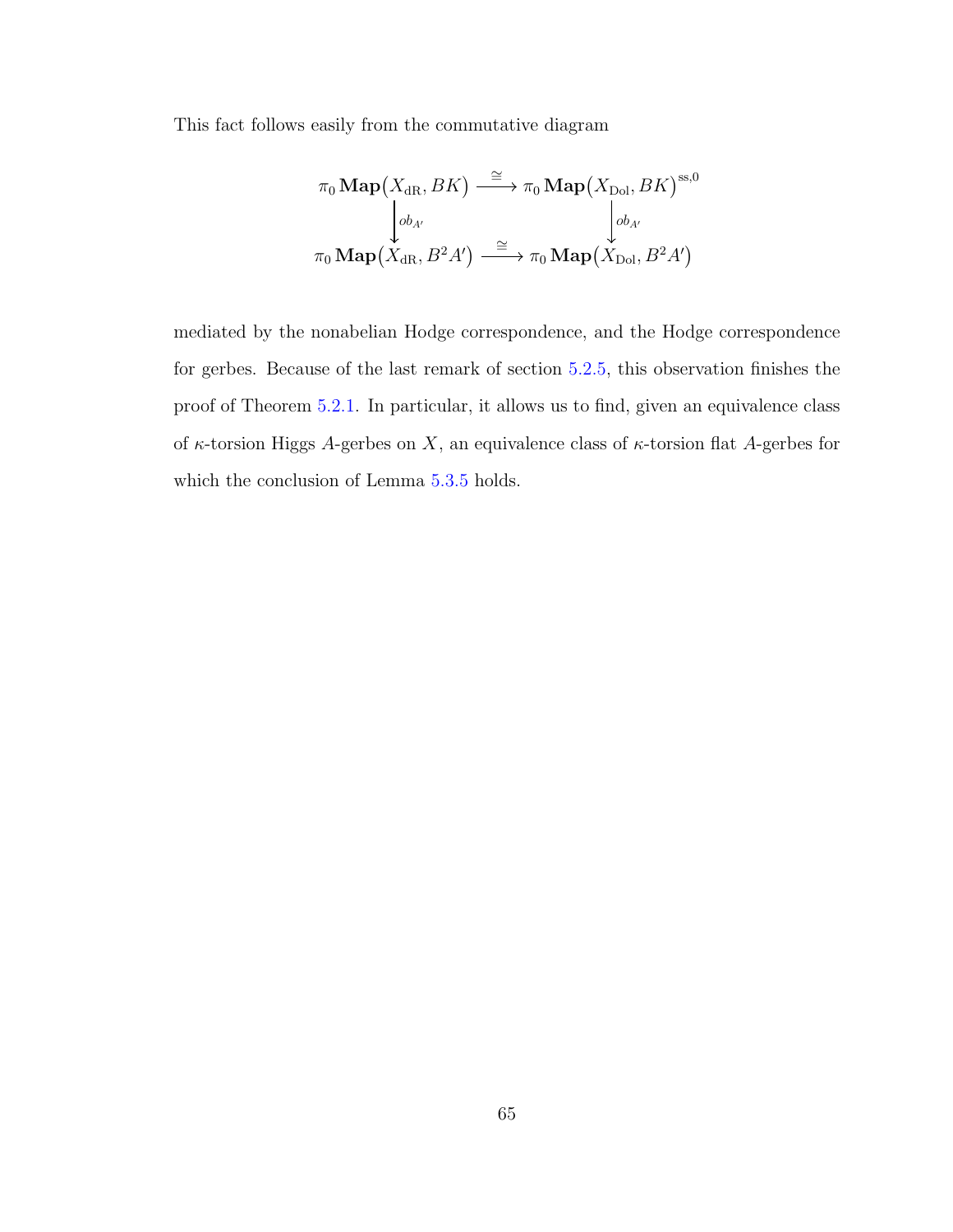## Bibliography

- $[SGA4_I]$ ] Michael Artin, Alexander Grothendieck, and Jean-Louis Verdier (eds.), Séminaire de Géométrie Algébrique du Bois-Marie 1963–1964. Théorie des topos et cohomologie étale des schémas (SGA  $4$ ). Tome 1: Théorie des topos, Lecture Notes in Mathematics, Vol. 269, Springer-Verlag, Berlin, 1972. MR 0354652 (50 #7130)
- [SGA4II] Michael Artin, Alexander Grothendieck, and Jean-Louis Verdier (eds.), Séminaire de Géométrie Algébrique du Bois-Marie 1963–1964. Théorie des topos et cohomologie étale des schémas  $(SGA \, 4)$ . Tome 2, Lecture Notes in Mathematics, Vol. 270, Springer-Verlag, Berlin, 1972. MR 0354653 (50 #7131)
- [BB93] Alexander A. Beïlinson and Joseph N. Bernstein, A proof of Jantzen conjectures, I. M. Gel'fand Seminar, Adv. Soviet Math., vol. 16, Amer. Math. Soc., Providence, RI, 1993, pp. 1–50. MR 1237825 (95a:22022)
- [BL04] John C. Baez and Aaron D. Lauda, Higher-dimensional algebra. V. 2-groups, Theory Appl. Categ. **12** (2004), 423-491. MR 2068521 (2005m:18005)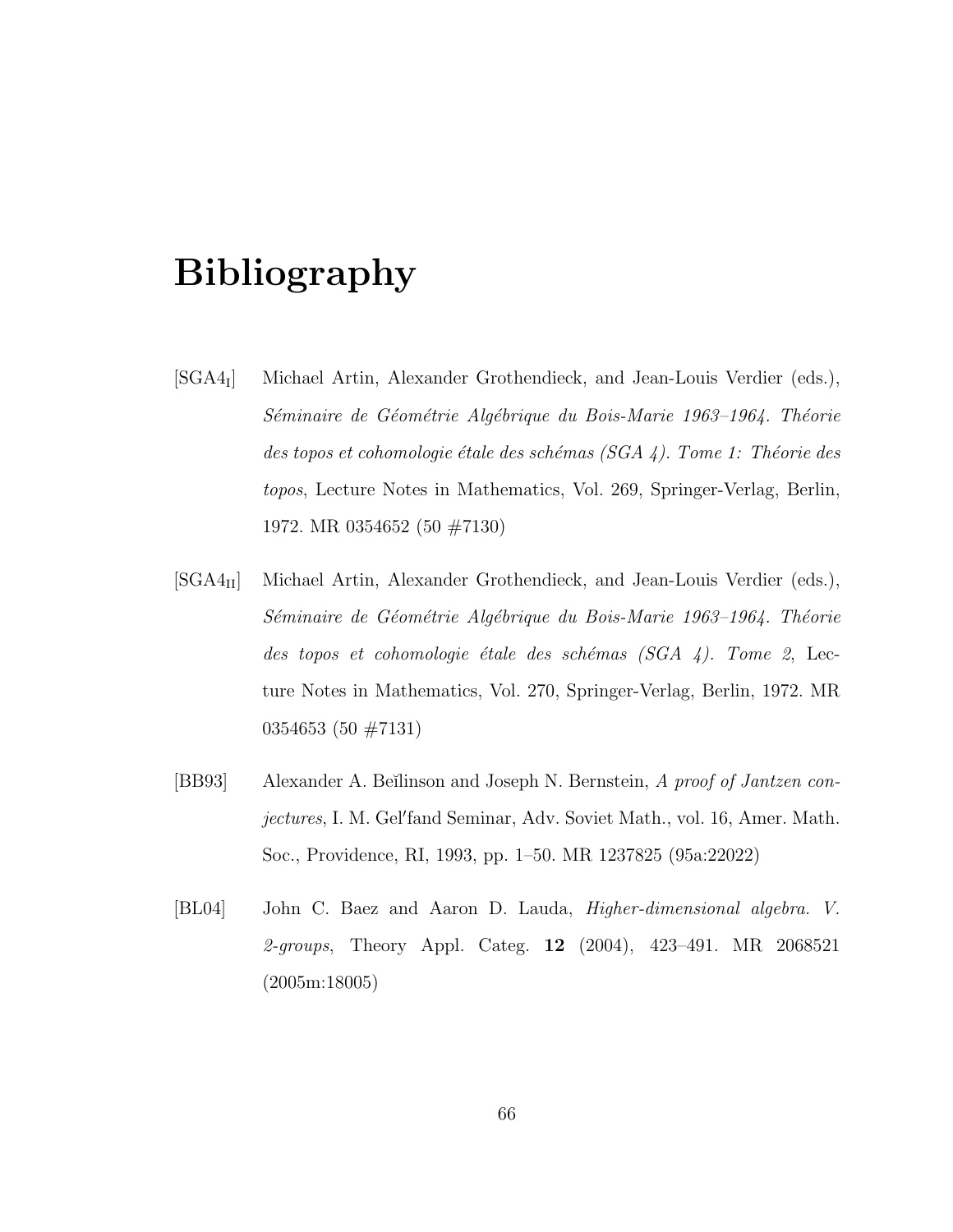- [Bla01] Benjamin A. Blander, Local projective model structures on simplicial presheaves, K-Theory 24 (2001), no. 3, 283–301. MR 1876801 (2003c:18014)
- [Bor91] Armand Borel, Linear algebraic groups, second ed., Graduate Texts in Mathematics, vol. 126, Springer-Verlag, New York, 1991. MR 1102012 (92d:20001)
- [Bre90] Lawrence Breen, *Bitorseurs et cohomologie non abélienne*, The Grothendieck Festschrift, Vol. I, Progr. Math., vol. 86, Birkhäuser Boston, Boston, MA, 1990, pp. 401–476. MR 1086889 (92m:18019)
- [Bry08] Jean-Luc Brylinski, Loop spaces, characteristic classes and geometric quantization, Modern Birkhäuser Classics, Birkhäuser Boston Inc., Boston, MA, 2008, Reprint of the 1993 edition. MR 2362847 (2008h:53155)
- [Căl00] Andrei H. Căldăraru, *Derived categories of twisted sheaves on Calabi-Yau* manifolds, ProQuest LLC, Ann Arbor, MI, 2000, Thesis (Ph.D.)–Cornell University. MR 2700538
- [Cha98] David S. Chatterjee, On gerbs, Ph.D. thesis, Trinity College, University of Cambridge, June 1998.
- [DG70] Michel Demazure and Pierre Gabriel, *Groupes algébriques. Tome I:* Géométrie algébrique, généralités, groupes commutatifs, Masson  $\&$  Cie, Editeur, Paris, 1970, Avec un appendice ıt Corps de classes local par ´ Michiel Hazewinkel. MR 0302656 (46 #1800)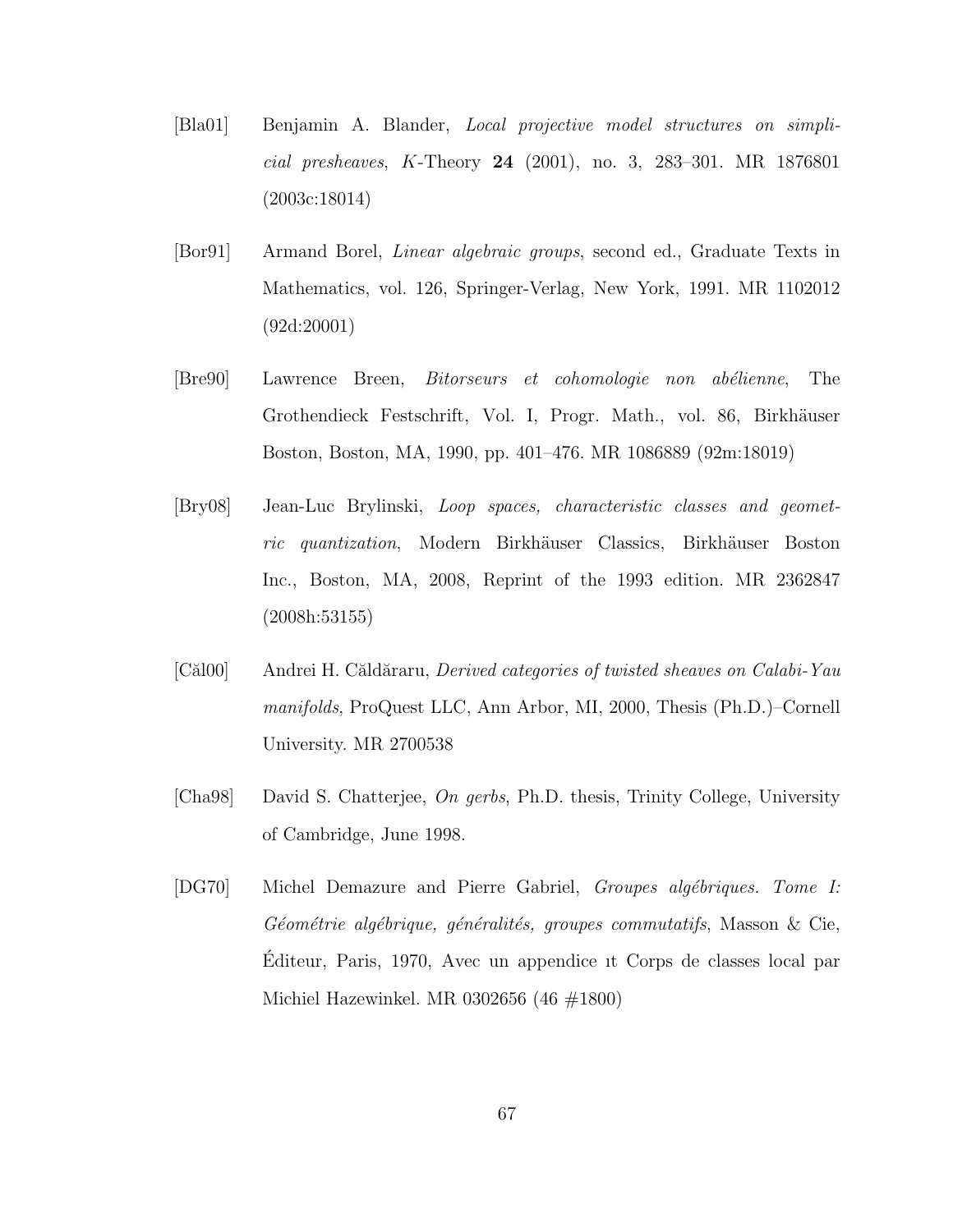- [DHI04] Daniel Dugger, Sharon Hollander, and Daniel C. Isaksen, *Hypercovers and* simplicial presheaves, Math. Proc. Cambridge Philos. Soc. 136 (2004), no. 1, 9–51. MR 2034012 (2004k:18007)
- [DM69] Pierre R. Deligne and David B. Mumford, The irreducibility of the space of curves of given genus, Inst. Hautes Etudes Sci. Publ. Math. (1969), ´ no. 36, 75–109. MR 0262240 (41 #6850)
- [DP08] Ron Y. Donagi and Tony Pantev, Torus fibrations, gerbes, and duality, Mem. Amer. Math. Soc. 193 (2008), no. 901,  $vi+90$ , With an appendix by Dmitry Arinkin. MR 2399730 (2010a:14028)
- [Dug01] Daniel Dugger, Universal homotopy theories, Adv. Math. 164 (2001), no. 1, 144–176. MR 1870515 (2002k:18021)
- [Gai11] Dennis Gaitsgory, Notes on Geometric Langlands: Stacks, [http://](http://www.math.harvard.edu/~gaitsgde/GL/Stackstext.pdf) www.math.harvard.[edu/~gaitsgde/GL/Stackstext](http://www.math.harvard.edu/~gaitsgde/GL/Stackstext.pdf).pdf, August 2011.
- [Gir71] Jean Giraud, *Cohomologie non abélienne*, Springer-Verlag, Berlin, 1971, Die Grundlehren der mathematischen Wissenschaften, Band 179. MR 0344253 (49 #8992)
- [Gro68a] Alexander Grothendieck, Crystals and the de Rham cohomology of schemes, Dix Exposés sur la Cohomologie des Schémas, North-Holland, Amsterdam, 1968, pp. 306–358. MR 0269663 (42 #4558)
- [Gro68b] \_\_\_\_, Le groupe de Brauer., Dix Exposés sur la Cohomologie des Schémas, North-Holland, Amsterdam, 1968, pp. 46–188. MR 0244269 (39 #5586a)
- [Gro83] , Pursuing stacks:  $\acute{A}$  la poursuite des champs, 1983.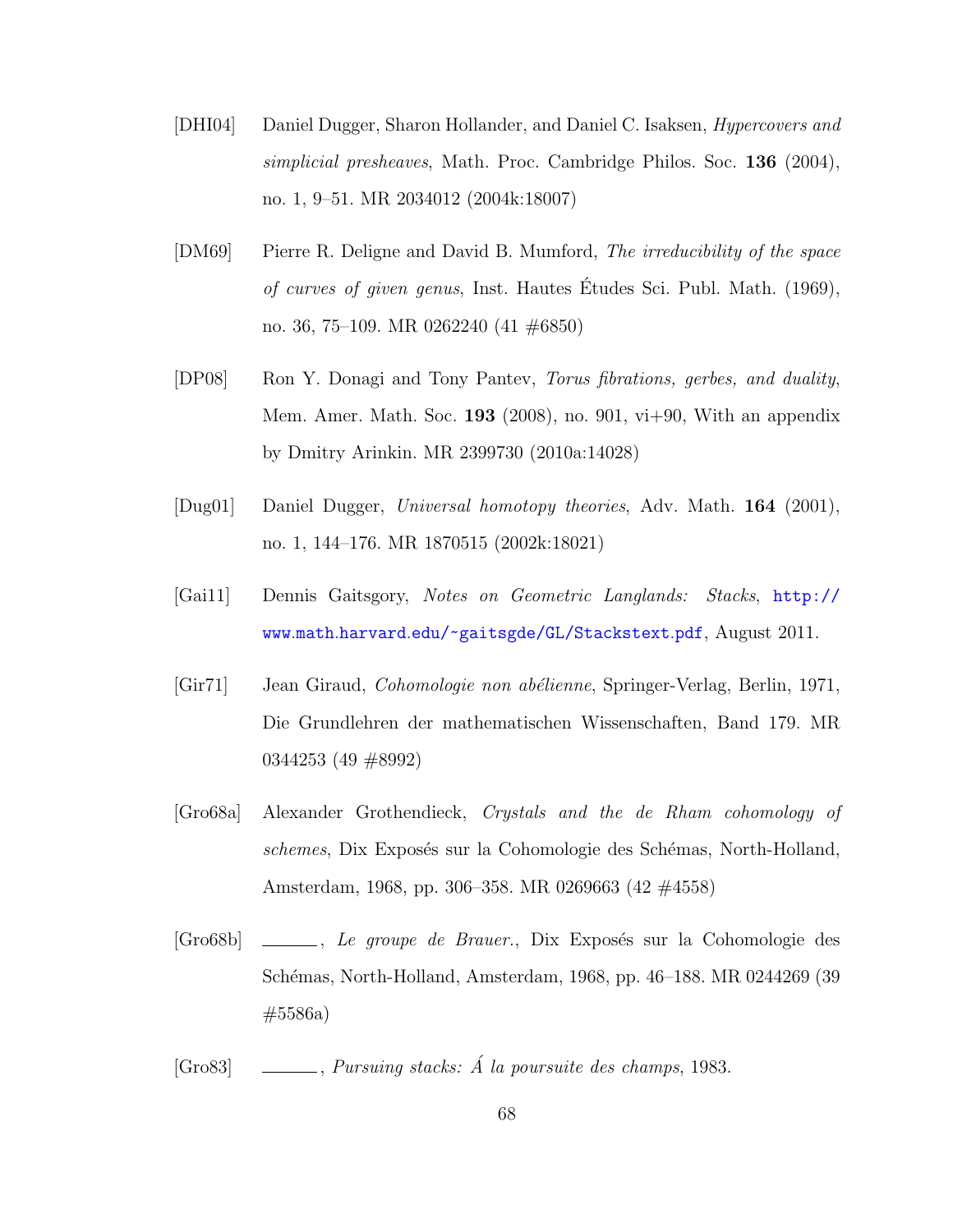- [Hoy13] Marc Hoyois,  $A$  note on étale homotopy,  $http://$ math.northwestern.[edu/~hoyois/papers/etalehomotopy](http://math.northwestern.edu/~hoyois/papers/etalehomotopy.pdf).pdf, February 2013.
- [Jar87] John F. Jardine, *Simplicial presheaves*, J. Pure Appl. Algebra 47 (1987), no. 1, 35–87. MR 906403 (88j:18005)
- [KR00] Maxim Kontsevich and Alexander L. Rosenberg, Noncommutative smooth spaces, The Gelfand Mathematical Seminars, 1996–1999, Gelfand Math. Sem., Birkhäuser Boston, Boston, MA, 2000, pp. 85–108. MR 1731635 (2001c:14005)
- [Law05] F. William Lawvere, Categories of spaces may not be generalized spaces as exemplified by directed graphs, Repr. Theory Appl. Categ. (2005), no. 9, 1–7, Reprinted from Rev. Colombiana Mat. 20 (1986), no. 3-4, 179–185 [MR0948966]. MR 2125786
- [Law07]  $\quad \underline{\hspace{2cm}}$ , Axiomatic cohesion, Theory Appl. Categ. 19 (2007), No. 3, 41– 49. MR 2369017 (2009h:18004)
- [Lur09] Jacob A. Lurie, Higher topos theory, Annals of Mathematics Studies, vol. 170, Princeton University Press, Princeton, NJ, 2009. MR 2522659 (2010j:18001)
- [Lur12] , Higher algebra, http://www.math.harvard.[edu/~lurie/papers/](http://www.math.harvard.edu/~lurie/papers/higheralgebra.pdf) [higheralgebra](http://www.math.harvard.edu/~lurie/papers/higheralgebra.pdf).pdf, 2012.
- [Mil80] James S. Milne, *Étale cohomology*, Princeton Mathematical Series, vol. 33, Princeton University Press, Princeton, N.J., 1980. MR 559531 (81j:14002)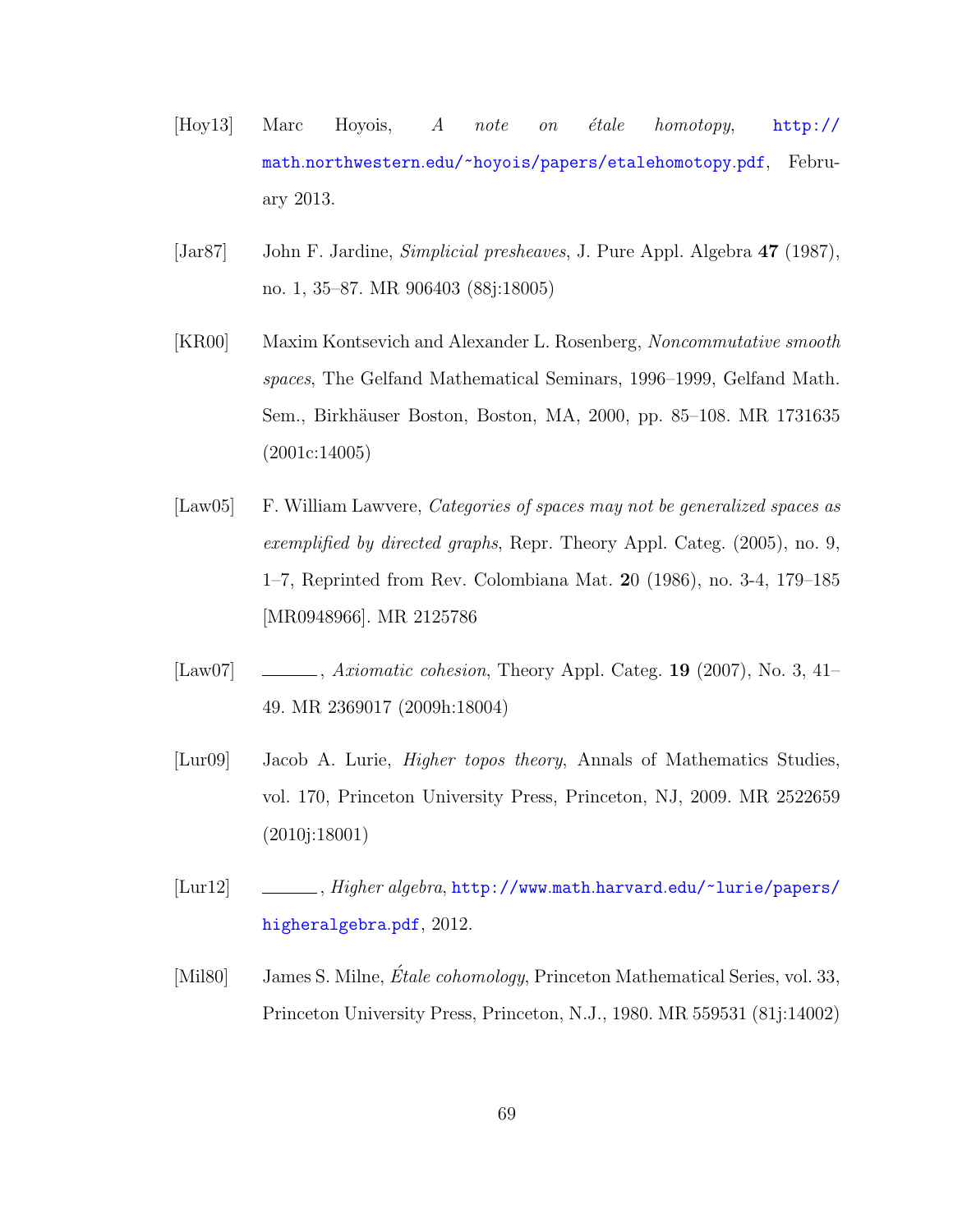- [Mil12a] , Basic theory of affine group schemes, [http://www](http://www.jmilne.org/math/).jmilne.org/ [math/](http://www.jmilne.org/math/), 2012.
- [Mil12b] , Reductive groups, [http://www](http://www.jmilne.org/math/).jmilne.org/math/, 2012.
- [Mur96] Michael K. Murray, Bundle gerbes, J. London Math. Soc. (2) 54 (1996), no. 2, 403–416. MR 1405064 (98a:55016)
- [NSS12a] Thomas Nikolaus, Urs Schreiber, and Danny Stevenson, Principal ∞ bundles - General theory,  $arXiv:1207.0248$  [math.AT], July 2012.
- $[NSS12b]$  , Principal  $\infty$ -bundles Presentations,  $arXiv:1207.0249$ [\[math.AT\]](http://arxiv.org/abs/1207.0249), July 2012.
- [Sch11] Urs Schreiber, Differential cohomology in a cohesive ∞-topos, http://ncatlab.[org/schreiber/show/differential+cohomology+](http://ncatlab.org/schreiber/show/differential+cohomology+in+a+cohesive+topos) [in+a+cohesive+topos](http://ncatlab.org/schreiber/show/differential+cohomology+in+a+cohesive+topos), 2011.
- [Ser56] Jean-Pierre Serre, Géométrie algébrique et géométrie analytique, Ann. Inst. Fourier, Grenoble 6 (1955–1956), 1–42. MR 0082175 (18,511a)
- [Sim92] Carlos T. Simpson, Higgs bundles and local systems, Inst. Hautes Etudes ´ Sci. Publ. Math. (1992), no. 75, 5–95. MR 1179076 (94d:32027)
- [Sim96a] , Homotopy over the complex numbers and generalized de Rham cohomology, Moduli of vector bundles (Sanda, 1994; Kyoto, 1994), Lecture Notes in Pure and Appl. Math., vol. 179, Dekker, New York, 1996, pp. 229–263. MR 1397992 (97f:14020)
- [Sim96b] \_\_\_\_\_, The topological realization of a simplicial presheaf, [arXiv:q-alg/9609004](http://arxiv.org/abs/q-alg/9609004), September 1996.